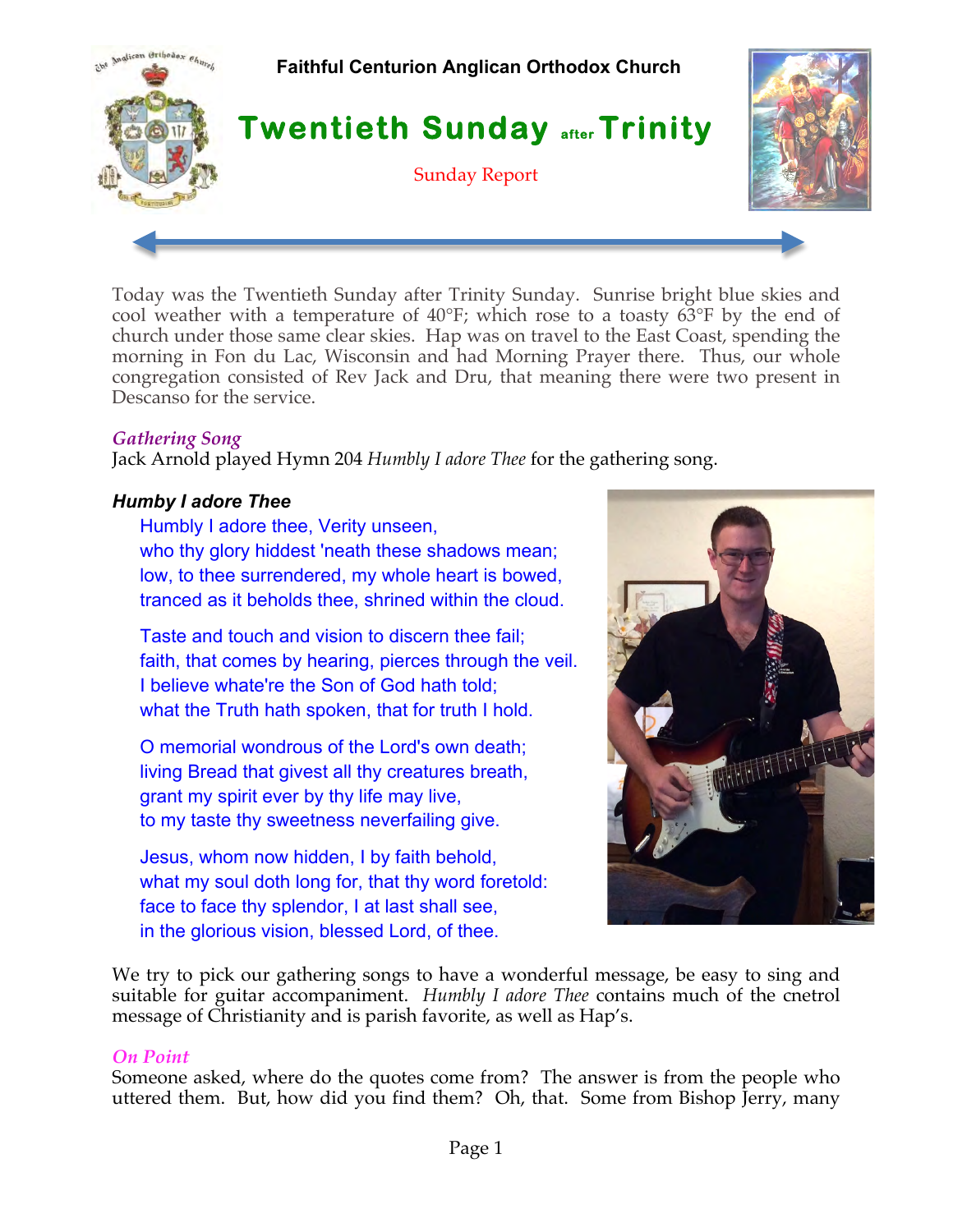from Rev Bryan Dabney, a few from other places, some from Rev Geordie Menzies-Grierson, but overall mostly from Bryan. He always has a few great ones to share. On to the On Point quotes –

And Digory could say nothing, for tears choked him and he gave up all hopes of saving his Mother's life; but at the same time he knew that the Lion knew what would have happened, and that there might be things more terrible even than losing someone you love by death. But now Aslan was speaking again, almost in a whisper:

"That is what would have happened, child, with a stolen apple. It is not what will happen now. What I give you now will bring joy. It will not, in your world, give endless life, but it will heal. Go. Pluck her an apple from the Tree."

For a second Digory could hardly understand. It was as if the whole world had turned inside out and upside down. And then, like someone in a dream, he was walking across to the Tree, and the King and Queen were cheering him and all the creatures were cheering too. He plucked the apple and put it in his pocket. Then he came back to Aslan.

 "Please," he said, "may we go home now?" He had forgotten to say "Thank you," but he meant it, and Aslan understood.

*CS Lewis* The Magician's Nephew

Help me to be, to think, to act what is right because it is right; make me truthful, honest, and honorable in all things; make me intellectually honest for the sake of right and honor and without thought of reward to me.

*General Robert E. Lee*, Christian Gentleman www.orderofcenturions.org

Liberty ... is a political situation denoting the lawful capability of the citizen to defend himself and his near and dear without interference from the state.

> *Colonel Jeff Cooper*  $20<sup>th</sup>$  and  $21<sup>th</sup>$  century American patriot and firearms expert

One day Confucius and his students were walking through the forest and came upon a woman weeping bitterly by an open grave. One student asked why she was crying, and she said, 'First, my husband's father was killed here by a tiger. Then the tigers ate my husband. Now they have eaten my son.' Confucius then asked the woman why she did not leave the forest, and she said, 'Because there is no oppressive government here.' Confucius then turned to his students and said, Remember this: Oppressive government is more terrible than tigers.

*Confucius*  $6<sup>th</sup>$  and  $5<sup>th</sup>$  century BC Chinese scholar and author

## *Propers*

Each Sunday there are Propers: special prayers and readings from the Bible. There is a Collect for the Day; that is a single thought prayer, most written either before the refounding of the Church of England in the 1540s or written by Bishop Thomas Cranmer, the first Archbishop of Canterbury after the re-founding.

The Collect for the Day is to be read on Sunday and during Morning and Evening Prayer until the next Sunday. If you have a hard time remembering, "Do I read the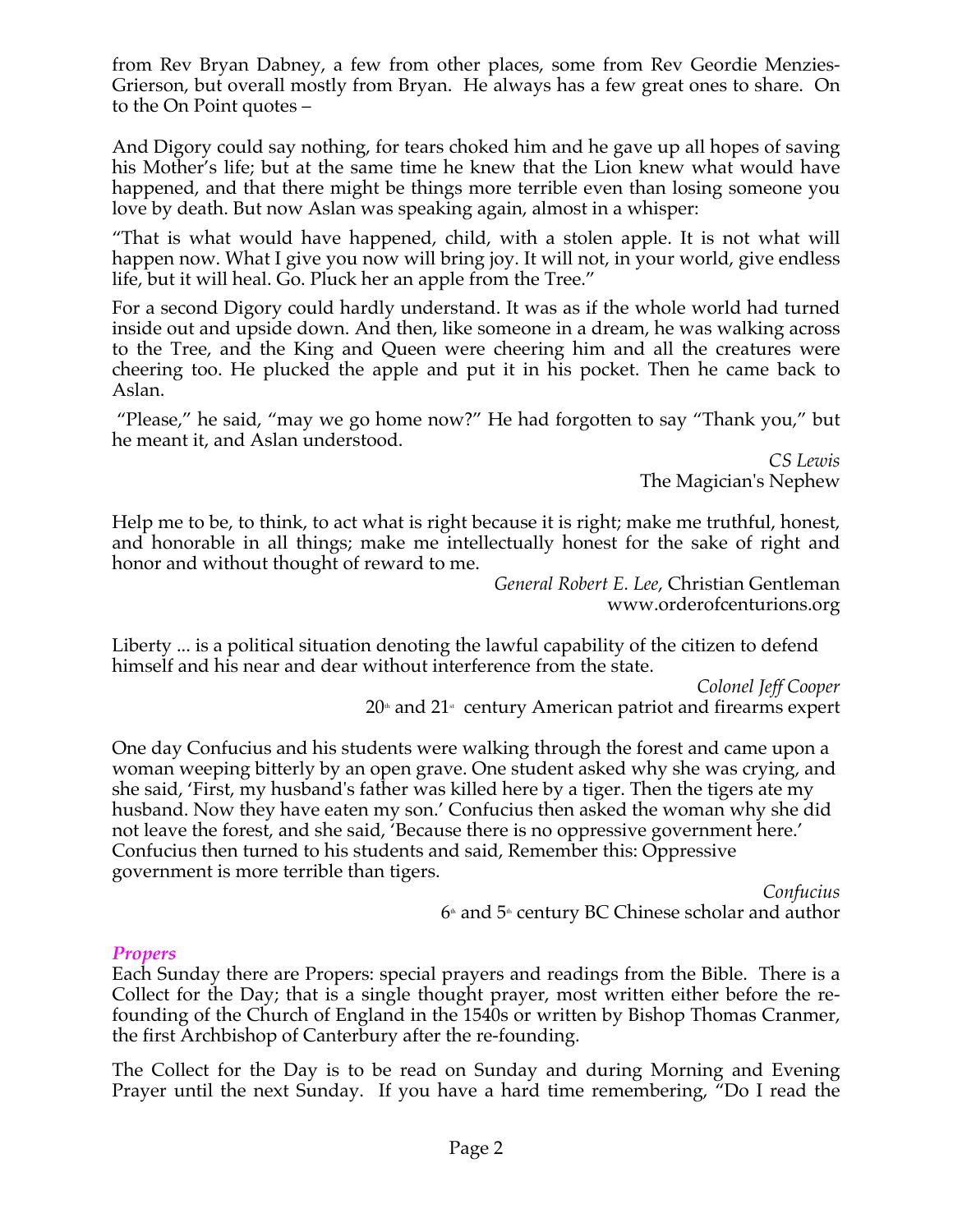Collect from last Sunday or next Sunday during the week?" Remember Sunday is the first day of the week. There are also two Bible readings, the Epistle and the Gospel. While they are "lessons", they are not the First Lesson and the Second Lesson, they are the Epistle and the Gospel. The Epistle is normally a reading from one of the various Epistles, or letters, in the New Testament. The Gospel is a reading from one of the Holy Gospels: Matthew, Mark, Luke and John. The Collect is said by the priest as a prayer, the Epistle can be read by either a designated reader (as we normally do in our church) or by one of the ministers and the Holy Gospel, which during the service in our church is read by an ordained minister.

The propers are the same each year, except if a Red Letter Feast, that is one with propers in the prayerbook, falls on a Sunday, then those propers are to be read instead, except in a White Season, where it is put off. Red Letter Feast, so called because in the Altar Prayerbooks the titles are in red, are special days. Most of the Red Letter Feasts are dedicated to early saints instrumental in the development of the church, others to special events. Some days are particularly special and the Collect for that day is to be used for an octave (eight days) or an entire season, like Advent or Lent.

The Propers for today are found on Page 217-218, with the Collect first:

# Twentieth Sunday after Trinity

# *The Collect.*

**ALMIGHTY** and most merciful God, of thy bountiful goodness keep us, we beseech thee, from all things that may hurt us; that we, being ready both in body and soul, may cheerfully accomplish those things which thou commandest; through Jesus Christ our Lord. *Amen*. **O**

Dru Arnold read the Epistle for today, which came from Saint Paul's letter to the

Ephesians beginning at the Fifteenth Verse of the Fifth Chapter. "... the days are evil. understand… what the will of the Lord is. And be not drunk with wine, wherein is excess; but be filled with the Spirit; speaking to yourselves in psalms and hymns and spiritual songs, singing and making melody in your heart to the Lord; giving thanks always for all things unto God and the Father in the name of our Lord Jesus Christ; …" God wants us to be happy, to be good and to enjoy life. The key to happiness is to do what God asks of you. No more (you can't), no less. Though you fall short, keep trying, that is all God asks. If you find this no other place, listen to the words of St. Paul.



ee then that ye walk circumspectly, not as fools, but as wise, redeeming the time, because the days are evil. Wherefore be ye not unwise, but understanding what the will of the Lord is. And be not drunk with wine, wherein is excess; but be filled with the Spirit; speaking to yourselves in psalms and hymns and spiritual songs, singing and making melody in your heart to the Lord; giving thanks always for all things unto God and the Father in the name of our Lord Jesus Christ; submitting yourselves one to another in the fear of God. S<sub>with</sub>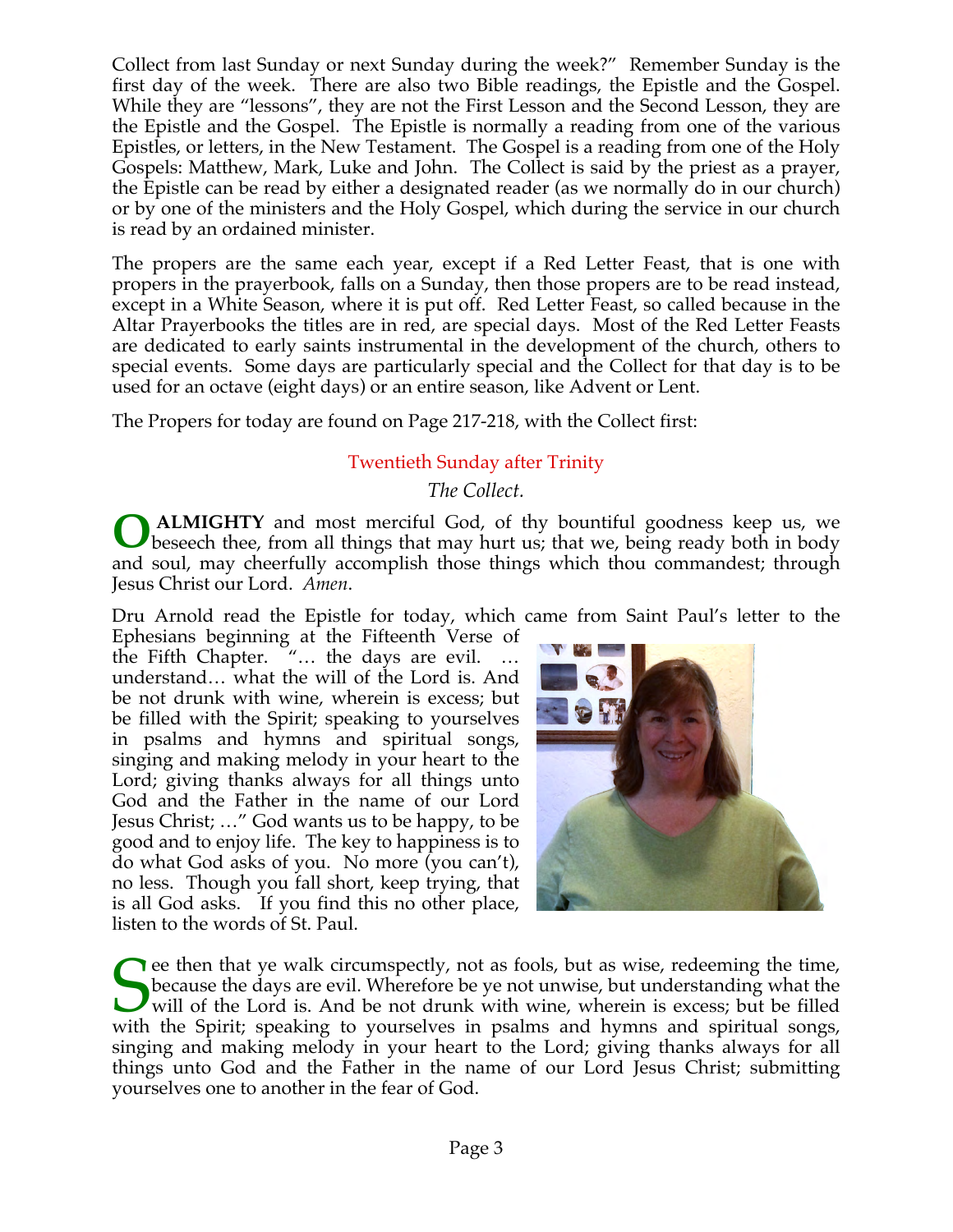Jack Arnold read today's Holy Gospel, which came from the Twenty-Second Chapter of



the Gospel according to St. Matthew beginning at the First Verse. Talking to the priests and scribes, Jesus told one of the wedding parables, "The kingdom of heaven is like unto a certain king, which made a marriage for his son, and sent forth his servants to call them that were bidden to the wedding: and they would not come. Again, he sent forth other servants, saying, Tell them which are bidden, Behold, I have prepared my dinner: my oxen and my fatlings are killed, and all things are ready: come unto the marriage. But they made light of it, and went their ways, one to his farm, another to his merchandise: and the remnant took his servants, and entreated them spitefully, and slew them. But when the king heard thereof, he was wroth: and he sent forth his armies, and destroyed those murderers, and burned up their city. Then" he sent "his servants … into the highways" to "gather… together all as

many as they found, both bad and good: and the wedding was furnished with guests. And when the king came in to see the guests, he saw there a man which had not on a wedding-garment: and he saith unto him, Friend, how camest thou in hither not having a wedding-garment?1 And he was speechless. Then said the king to the servants, Bind him hand and foot, and take him away, and cast him into outer darkness; there shall be weeping and gnashing of teeth. For many are called, but few are chosen.

**T** esus said, The kingdom of heaven is like unto a certain king, which made a marriage for his son, and sent forth his servants to call them that were bidden to the wedding: Jesus said, The kingdom of heaven is like unto a certain king, which made a marriage for his son, and sent forth his servants to call them that were bidden to the wedding: and they would not come. Again, he sent forth othe which are bidden, Behold, I have prepared my dinner: my oxen and my fatlings are killed, and all things are ready: come unto the marriage. But they made light of it, and went their ways, one to his farm, another to his merchandise: and the remnant took his servants, and entreated them spitefully, and slew them. But when the king heard thereof, he was wroth: and he sent forth his armies, and destroyed those murderers, and burned up their city. Then saith he to his servants, The wedding is ready, but they which were bidden were not worthy. Go ye therefore into the highways, and as many as ye shall find, bid to the marriage. So those servants went out into the highways, and gathered together all as many as they found, both bad and good: and the wedding was furnished with guests. And when the king came in to see the guests, he saw there a man which had not on a wedding-garment: and he saith unto him, Friend, how camest thou in hither not having a wedding-garment? And he was speechless. Then said the king to the servants, Bind him hand and foot, and take him away, and cast him into outer darkness; there shall be weeping and gnashing of teeth. For many are called, but few are chosen.

<sup>&</sup>lt;sup>1</sup> In that day, the giver of such a feast would have provided wedding garments for those who traveled far and were unable to bring one. In our case, Jesus provides the appropriate garb to those who will wear it, not just accept it and put it to one side.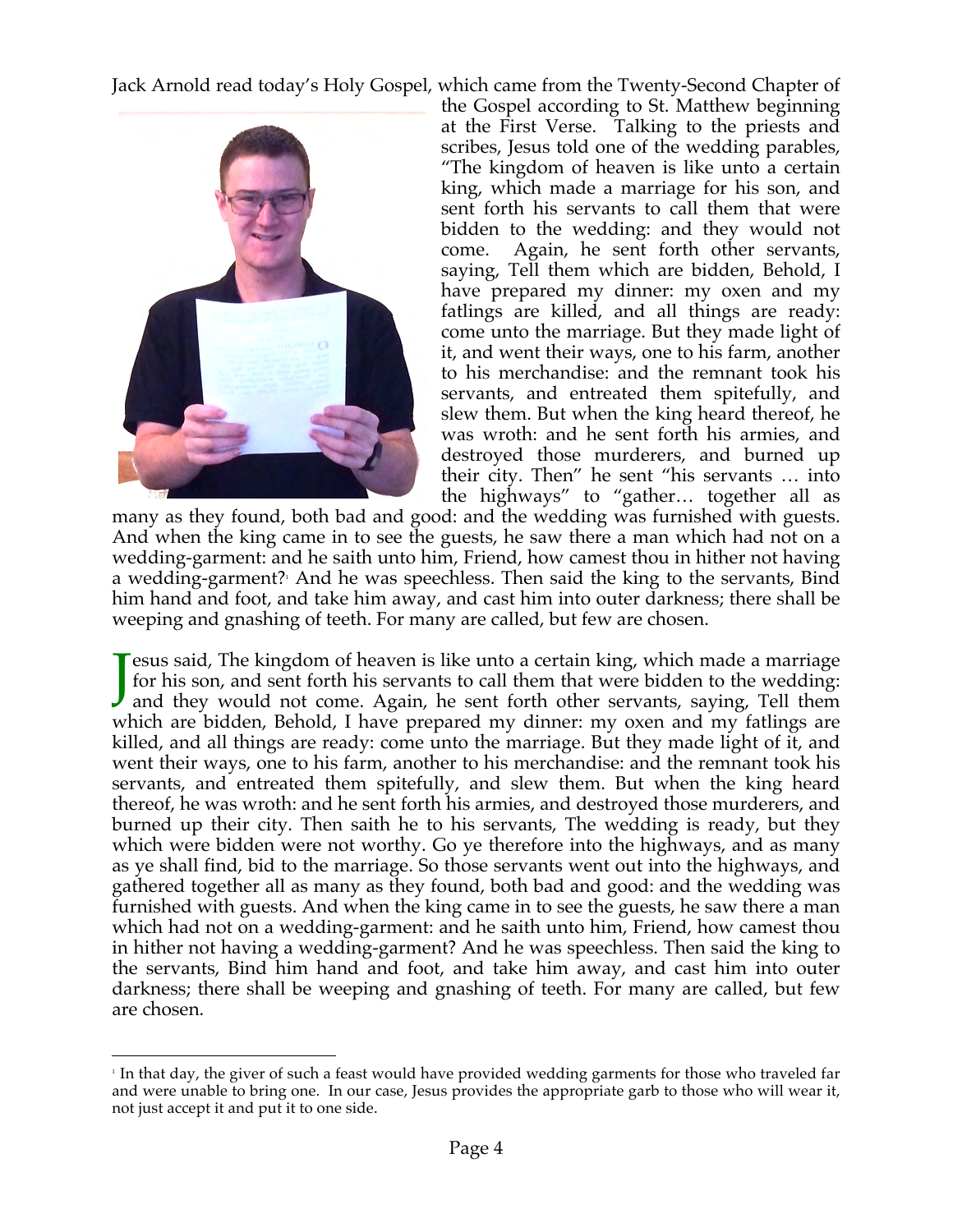### *Sermon – Rev Jack Arnold – Time and Action*

Today's sermon tied the Collect, Epistle and Gospel together and is partly contained in the forewords above.

### Twentieth Sunday after Trinity

*The Collect.*

**ALMIGHTY** and most merciful God, of thy bountiful goodness keep us, we beseech thee, from all things that may hurt us; that we, being ready both in body and soul, may cheerfully accomplish those things which thou commandest; through Jesus Christ our Lord. *Amen*. **O**

The Collect's prayer that God might keep us from the things that are bad for us so we can do the things He wants us to do ties perfectly with the Epistle and Gospel as almost aways it does. Thomas Cramner was one smart man is all I have to say, how he managed to



theme the collects around the unifying message of the Epistle and the Gospel is nothing short of brilliant.

One word that intrigues me from Paul's letter to the Ephesians is "circumspectly"; which when I looked it up meant "wary and unwilling to take risks." I believe Paul meant in these troubled days, we should not be taking risks with our faith, but walking in that which has been tried and true for over two thousands years. We cannot risk comprising the integrity of the faith, with new fangled modernistic New Age spirituality, as some of the more liberal mega churches are wont to do.

Paul warns us against the dangers of drunkenness, but he does not mean never to drink wine, as some, (the Puritans) would take, but rather have "moderation in all things"; which is a similar idea to what Paul says in 1 Corinthians 6:12 "All things are lawful for me, but not all things are profitable. All things are lawful for me, but I will not be mastered by anything." This seems to be the unifying theme of both the Epistle and the Gospel for today. Rather than turn to the excesses of this world, Paul says we must turn to God and be filled with His Grace of the Holy Spirit. Making joyful noises to the Lord, be it in prayer or in song, and giving thanks always for all things to God.

In our lives, we should be grateful to God more than we are. At least, I know I am often not thankful to Him, when I should be. That is the troublesome aspect of having free will, we so often exercise it, not to the Glory of God, but for our own means. We have to turn away from that temptation, and let the Holy Spirit in and guide us, to thanking God for what He has done for us in our lives.

The Gospel's story has troubled me for many years now, wondering why the King cast out a man, whose only error appeared to be that of the wrong clothes. When I thought about it more, and in many discussions, I came to realize that the wrong clothes was Jesus metaphor for one that is not prepared for heaven, not walking in God, not filled with the Holy Spirit, and that is why he was cast out of the wedding (which is implied to be heaven. And the King stands in for God in the tale.)

The Collect, Epistle and Gospel tie together, laying out, detailing and reinforcing the same message ultimately. We have to ready and willing to listen to God, and walk in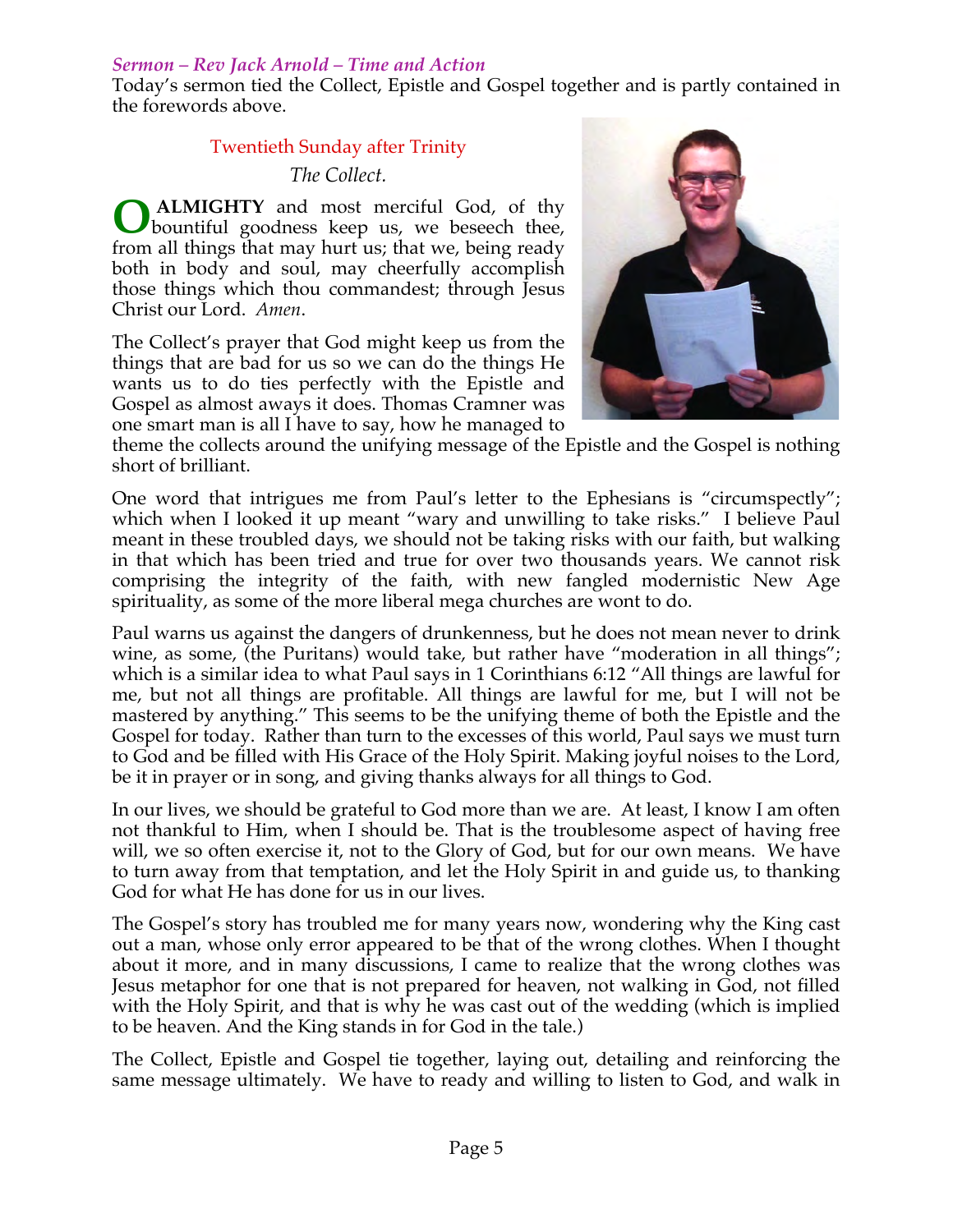God, and act with the Holy Spirit in us, in order to have the right "clothes" to enter into the kingdom of heaven.

Heaven is at the end of an uphill trail. The easy downhill trail does not lead to the summit.

The time is now, not tomorrow. The time has come, indeed. How will you ACT?

It is by our actions we are known.

## **Be of God - Live of God - Act of God**

### *Bishop Ogles' Sermon*

We are oft fortunate to get copies of Bishop Jerry's sermon notes. Today is one of those

Sundays. Today's sermon starts off with the collect, and like always, it will give you a lot to consider in your heart.

Sermon Notes Twentieth Sunday after Trinity 13 October 2013, Anno Domini

# Twentieth Sunday after Trinity

## *The Collect.*

**ALMIGHTY** and most merciful God, of thy bountiful goodness keep us, we beseech thee, from all things that may hurt us; that we, being ready both in body and soul, may cheerfully accomplish those things which thou commandest; through Jesus Christ our Lord. *Amen*. **O**



Certainly, God is full of goodness for He is all-in-all, and there is no imperfection or impurity in Him. Therefore, His goodness is bountiful! Every good and perfect gift comes down from God. (James 1:17) James does not say, 'some, or 'most', but ALL good gifts! These gifts include life, joy, love, friends, family, church, and health. If it is GOOD, it is from GOD! The servant of God is both ready and cheerful in his approach to service. Those things commanded by Christ will certainly be accomplished by His elect if they are READY to proceed in joy and not dread.

#### **The Epistle**

Secause the days are evil. Wherefore be ye not unwise, but understanding what the will of the Lord is. And be not drunk with wine, wherein is excess; but be filled with the Spirit: speaking to vourselves in psalms and hymn because the days are evil. Wherefore be ye not unwise, but understanding what the will of the Lord is. And be not drunk with wine, wherein is excess; but be filled with the Spirit; speaking to yourselves in psalms and hymns and spiritual songs, singing and making melody in your heart to the Lord; giving thanks always for all things unto God and the Father in the name of our Lord Jesus Christ; submitting yourselves one to another in the fear of God.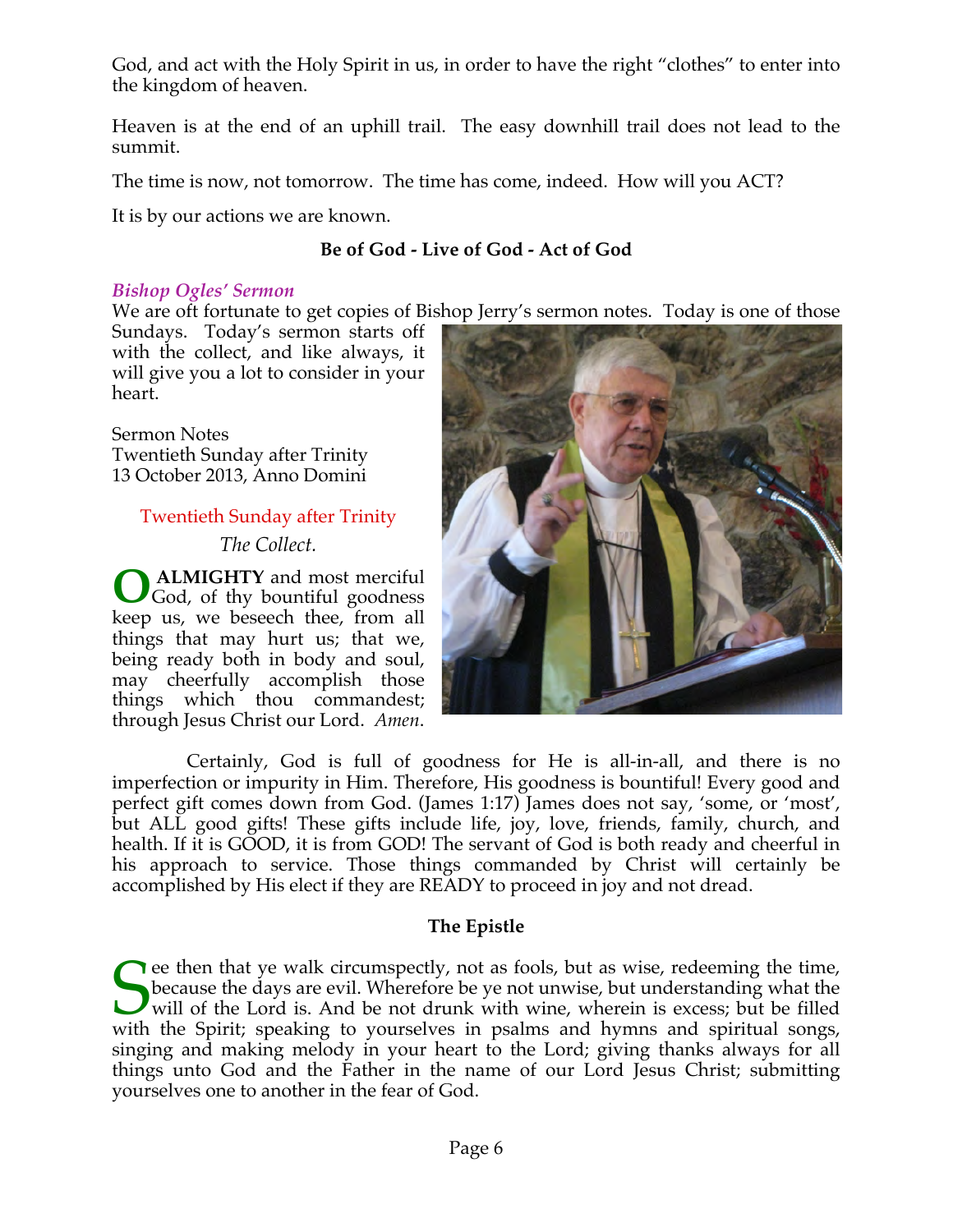### **The Holy Gospel**

esus said, The kingdom of heaven is like unto a certain king, which made a marriage for his son, and sent forth his servants to call them that were bidden to the wedding: Jesus said, The kingdom of heaven is like unto a certain king, which made a marriage for his son, and sent forth his servants to call them that were bidden to the wedding: and they would not come. Again, he sent forth othe which are bidden, Behold, I have prepared my dinner: my oxen and my fatlings are killed, and all things are ready: come unto the marriage. But they made light of it, and went their ways, one to his farm, another to his merchandise: and the remnant took his servants, and entreated them spitefully, and slew them. But when the king heard thereof, he was wroth: and he sent forth his armies, and destroyed those murderers, and burned up their city. Then saith he to his servants, The wedding is ready, but they which were bidden were not worthy. Go ye therefore into the highways, and as many as ye shall find, bid to the marriage. So those servants went out into the highways, and gathered together all as many as they found, both bad and good: and the wedding was furnished with guests. And when the king came in to see the guests, he saw there a man which had not on a wedding-garment: and he saith unto him, Friend, how camest thou in hither not having a wedding-garment? And he was speechless. Then said the king to the servants, Bind him hand and foot, and take him away, and cast him into outer darkness; there shall be weeping and gnashing of teeth. For many are called, but few are chosen.

 In the Prayer of Collect, the Epistle and the following Gospel, we have a clear call to reliance upon the bountiful blessings of God to grant us provision of both body and soul. Without that provision, we are naked and without sustenance. God is not the Maker of His Masterpiece of Creation – mankind – for the sake of living a life of spiritual or physical penury, but to receive all of the blessings our teeming cups can hold of His bountiful storehouse of blessings. To some, He gives not only spiritual, but great material blessings according to each our individual capacity to use to His glory and not that of self.

 Jesus so often spoke in Parables so that those whose hearts are open and humble might understand; and so those whose hearts were arrogant, proud and hardened would not so understand. We understand as much truth as we are willing to digest. It was against the interests of the worldly interests of the rulers of the Jews to understand and, so, they blinded their own eyes to profound truth. The arrogance of the mind despises mystery. It must pry into every mystery and pretentiously invent its secrets. We stake out our gardens of theology and plant, respectively, our trees of Calvin, Arminius, or some other, while refusing to hear any contrary points from Scripture. We will accept only those parts of Scripture that will water our preferred trees. But Christ, in His parables, is a revealer of mystery to the open hearts of the faithful, and Concealer of Mystery to those who proudly assert THEIR own opinions to the detriment of faith.

The sermon text today is of a great man who was planning a grand wedding feast for His Son. He had gone to great expense and time-consuming preparation to insure that every detail was perfect. So, Jesus opens the Parable with the story of a marriage feast. Marriage is so important to Christ that He performed His first miracle at Cana of Galilee (which just happened to be a marriage feast.

From its inception as the first institution of God in the Garden at Eden, marriage has been sacred and Holy to God – and it must be to us as well. It is an earthly model for the Kingdom of God and the great marriage between Christ and His Bride,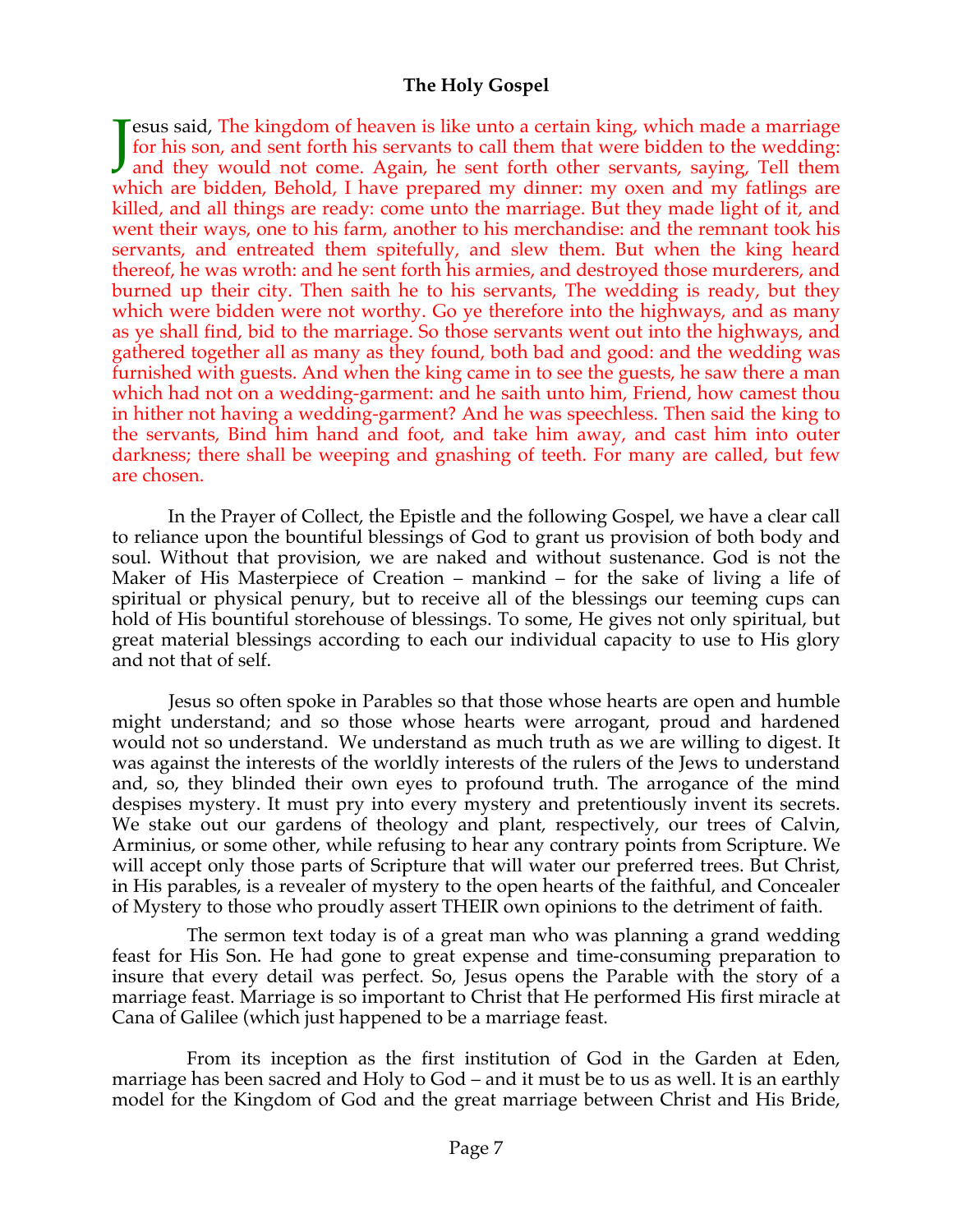the Church.

Let's examine the nature, first of all, of this invitation:

- 1. It is extended to everyone, wide and far.
- 2. It will be rejected by the heartless and indifference

3. Rejection provokes the justifiable ANGER of GOD! – Each of us exists either under His kind favor or His great anger. Under God's anger, or under God's love, we must be, whether we will or not. We cannot flee from His presence. We cannot go from His Spirit. If we are loving, and so rise up to heaven, God is there—in love. If we are cruel and wrathful, and so go down to hell, God is there also—in wrath. With the clean He will be clean; with the froward man He will be froward. On us, and us alone, it depends whether we shall live under God's anger or live under God's love.

**"***The kingdom of heaven is like unto a certain king, which made a marriage for his son,*" This certain king is God the Father. Do I need tell you who the son represents? None other than Jesus Christ, the only Begotten Son of God.

"*And sent forth his servants to call them that were bidden to the wedding: and they would not come.*" The great prophets were these servants who called those who were bidden to come, but Israel would not hear them and did not come. They even stoned many of these prophet messengers, and others they sawed in half.

"*Again, he sent forth other servants, saying, Tell them which are bidden, Behold, I have prepared my dinner: my oxen and my fatlings are killed, and all things are ready: come unto the marriage*." The Great King leaves nothing to chance. He prepares ALL we need for our comfort and nourishment and joy. The sacrifice has been made for us – all we must do is come. He desires to honor us by allowing us to honor His Beloved Son.

"*But they made light of it, and went their ways, one to his farm, another to his merchandise*:" Here we see the dreadful preoccupation of the world, and even the church, with our own devices – money, trade and barter, etc. The service to God seems a light thing to them. We today are sorrowfully no different. We 'do our duty' in attending service once on Sunday, go back to our troughs and mud, and live as if God were not watching.

"*And the remnant took his servants, and entreated them spitefully, and slew them*." You will recall how wrongly they treated Samuel, Moses, Jeremiah and all the prophets. Even Abel was slain by his brother for living and teaching righteousness. The Apostles, most of whom died brutal deaths, were no less dishonored by those who knew no honor.

"*But when the king heard thereof, he was wroth: and he sent forth his armies, and destroyed those murderers, and burned up their city*." If you have been living under the delusion that God will always show mercy and kindness, you are wrong. Christ Himself shall return to claim His own, and the remainder shall be put to the sword and cast into Hell without mercy! They will have sealed their own fate through the neglect of the things of God. If you have not loved God in this life, you cannot love Him in the next. The tares (unbelievers) shall be gathered by the Holy Angels and burned.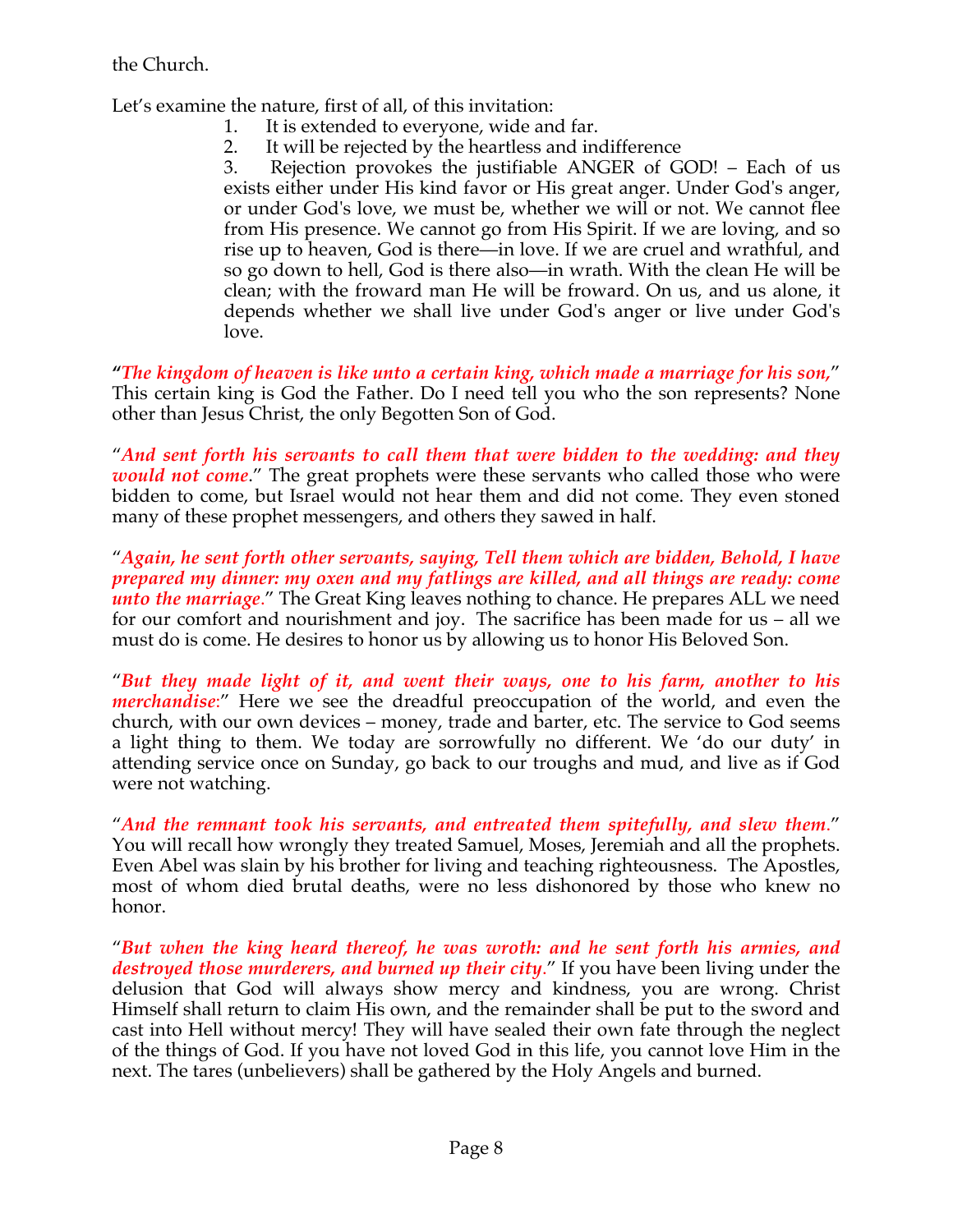"*Then saith he to his servants, The wedding is ready, but they which were bidden were not worthy. 9 Go ye therefore into the highways, and as many as ye shall find, bid to the marriage*." Most of the Israel depended upon their pedigree as sons of Abraham; however, they did not rightfully belong to the Old Testament Church of Abraham who looked to the coming of Christ. These being rejected, God turns to all who will come. All who love Christ are adopted into that great Church and are Israel indeed. None are to go without invitation! "

"*So those servants went out into the highways, and gathered together all as many as they found, both bad and good: and the wedding was furnished with guests.***"** This is like the great dragnet of souls mentioned in Matthew 13:47-48. It drew every kind of fish, both good and bad, and the fisherman (angels) sat down and separated them. Or the fields of wheat and tares growing together picture this same truth.

"*And when the king came in to see the guests, he saw there a man which had not on a wedding garment: 12 And he saith unto him, Friend, how camest thou in hither not having a wedding garment? And he was speechless. 13 Then said the king to the servants, Bind him hand and foot, and take him away, and cast him into outer darkness; there shall be weeping and gnashing of teeth."* Do we desire to be properly attired at this great and distinguished feast? If so, we must take on the White Robe of Righteousness which Christ offers to cover our rags and filth. The prodigal son received that Robe from His Father on his return from feeding the pigs in a far country. See also, Isaiah 4:1 – "*And in that day seven women shall take hold of one man, saying, We will eat our own bread, and wear our own apparel: only let us be called by thy name, to take away our reproach*." These are the seven churches, I humbly believe, who wish to be nominal Christians only. They will eat their own bread and not the Bread of Heaven He offers, and will wear their own filthy rags of sin instead of His Robe of Righteousness. But they desire the dignity of being called, only, by His name.

"*For many are called, but few are chosen*." Friend, it is quite possible that you have been called and invited, but never accepted the invitation. A gift may be offered, but it is not fully a gift until it has been received. Have you accepted, with serious heart and intent, the Redemption made available through the blood of Christ? Are you of that FEW who are both called and chosen; or have you left the forgotten invitation among all of the worldly papers that clutter your desk?

#### *Rev Rick Reid of Saint Peter's Sunday Sermon*

We are happy to have a sermon from Reverend Rick Reid, minister of Saint Peter's,

whose congregation is right at the Worldwide Headquarters of the Anglican Orthodox Church. Rev Rick has all the resources and challenges right at hand.

#### **Overcoming Fear**

The world we live in affords us so many opportunities to experience fear and anxiety, but there can be no mistaking that God does not intend for us to live a life of fear. God's word is filled with promises, that we can overcome any fear, and that we do not need to let it affect us. In fact, the phrase do not fear or fear not is mentioned 365 times in the Bible. When Timothy was going through a tough time as a young Pastor, Paul wrote to him in his

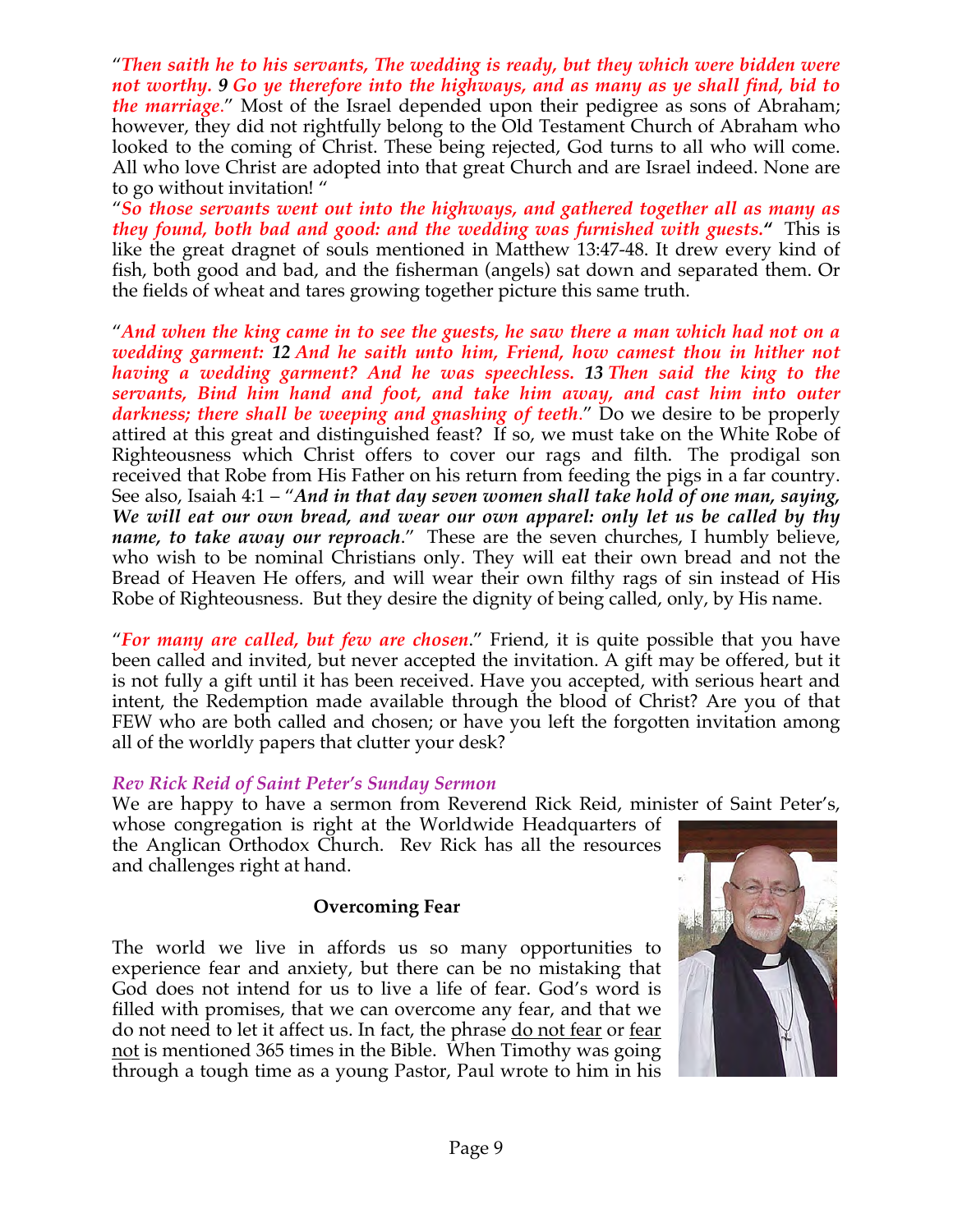second letter: 2 Timothy 1:*7 For God has not given us a spirit of fear: but of power, and of love, and of a sound mind.*

This verse tells us the spirit of fear is not of God! We can know if we have fear, it is not what God wants for us. He did not give it to us. We know when we feel fear, we know it isn't from God. We have to realize God didn't give us a spirit of fear, but He did give us a different spirit. He gave us His Spirit, The Holy Spirit, (the great comforter).

Paul again tells Timothy 2 Timothy 1:14 *That good thing which was committed unto thee keep by the Holy Ghost which dwelleth in us*. And also tells the Ephesians 3:16 *That he would grant you, according to the riches of his glory, to be strengthened with might by his Spirit in the inner man.*

God's Spirit lives in, and abides in, you. Not just near you, but right inside of you! Everywhere you go, and in everything you do, God's Spirit is with you. Since God's Spirit is in us, we are not to be afraid. The Spirit that He has given us is not cowardly or timid, is not lacking in love, and is not confused and unstable. It is a Spirit of power, love and a sound mind.

No matter what we are going through, or how weak our human spirit feels, we have power (already), on the inside of us. When we feel like we cannot get along with another person, or when we don't like anyone, much less love them, we have love on the inside of us. When we feel life is too much, that there are too many decisions to be made, and we feel like we are losing our minds, we must remember we have a sound mind right on the inside of us! We don't have to be afraid, because God has given us His Spirit to combat anything that would make us afraid.

We may not always feel like His Spirit is there doing His job, but that isn't because of anything God has, or hasn't done. We have to nurture and grow in Christ so we can recognize and receive that gift in our lives. We can't live our lives always being worldly or carnal minded, and expect to <u>fully and completely</u>, receive that gift.

As Paul told the Corinthians in his first letter: (1 Corinthians 3:1-3*,* 3:1-3)*, And I, brethren, could not speak unto you as unto spiritual, but as unto carnal, even as unto babes in Christ.2 I have fed you with milk, and not with meat: for hitherto ye were not able to bear it,*  neither yet now are ye able.<sup>,</sup>For ye are yet carnal: for whereas there is among you envying, and *strife, and divisions, are ye not carnal, and walk as men?*

What he is saying is that even though they are believers, Paul could only give them the milk of God's word……meaning the basic elementary things, and could not give them the meat….the deeper and even more useful things of God because they were still carnally or worldly minded. They were still following after the flesh rather than following after the spirit.

If we want to allow the Holy Spirit to do His work in our lives as effectively as He can, we must seek after spiritual things. We must take time to read and study God's word, to pray, and to have fellowship with our Lord.

When we do these things we are stirring up the gift that God has given to us, as Paul instructed Timothy to do in his second letter. (2 Timothy 1:6). 6 *Wherefore I put thee in remembrance that thou stir up the gift of God, which is in thee by the putting on of my hands.*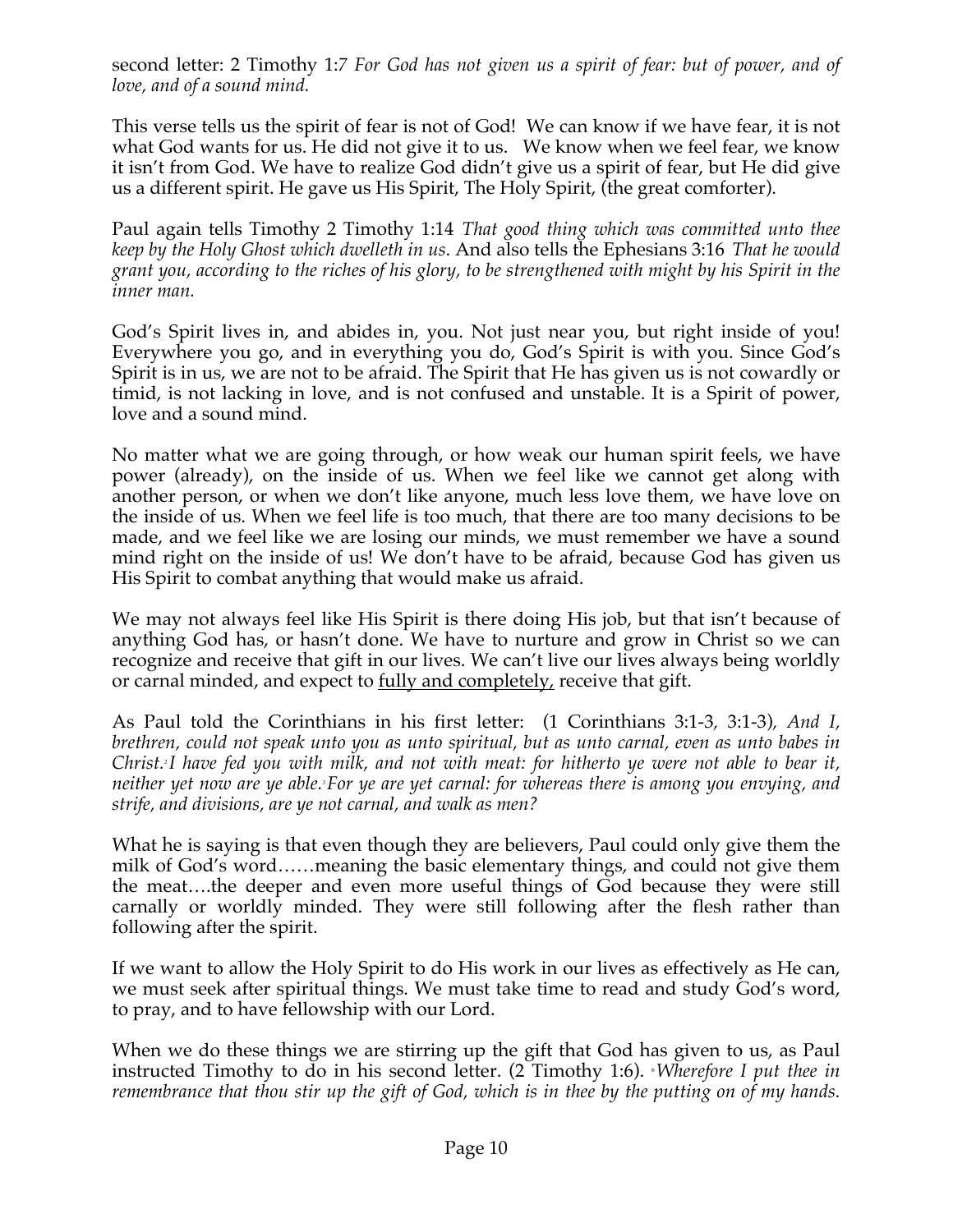He says as we stir up the gift, the fear will decrease and we will see that power, love, and sound mind, increase in our day to day life.

So begin to stir up the gift that God has given you to help you conquer any fear that is trying to have a hold in your life, and remember fear's allies are sin and Satan. Paul has this to say about Satan in his second letter to the Corinthians: (2nd Corinthians 2:11) **"***Lest Satan should get an advantage of us: for we are not ignorant of his devices.***"**

If you know your enemy, you know how to defeat him. We must all be positive thinkers regarding Satan: Positive that he does indeed, exist. Positive that he wants to defeat us and keep us from heaven. Positive that evil is lurking in many corners of the world. Most importantly, we must also be positive that our Lord and Saviour is stronger than any enemy we may encounter.

As we read in 1<sup>\*</sup> John 4:4"Ye are of God, little children, and have overcome them: because greater is he that is in you, than he that is in the world.*"*St. Paul puts it this way in his letter to the Philippians: Philippians 4:7-8

"*And the peace of God, which passeth all understanding, shall keep your hearts and minds through Christ Jesus.*

 *Finally, brethren, whatsoever things are true, whatsoever things are honest, whatsoever things are just, whatsoever things are pure, whatsoever things are lovely, whatsoever things are of good report; if there be any virtue, and if there be any praise, think on these things."*

In other words we need to fix our thoughts on Jesus **for he is** always true, as he told us: *I am the way, the truth, and the life: no man cometh unto the Father, but by me.*" *John 14:6*

The next time you are gripped by fear remember what we talked about today, and remember the words of the Psalmist:

*Psalms 56:3* "*What time I am afraid, I will trust in thee.* 

## *Rev Bryan Dabney of Saint John's Sunday Sermon*

We are fortunate to have Bryan's Sunday Sermon. If you want people to come to The



Truth, you have to speak the truth, expouse the truth and live the truth. This is really a good piece and I commend it to your careful reading.

## **Twentieth Sunday after Trinity**

Prior to our regeneration in Christ Jesus, all of us had been involved in one sort of sinful behavior or another. Even as babes in Christ, we

might have occasionally wandered away from the-straight-and-narrow-way on account of our relationship with friends and relatives who were of the unregenerated masses. God did not save us so that we could keep to our old ways, neither did he fill us with his most holy Spirit so that we might continue to follow after the wicked spirit of this world. In our epistle, St. Paul admonished us to, See then that ye walk circumspectly, not as fools, but as wise, redeeming the time because the days are evil (Ephesians 5:15-16).

He also warned the Thessalonians, . . . we beseech you, brethren, and exhort you by the Lord Jesus, that as ye have received of us how ye ought to walk and to please God, so ye would abound more and more (I Thessalonians 4:1-7).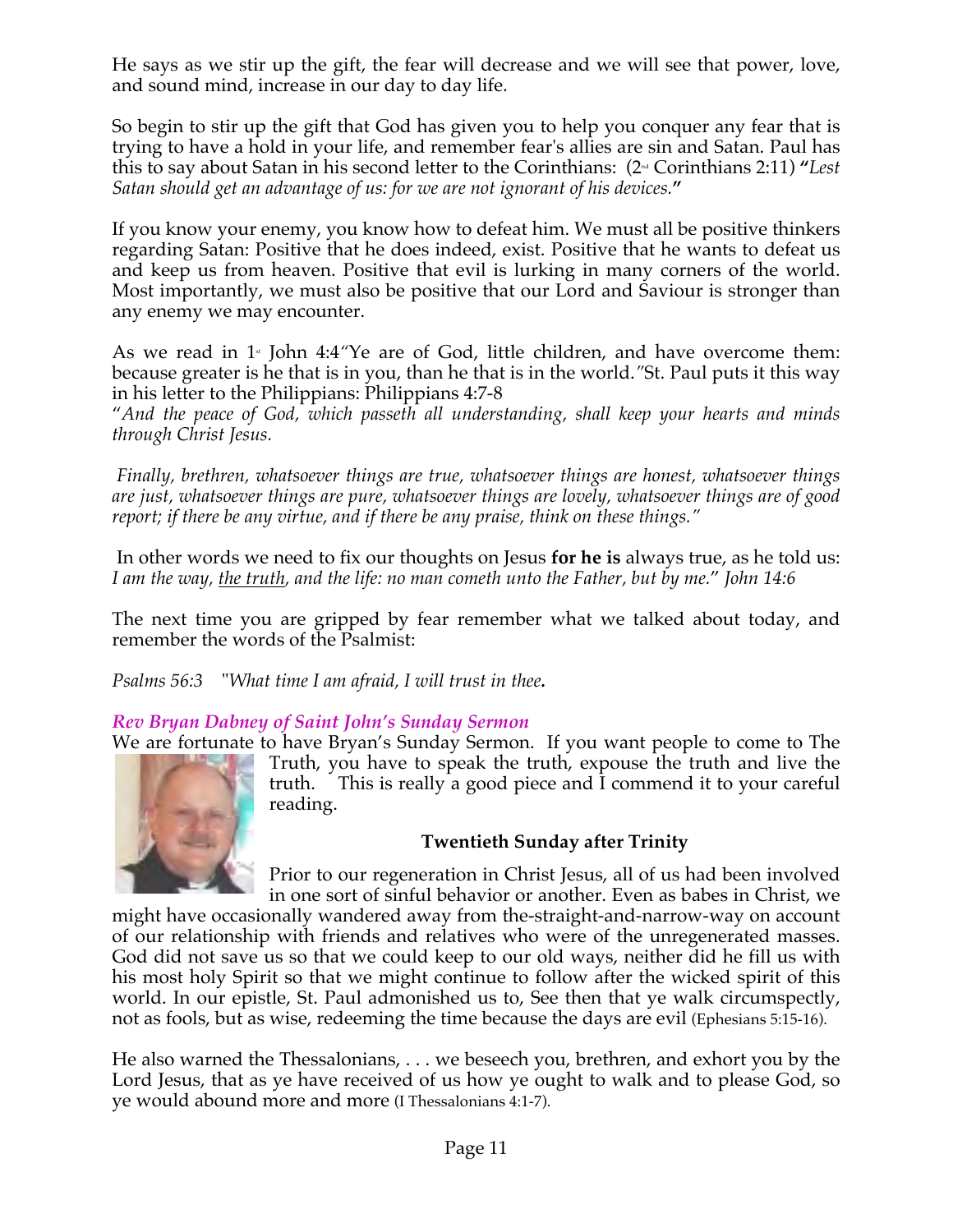To the Corinthian church he wrote, Know ye not that ye are the temple of God, and that the Spirit of God dwelleth in you? If any man defile the temple of God, him shall God destroy; for the temple of God is holy, which temple ye are (3:16-17).

And in that same letter he stated rather pointedly that, I wrote unto you in an epistle not to company with fornicators: yet not altogether with the fornicators of this world, or with the covetous, or extortioners, or with idolaters; for then must ye needs go out of the world. But now I have written unto you not to keep company, if any that is called a brother be a fornicator, or covetous, or an idolater, or a railer, or a drunkard, or an extortioner; with such an one no not to eat. For what have I to do to judge them also that are without? do not ye judge them that are within? But them that are without God judgeth. Therefore put away from among yourselves that wicked person (5:9-13).

He advised the Ephesian church to, walk as children of the light: (for the fruits of the Spirit is in all goodness and righteousness and truth;) proving what is acceptable unto the Lord. And have no fellowship with the unfruitful works of darkness, but rather reprove them (5:11).

And to the Colossians (3:1-10), he wrote, If ye then be risen with Christ, seek those things which are above, where Christ sitteth on the right hand of God. Set your affection on things above, not on things on the earth. For ye are dead and your life is hid with Christ in God. When Christ who is our life, shall appear, then shall ye also appear with him in glory. Mortify therefore your members which are upon the earth; fornication, uncleanness, inordinate affection, evil concupiscence, and covetousness, in which is idolatry ... seeing ye have put off the old man with his deeds; and have put on the new man which is renewed in the knowledge after the image of him that created him.

The crux of the issue is this: because our bodies are temples of the living God, we should be on guard against the devil's attempts to steer us out of a godly path and into paths of unrighteousness. A true Christian is a regenerated person because he or she has been born again through the power of the Holy Ghost. Such a person is then expected to serve the Lord Jesus Christ by bearing fruit on his behalf. But such cannot be accomplished if said person continues to engage in the unfruitful works of darkness of his or her former life apart from Christ. That makes it doubly important that we be mindful of our words and deeds for they serve as the billboard of our faith and practice. If our lives lived do not match what we say we believe, then our witness will be treated as hypocrisy by those who heard our testimony. And so, without a doubt we should engage in self-examination, and that ought to lead us into self- judgment, as this is what God desires else he will scourge and chasten us as a godly parent would do to an unruly child.

But there is an important distinction between the regenerated person's godly selfjudgment and that of the many self-help programs which are in vogue today. Throughout history, men have sought to remake themselves into a something new or better as per some artificial standard of reputed excellence. Profane man is notorious for setting up standards for himself apart from God. The irony of it all is that he rarely ever follows them. To borrow a line from the Communists, "rules are like pie crusts, made to be broken."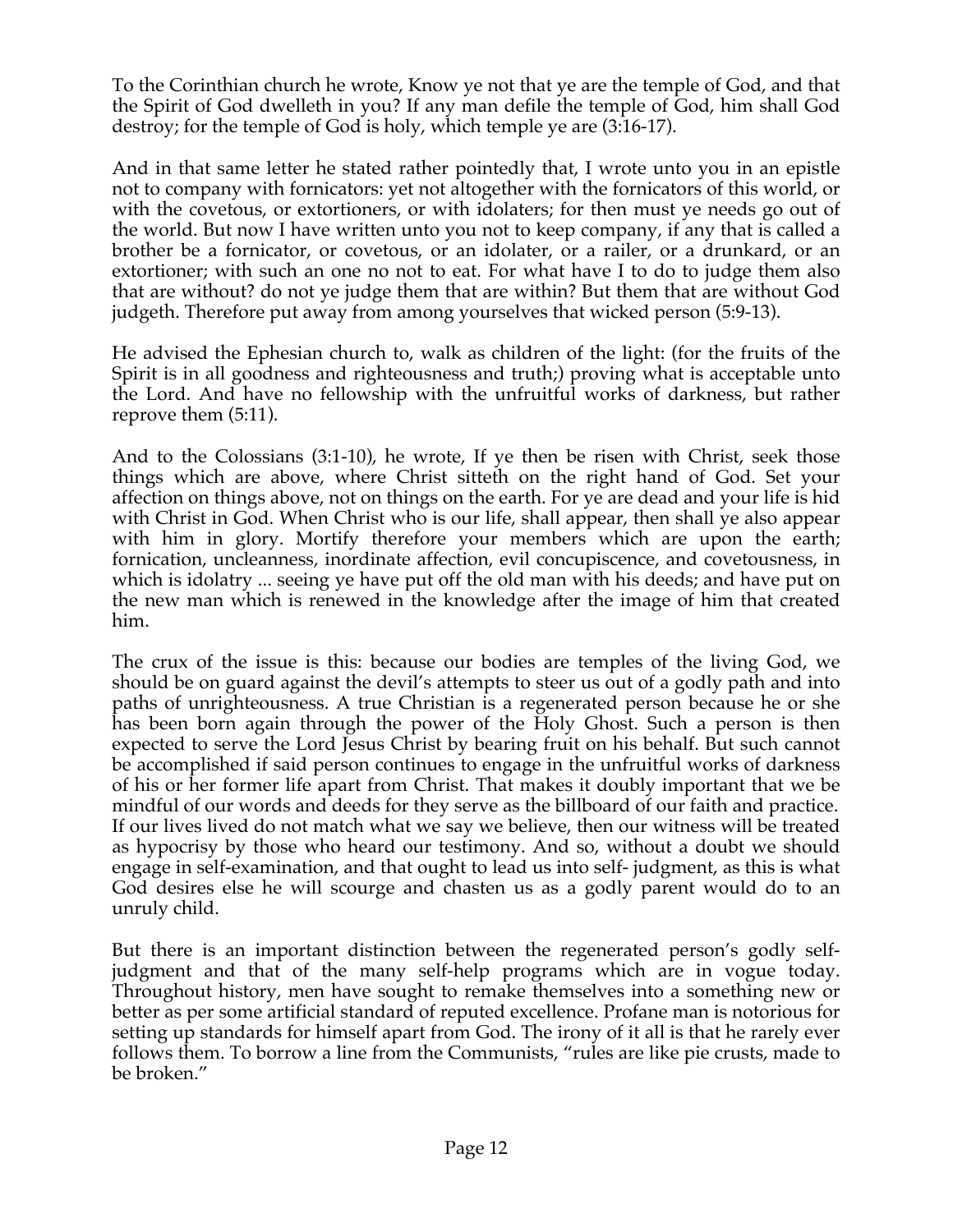There can be no doubt who is behind such thinking. Satan loves to have human beings elevate themselves as paragons of virtue only to topple them through their vanity and pride. The modern political mantra of "Yes-you-can" is overflowing with the failed notion of self-reformation as described by our Lord in St. Luke's gospel (11:14-28). In very straight-forward language, our Lord said that without a change of heart brought on by the Holy Spirit, the unregenerate cannot have anything but a temporary respite from an indwelling by demonic spirits. Only through the acceptance of our Lord's sacrifice can one truly find relief from the perils of the world, the flesh and the devil.

The current New Age movement is nothing more than demonic influence masking as some trendy religious choice. Through its gurus and guides, the forces of darkness have ensnared a host of unsuspecting souls. These false teachers have led their charges in every direction but toward the truth of Jesus Christ as found within the pages of the Holy Bible.

St. Peter once said of these, But there were false prophets also among the people, even as there shall be false teachers among you, who privily shall bring in damnable heresies, even denying the Lord that bought them... And many shall follow their pernicious ways; by reason of whom the way of truth shall be evil spoken of. And through covetousness shall they with feigned words make merchandise of you... [These are those who] walk after the flesh... presumptuous... selfwilled... wells without water, clouds that are carried with a tempest: to whom the mist of darkness is reserved for ever... While they promise them liberty, they themselves are the servants of corruption: for of whom a man is overcome, of the same is he brought in bondage (II St. Peter 2:1-19)

And St. John observed in his first epistle (4:1-6), Beloved, believe not every spirit, but try the spirits whether they are of God: because many false prophets are gone out into the world. Hereby know ye the Spirit of God: Every spirit that confesseth that Jesus Christ is come in the flesh is of God: and every spirit that confesseth not that Jesus Christ is come in the flesh is not of God: and this is that spirit of antichrist, whereof ye have heard that it should come; and even now already is it in the world. Ye are of God, little children, and have overcome them: because greater is he that is in you, than he that is in the world. They are of the world: therefore speak they of the world, and the world heareth them. We are of God: he that knoweth God heareth us; he that is not of God heareth not us. Hereby know we the spirit of truth, and the spirit of error.

The unregenerate today are possessed by this same spirit of error which the beloved apostle made mention of in his first epistle. Such persons can seek peace and safety all they want, but their ungodly beliefs and practices will net them little except more misery and hopelessness. Their cult gatherings and mantra chanting will not get them to the next level of consciousness, only a one-way ticket to hell itself.

As the apostle Paul once penned (II Corinthians 5:11) Knowing therefore the terror of the Lord, we persuade men . . . and such is part and parcel of our Christian witness. We should persuade as many as we can to seek after the truth of God in Christ Jesus. We should encourage them to learn of him and seek his forgiveness for their sins. We should inform them of the great, condescending love which he has for his own, and, in turn, that they should love him and have heaven, rather than to be separated from his love and mercy for an eternity in the fires of perdition.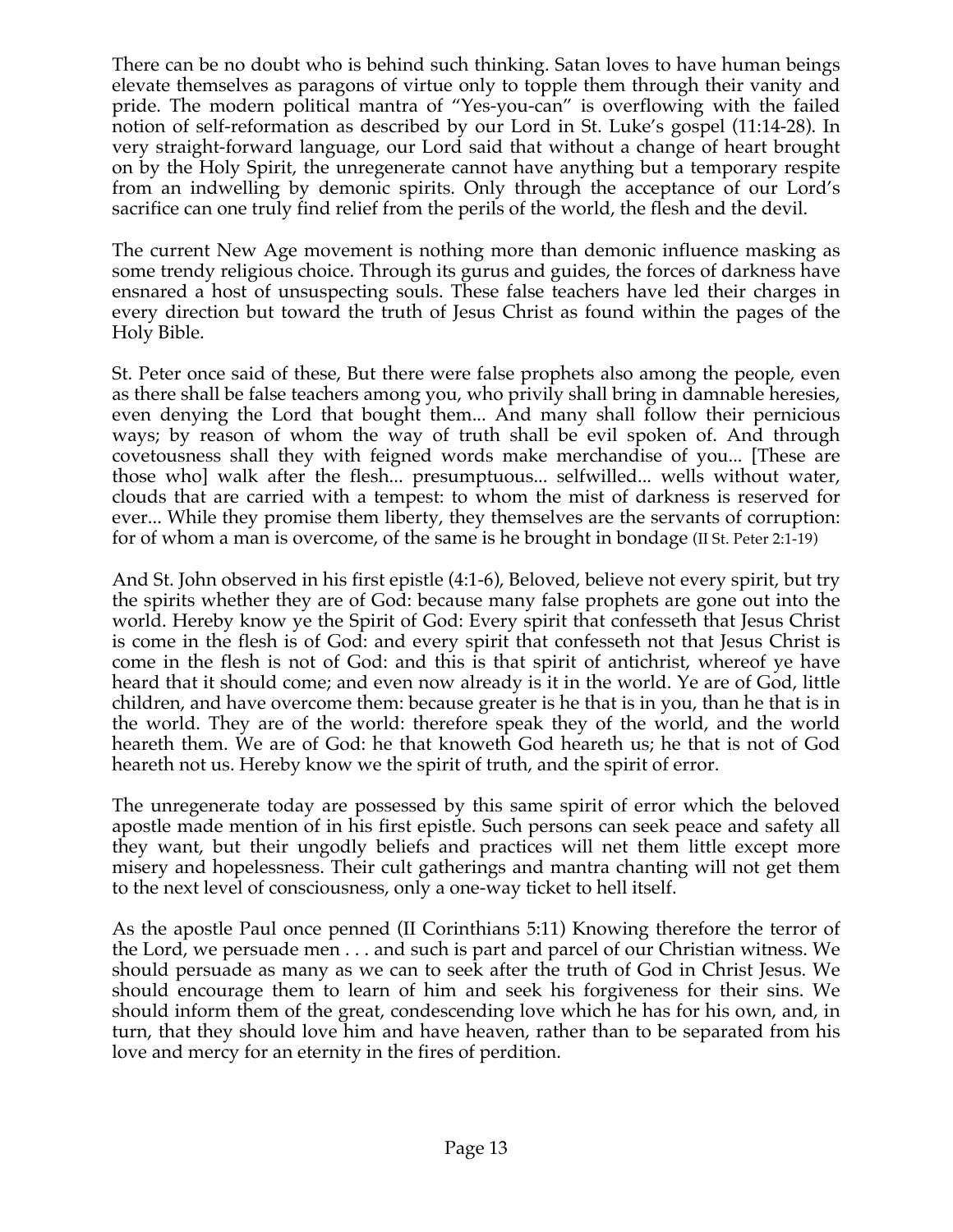Because we love the Godhead, our Christian witness must include our admonition to all that they put on the new man of the Spirit of God and discard the old man of the flesh. To effectually know the salvation of God, one must be born again of the Holy Ghost, and then afterwards, such a person must endeavor to maintain fellowship with the Father by living his or her life in a manner that keeps the flesh under control and subservient to the will of God. If we truly are in Christ, we will have this new nature. We will shun evil in every form and appearance; for in so doing, we will not bring disrepute on the word of God by acts of ungodliness. That is what St. Paul was speaking of when he encouraged us to walk circumspectly (Ephesians 5:15). As regenerated people, we have been called to put on that new man of the Scriptures and avoid any false recreation that has been shaped by the will of our adversary. Therefore , my brethren, walk circumspectly.

Let us pray,

**ATHER**, bless us with thy most holy Spirit, so that we might be able to walk **FATHER**, bless us with thy most holy Spirit, so that we might be able to walk circumspectly in this life and lead others to do the same; for this we ask in the name of our only Mediator and Advocate even Jesus Christ. Amen.

Have a blessed week, Bryan+

### *After Church Hospitality*

Sadly, no after church snacks. The same story every week, is it not? The fact is that we are supposed to be on a low carb diet and there really aren't any low carb snacks that appeal to us. So, with no fatted dog nut in sight, we were out of luck! Please someone, between now and next Sunday invent some no-carb dog nuts.

After church goodies providers as currently signed up:

| Date             | <b>Name</b>                                                       |
|------------------|-------------------------------------------------------------------|
| 20 October 2013  | Dru Arnold - Twentieth Sunday after Trinity                       |
| 27 October 2013  | <b>Opportunity Available - Twenty-Second Sunday after Trinity</b> |
| 3 November 2013  | <b>Opportunity Available - Twenty-Third Sunday after Trinity</b>  |
| 10 November 2013 | <b>Opportunity Available - Twenty-Fourth Sunday after Trinity</b> |
| 17 November 2013 | <b>Opportunity Available - Twenty-Fifth Sunday after Trinity</b>  |
| 24 November 2013 | <b>Opportunity Available - Sunday Next before Advent</b>          |
| 1 December 2013  | <b>Opportunity Available - First Sunday in Advent</b>             |

#### *People in our Prayers* - http://faithfulcenturionprayerteam.blogspot.com/ **Why? Prayer is an extremely important activity.**

It is not that God knows not our needs, for He surely does. Yet, Jesus commanded us to ask God for those same needs. In addition to the obvious of asking God for help, offering thanksgiving and the like, prayer helps us focus our thoughts on how we might do God's work.

The Prayer Team of the Church of the Faithful Centurion was established to help our members and fellow Christians pray for those in need and to give thanks as well for the blessings we have been granted.

#### **Who can be on the list? Do I have to be a member of the Church of the Faithful Centurion to be prayed for?**

No! The only qualification to be on the list is that you want our prayer team to pray for you. We are Christians and are happy to pray for you, no matter who you are. If you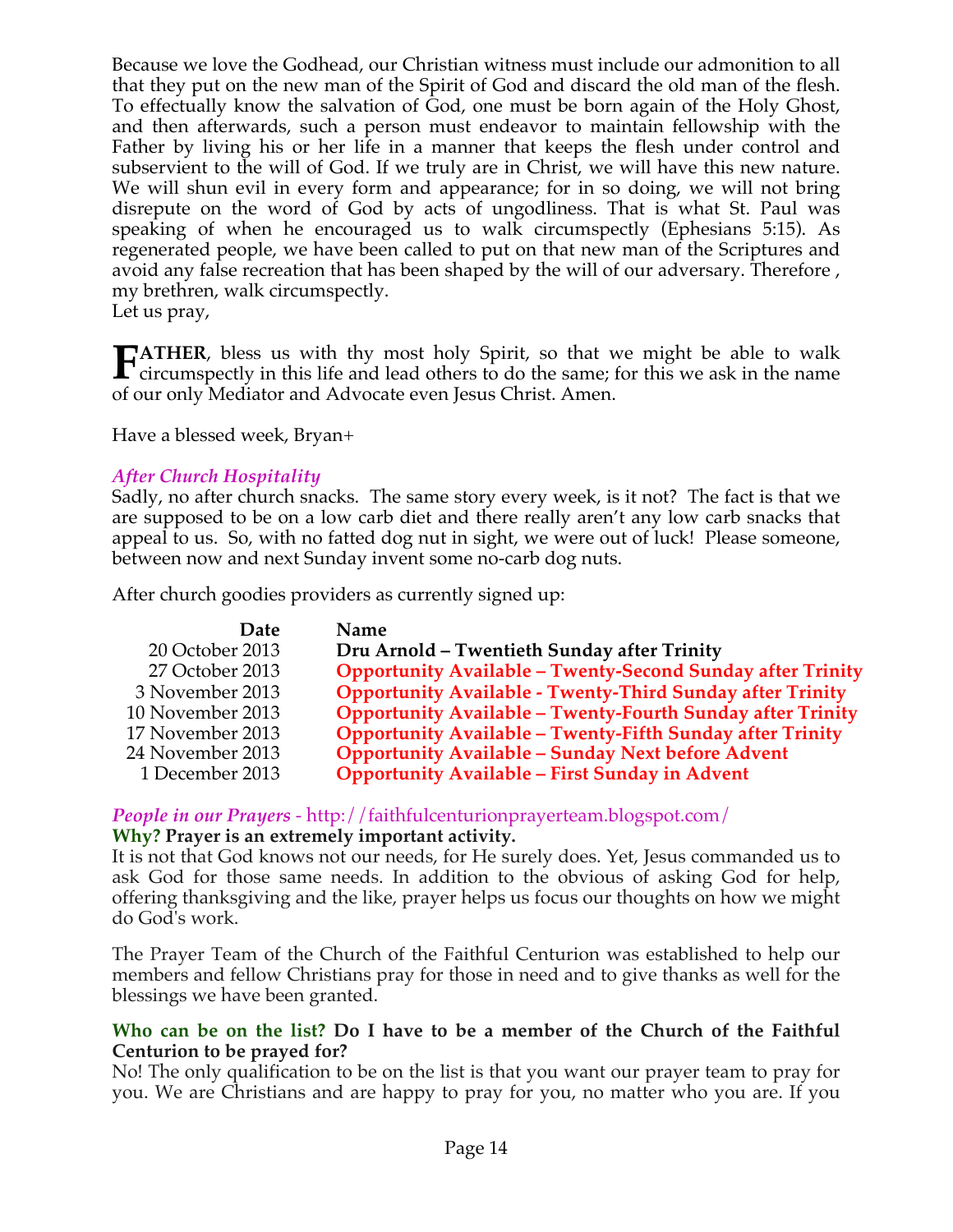want help from God, you are our kind of people.

### **What is the commitment from the prayer team?**

Each member of the team will pray for the desired outcome at last once per day.

### **How do I get myself or someone else on the prayer list?**

You can email one of the prayer team leaders: Jack - jack@faithfulcenturion.org or Dru dru@ faithfulcenturion.org, or call the church office at (619) 659-3608 or fill out a prayer card at church.

### **What should I ask for?**

Depends on what you want. Some people merely want God to be asked to heal their ills and be mentioned by their first name, others want a specific outcome and / or have more of their personal information known to the team. Ask for what you want. It is your desire and need for prayer the team is attempting to meet. For typical examples, see the list below.

#### **Updating the Team**

If you are on our prayer list, or if you have submitted a person that you have asked us to pray for, please update one of the team members or Hap in person, by telephone or email. It helps to be able to pray specifically for these individuals including their specific needs; plus if they get better, it is nice to give thanks!

Please note that on the yellow (maybe green or orange if you get an old one) cards at church, you can ask that those to be prayed for have their names disseminated to the prayer team. Those names will be said in church and appear here. Or, you can ask that their names and purpose be kept confidential, then only Hap will know to pray for them.

#### *Prayer List Notice – If you have someone on the prayer list and their needs have changed, please let us know. We'd like to update our prayers to reflect the need and most important to give thanks!*

#### *Marriage*

*Brian and Mel Smith* were married on 25 August 2013. Please pray that they might be brought together as one in God that their marriage might prosper.

## *Travel*

*Hap* is on travel this week.

#### *Birthday*

*Doug Lambert celebrated his 67<sup>th</sup>* birthday on 28 September 2013. *Gayle Charlesworth* celebrated her birthday on 18 September 2013. *Shamim Gray* celebrated her 46<sup>th</sup> birthday 4 September 2013. *Hope DeLong* celebrated her birthday 30 August 2013.

#### *Anniversary*

*Doug and Veronica Lambert celebrated their*  $7^{\circ}$  Anniversary on 22 September 2013.

## *Loss of Home*

*Sarah* who lost her home and all the contents when her house caught fire and burned to the ground near the end of January 2013. Her beloved dog was taken in the fire. Please pray for Sarah as she has many decisions at this time and help her to know Jesus will be with her to help to make the "crooked road straight."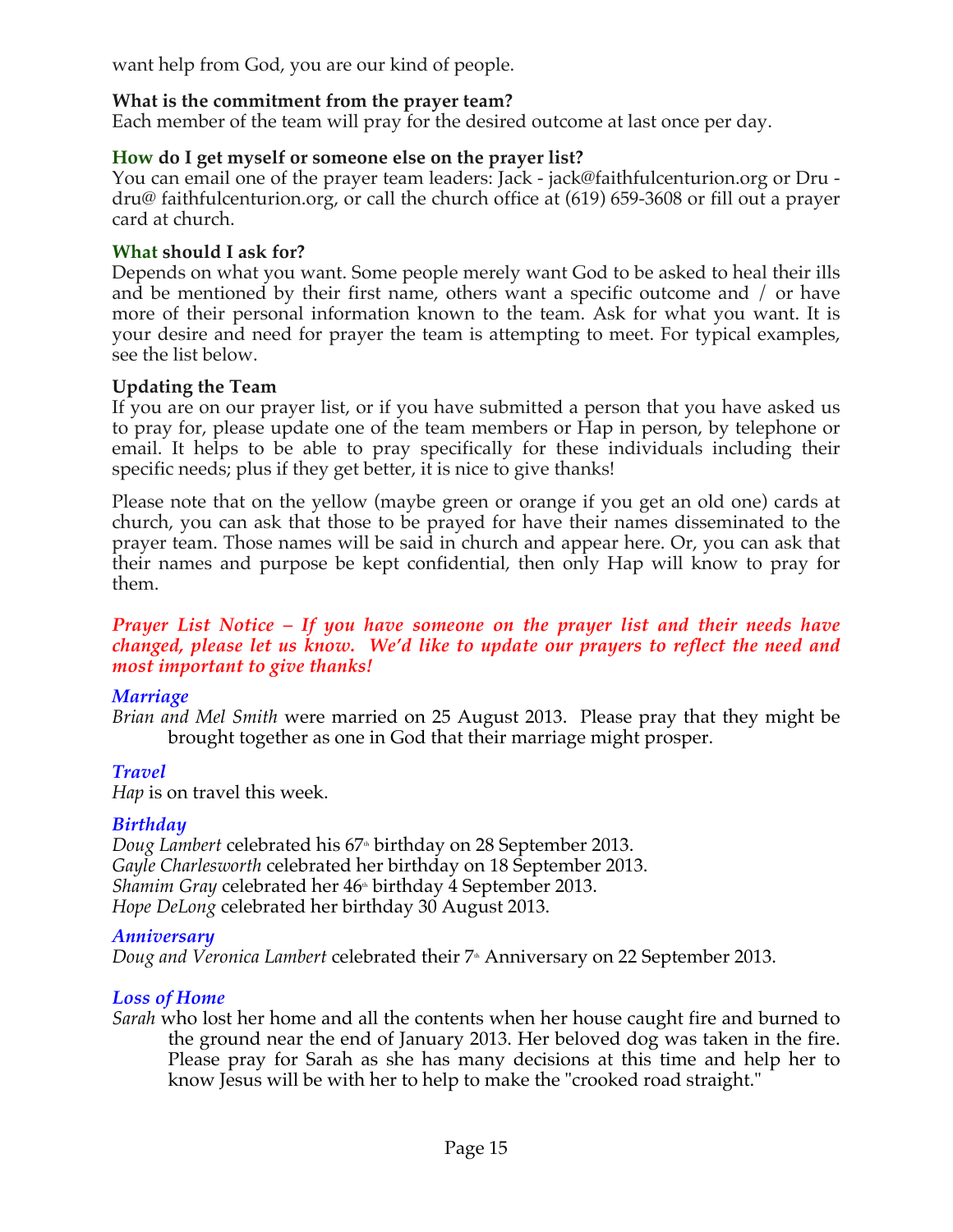### *Move*

- *Jason Naylor and his lovely wife Marla* are currently stationed in Southwest Asia, probably through the end of 2013. Pray for their continued safety and a reasonably tolerable stay in that part of the world.
- *Ryan Hopkins* has moved to Dillsburg, Pennsylvania, to study Dressage Riding through June 2014. Please pray for God's guidance in his life as he works and studies. Help him to see where God would like him to go from here and how he should get there.
- *The Thomas Family* is now in Okinawa for a second short tour. Please pray for this new assignment to go well for Kurt and for Mary and the kids to make new friends. In particular pray that Kristyna and Mitchell will develop good friends and schoolmates there so as to further their development as both Christians and citizens. Give thanks the safe move and ask for continued good developments.

### *Departed*

- *Colonel Drue McMillan* passed away 27 September 2013. Please pray for peace of mind for Drue's family, in particular his son David.
- *Thorsten Uekerman* lost his father on 22 September 2013. Please give thanks for his time here on earth and pray for his family who remain behind, in particular his son Thorsten.
- Gene passed on 20 September 2013, after a difficult last few days with lung problems. been so infected he has to be told when to breathe. Please give thanks for his time here on earth and pray for his family who remain behind.
- *Iva* passed away 19 September 2013, after painful last days. Her family and friends are grateful for your prayers, thankful for her time here on earth and even more that she is at peace with our Lord.
- *Bernie Garcia, 56,* passed away on 31 July 2013, as a result of complications of Hepatitis C. He was hoping for a liver transplant but because of circumstances was unable to receive one in time. Please give thanks for his time here on earth and pray for his family who remain behind, in particular his mom and dad, Mary and Gil Garcia.

## *Nearing the end of their time here on earth*

- *Ester Whidett (Wilson)*, Mark Wilson's mother, has congestive heart failure and appears to be near the end of her time here on earth. Please pray for a peaceful transition from this world to home, for trust in the Lord, a vision of things to come, as well as peace of mind for Ester and her family, in particular her son Mark.
- *Colonel Drue McMillan* is nearing the end of his time here on earth. Please pray for a peaceful transition from this world to home, for trust in the Lord, a vision of things to come, as well as peace of mind for Drue and his family, in particular his son David.
- *Saundra* is in ICU with congestive heart failure after a heart operation. She is aged and frail. Saundra is near the end of her time here on earth. Please pray for comfort, understanding, strength and guidance for Saundra and her family who will of necessity remain behind. Pray for the love of God to stay foremost in their hearts.

*Polly* is in hospice care with dementia and spinal stenosis. Please pray for her as she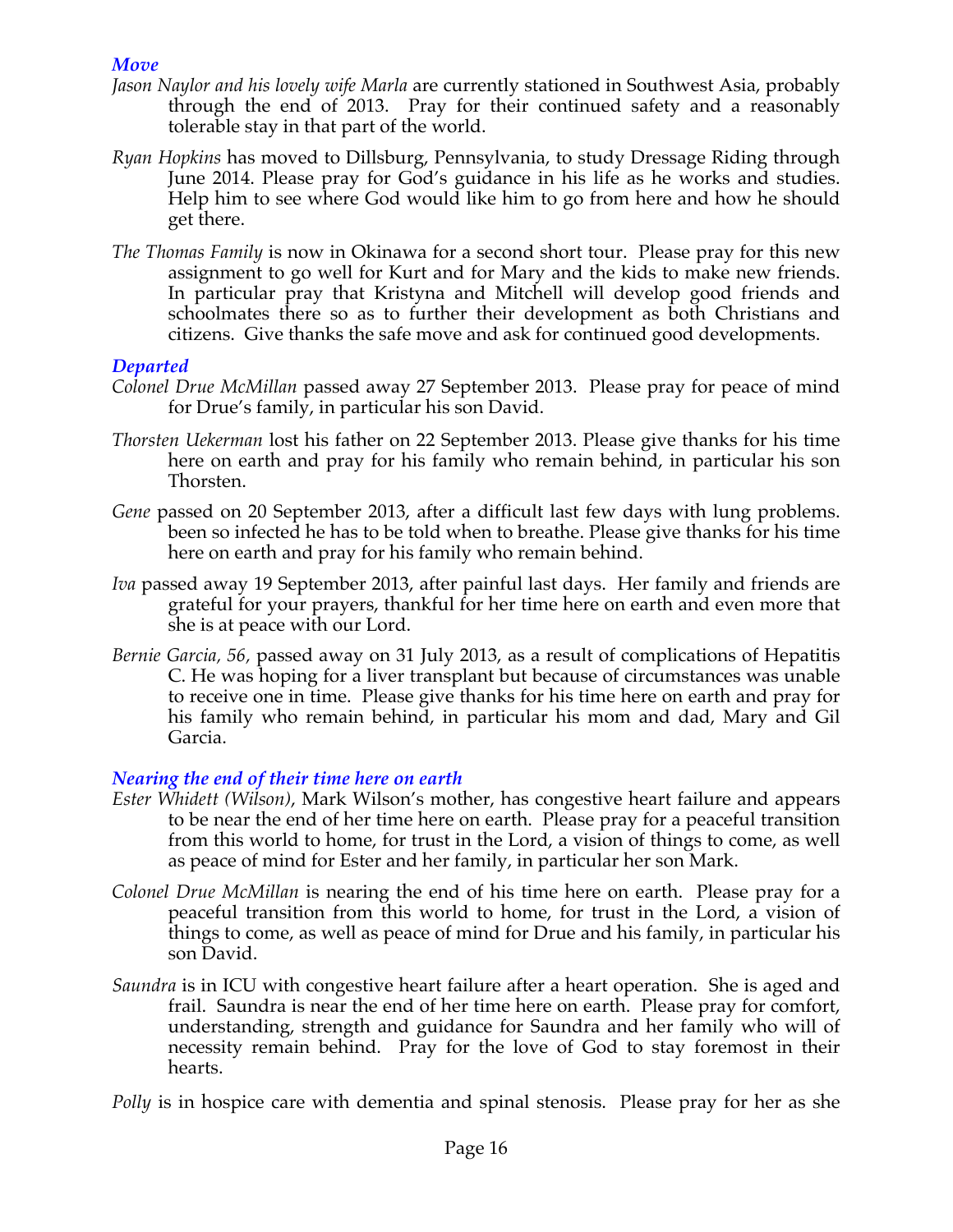prepares to go home to be with her family who have gone before her. Pray for the faith of her family to build and the transition to be good.

## *Homebound or Infirm*

- *Joan* has had serious medical problems that have kept her confined. On 26 September 2013, she took a fall and fall and after test and time in the hospital she does not have any broken bones. Please pray that in the weeks ahead her health will remain stable
- *Lou* has aspiration pneumonia. Please pray for the infection to be knocked down and for her continued recovery.
- *Frank* has been coping with various ailments from older age. He is in his 90s and it has been a difficult year. Pray he will find comfort in God, that those who provide care to him will pay attention to him, do their best and give him the love we all desire. Pray that the coming year will provide relief to him.
- *Norma, Sara's mother* is in a state of deteriorating health, both physically and mentally, with both dementia and Alzheimer's. She is slowly drifting away, though she still recognizes Sara and prayer gives her a sense of peace. Please pray for both Sara and her mother to put their cares and worries on God's shoulders so they can deal with the many problems involved.

# *In need of a miracle or understanding of God's Plan*

- *Ray Daley* is a member of the Royal Canadian Legion and served his country during the Korean War era. Ray is taking chemotherapy treatments for cancer. Meanwhile his son Trevor is in the hospital in a coma and seems to have lost the will to live. As volunteer chaplain, I have been asked to visit this family and offer prayers and encouragement. Thanks for your prayers in advance*.*
- *Pat* has been under treatment for colon cancer for sometime. He has had major complications the last few days and your prayers will be appreciated by family and friends.
- *Sasha* a young lady with a husband and two children had diagnosed with breast cancer whose cells have spread. They are going to attempt a bilateral mastectomy in November 2013. Sasha has completed radiation and it was very difficult on her. She has surgery sent for November and has they have discovered new tumors and the possibility of chemo again. She seems to be taking backward steps with her health. Her spirit is still strong and ask you continue to keep her in your prayers. Please pray for a miraculous remission; that her remaining time here on earth might be good. Help Sasha and her family, particularly her husband, put their trust in the Lord and let Him carry their worry. Sasha is grateful for all who pray for her and asks you continue to pray for her remaining time here on earth.
- *Dorothy* had pneumonia, on checking her lungs they found tumors which permeated the lung area. Further investigation found a primary site in the colon, with the lung being secondary. It would appear there is no viable treatment at this time. Please pray for a miraculous remission; that her remaining time here on earth might be good. Help Dorothy and her family put their trust in the Lord and let Him carry their worry.
- *Scott,* one of our Lord's ministers who collapsed a week ago and is in the ICU of a Medical Center since he had a pulmonary embolism, with a concurrent infection of several bacterial agents. He has stopped breathing on several occasions, and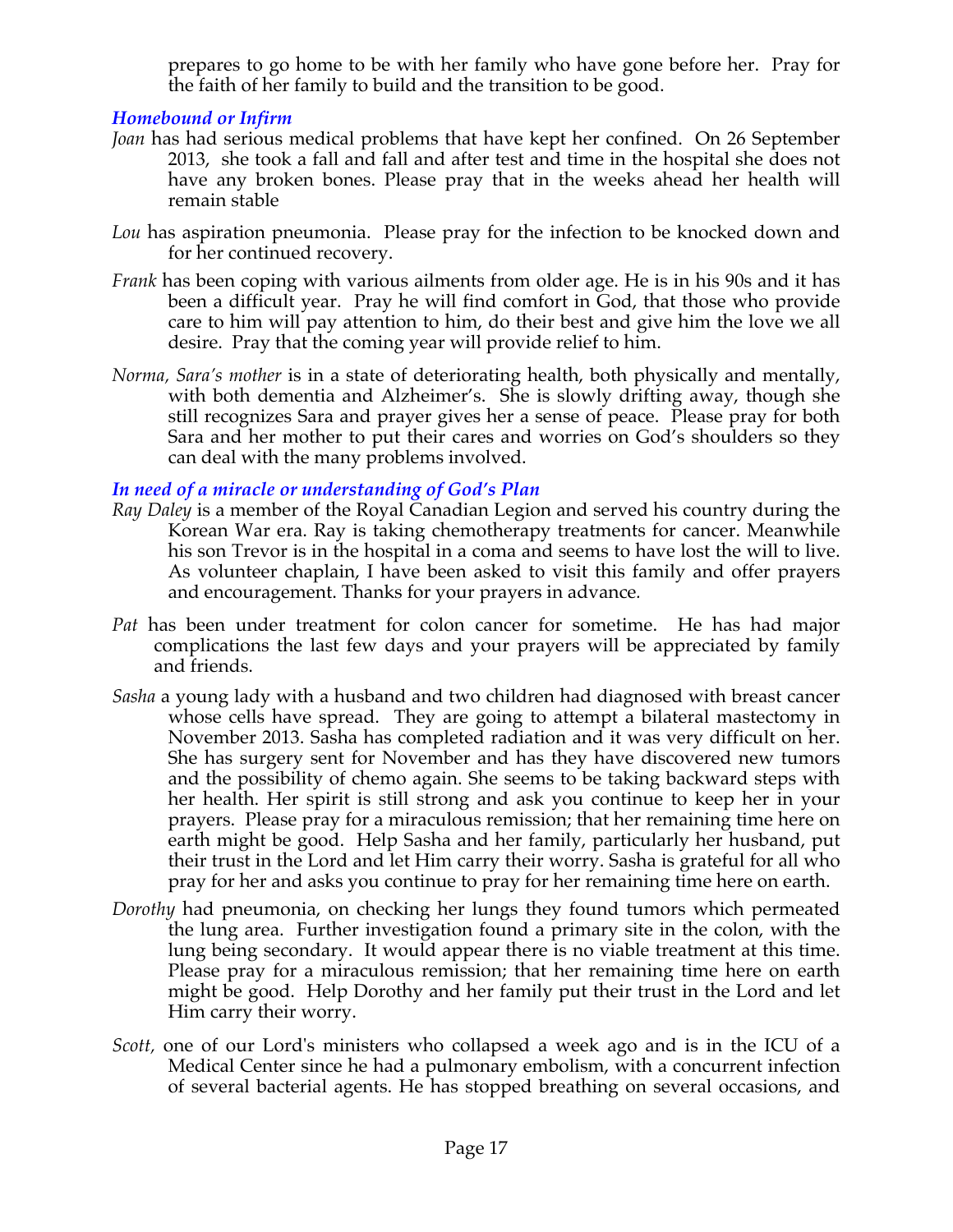may have undergone brain damage. He currently is on DNR. Please pray for recovery so that he will continue to do his Lord's calling*.*

- *Becky* has fourth stage metastasized lung cancer and is not doing well with chemotherapy treatments. Please pray for Becky and her husband as they are together during this difficult time in their lives.
- *Larry Howes* suffered a fairly severe stroke. 4 December 2012, doctors replaced a valve in a shunt that had been put in about two weeks before, and Larry responded very well. He was able to go home.

Pray also for confidence in our Lord for Larry and his family. Larry needs a miracle, pray for one. Please.

- *Colleen* has been battling pancreatic cancer over the last year and it has now spread to one of her lungs. Please keep her and her family in your prayers.
- *Christine* has cancer of the colon, which spread to her liver; she is receiving chemotherapy and is having difficulty eating. Please pray for the medical team treating her to pay attention and do their very best; pray also for confidence in our Lord for Christine and her family.
- *Todd* and *Kenny* have both been fighting osteocarcinoma for over five years and have been told their time here on earth is nearing its end, absent a miracle from God. Both are ready to go home and leave the pain, but would like to stay. Please pray for them and their families.

#### *Surgery*

- *Pricilla* was released from the hospital and is now walking and without pain. She is waiting for doctors to come from the USA and will then have an operation. Pricilla and her family thank you for your prayers. Please pray for the surgical team to pay attention and to their best and for a good outcome. Pray also Pricilla and her family will be able to put their worry on God's shoulders.
- *Dustin* who was injured in a work accident when stainless steel sheet metal fell on his right hand. His thumb was severely injured as some of the bones were crushed. Dustin will have surgery on Thursday 22 August 2013, to reconstruct and reset his thumb. They do not expect him to lose his thumb. Please pray for the surgical team to pay attention and to their best and for a good outcome. Pray also that Dustin and family will be able to put their worry on God's shoulders.
- *Jamil* was injured in a car accident. His nose was fractured and he will be operated on Thursday 22 August 2013.
- *John will have a Vitrectomy; to address what seems a macular pucker, suck out some* "gel" and thereby to marginally improve his vision in his left eye. This will be done on Friday 21 June 2013. He and his family will appreciate your prayers.
- *John* will undergo surgery on Friday 31 May 2013. It is anticipated he will spend an additional 10-12 days at the hospital and then 6 weeks in recovery at home. Please pray for the surgical team to pay attention and to their best and for a good outcome. Pray also that John and family will be able to put their worry on God's shoulders.
- *Dave Pressey*, a bishop with the Anglican Episcopal Church, one of our close fellow jurisdictions, had cataract surgery; his retina tore and he had emergency surgery on Memorial Day. He still has only very blurred in his eye and has headaches.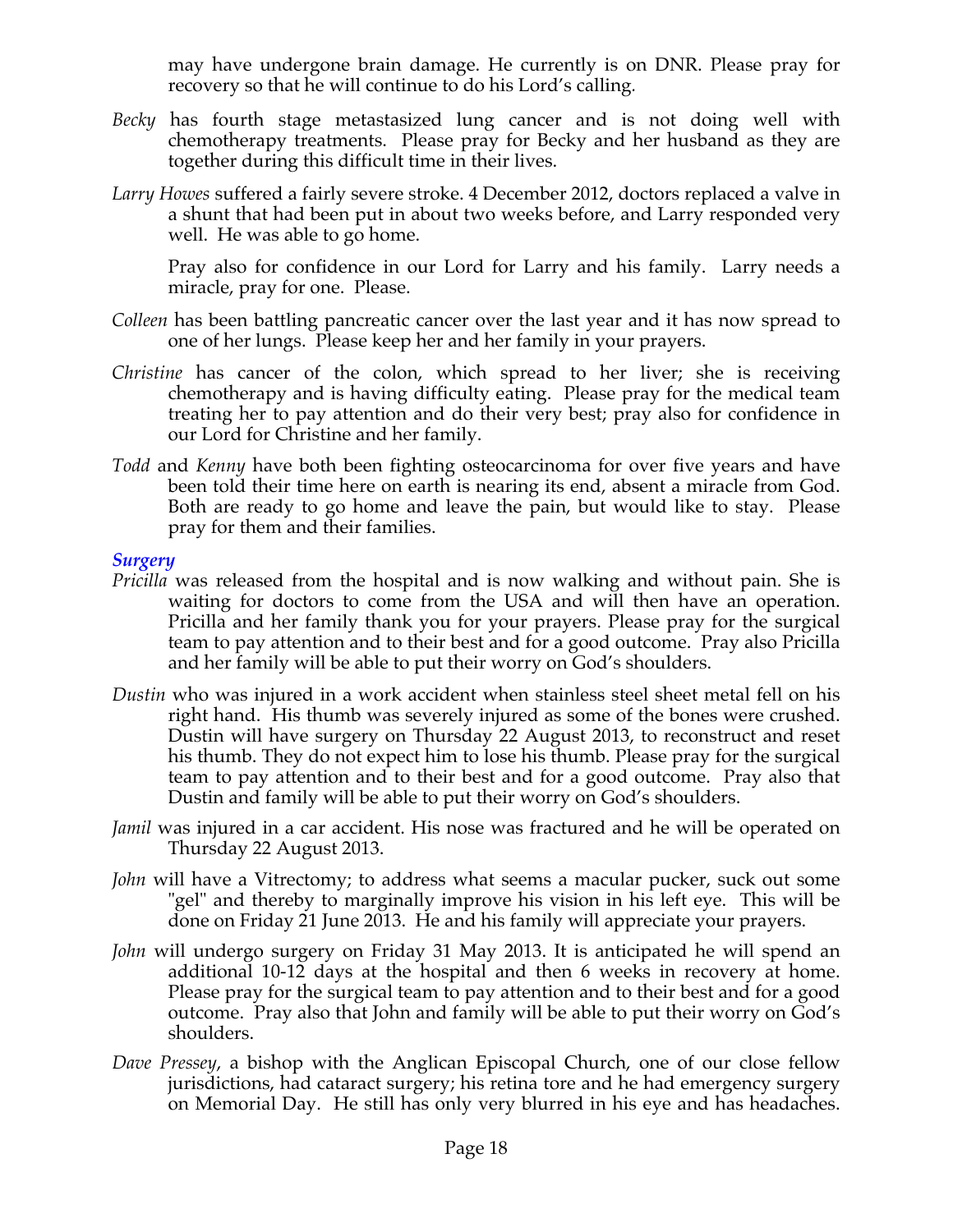Please pray for healing for his retina and for peace of mind for Dave and his family.

*Eddie* has upcoming bladder surgery. Please pray for the surgical team to pay attention and to their best and for a good outcome. Pray also that Eddie and family will be able to put their worry on God's shoulders.

# *Testing and Treatment*

- *Mackenzie* is a young girl with leukemia. Please pray for peace of mind and trust in the Lord for Mackenzie, as well as for her family, and for God's guidance for the medical people treating her that they might find the best course of treatment.
- *Anita* was operated on for an Adenoid Cystic Carcinoma tumors and has been in remission for sometime. After a biopsy of her left lung, three nodules were located in one lung and two in the other. She and her husband are traveling a long distance on 25 September 2013, with hopes of being admitted to a research study at a major hospital for Genome Mapping of Adenoid Cystic Carcinoma. Furthermore, Anita is scheduled for surgery on 30 September 2013. Please keep Anita and her family in prayer as they travel tomorrow and the week ahead.
- *Mack* has had diabetes most of his adult life. Circulation in his legs is very bad and doctors are considering amputation. Please pray his medication will help and he will not face amputation. Please pray for peace of mind and trust in the Lord for Mack and for God's guidance for the medical people treating him that they might find the best course of treatment.
- *Michael* has been diagnosed with lung cancer recently after making it through gastro intestinal cancer last year. Please pray for peace of mind and trust in the Lord for Michael and his wife Gayle; as well as for God's guidance for the medical people treating him that they might find the best course of treatment.
- *Liz Strauch* just got over a pineal cyst removal and now they have found a mass in one of her breasts. She has undergone a biopsy and is waiting for word. Please pray for peace of mind and trust in the Lord for Liz and for God's guidance for the medical people treating her that they might find the best course of treatment.
- *Ken Strauch* has been tired and is anemic, he had a colonoscopy which found a pair of polyps which were removed and are being tested. Just for good measure they found he has a hiatal hernia with ulcers, basically part of his stomach is pushed up into his esophagus and is bleeding from there. Sounds there may be surgery involved. Please pray for peace of mind and trust in the Lord for Ken and for God's guidance for the medical people treating him that they might find the best course of treatment.
- *Jo Ann* has been hospitalized for overstress, she was in the hospital with severe pancreatic pain. They found a blockage and medication has helped. Jo Ann has had some recent medical issues; appendicitis, a blood disease and more. It really seems like she has had about all she can deal with on her own now. Please pray that she might find a way to let God carry her worry and open her heart to Him and to her family; give her family the strength to help her in a manner which will be effective. Pray also for a complete and rapid recovery from her pancreas problem.
- *Adriano* is in the hospital due to high sugar and high blood pressure. He is very weak and will appreciate your prayers.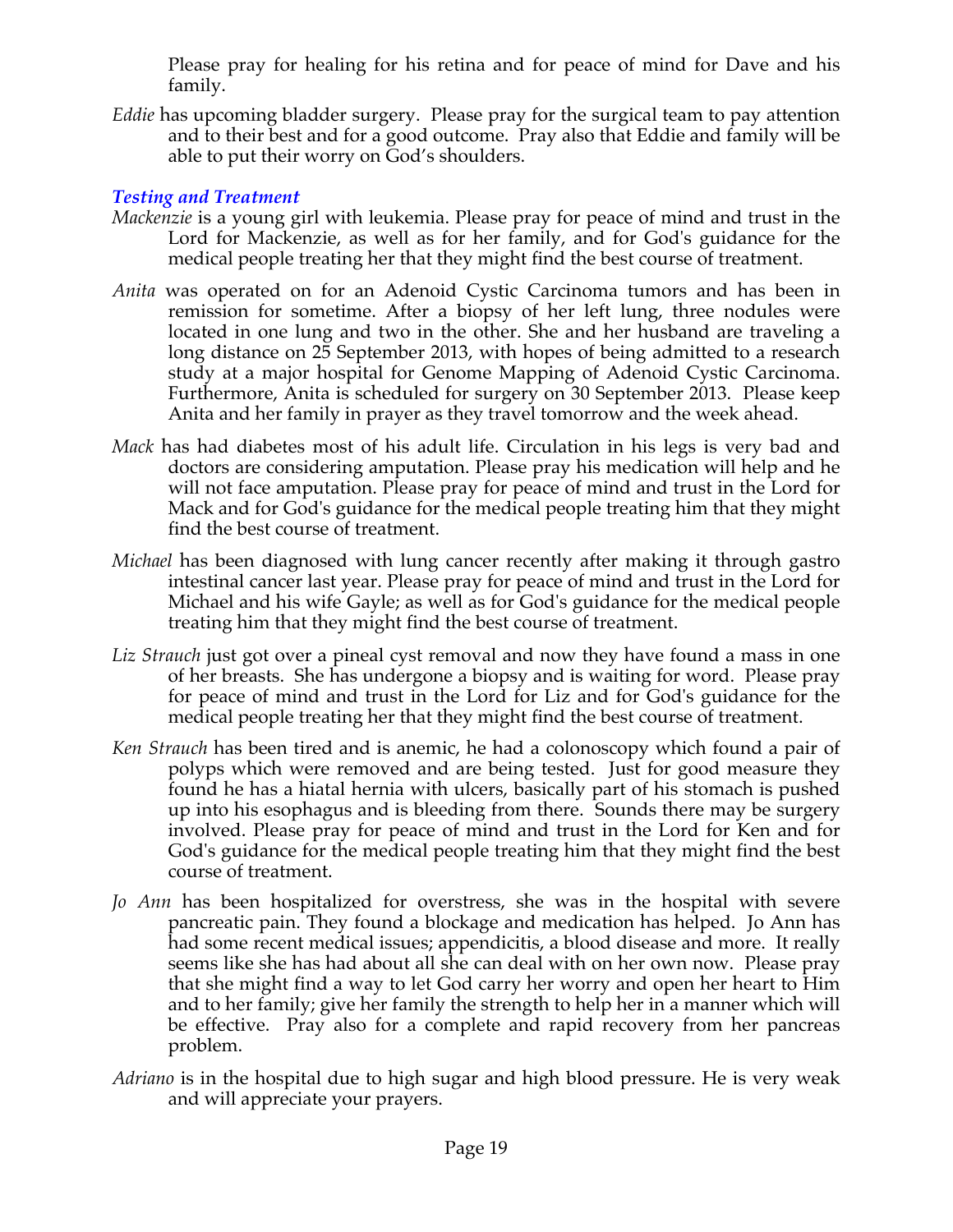- *Heather* recently found out she has cancer. Please pray for peace of mind for her and for the medical team treating her will be guided to the right solution.
- *Jim* has had an aneurism and blood clots. Pray that healing will come.
- *Bob* has experienced several Transient Ischemic Attacks<sup>2</sup> (TIA) recently. Please pray for peace of mind and trust in the Lord for Bob and for God's guidance for the medical people treating him that they might find out the source of the problem and best course of treatment.
- *Laurie* has been ill for two years and was admitted to the Emergency Room the night of 23 July 2013, for dehydration. She received a CAT scan, which turned up a spot on her lung. Laurie is an oncology nurse and fears the worst. She has had numerous tests and the Physicians think it would be too risky to operate. Some other problems have been discovered and it is hopeful that new medicine will give her healing. Please continue Laurie in Prayer. Please pray for peace of mind for Laurie and for God's guidance for the medical people treating her that they might find out the source of the problem and best course of treatment
- *Mark Wilson* was hospitalized with stomach problems. They turned out to be a set of very bad ulcers, for which he is grateful as they are eminently treatable. He is out of the hospital and recovering. Please give thanks for the good result and pray he will be able to follow the medical advice.
- *Georgia* has liver and pancreatic cancer. The doctors are evaluating whether to do surgery and how to tackle the disease. Georgia is a faithful Christian and she will appreciate your prayers. Pray for God's guidance for the medical people treating her that they might find out the source of the problem and best course of treatment. Pray also for peace of mind and trust in God for Georgia and her family.
- *Lana's* doctor found something on her lymph nodes and ovaries. Pray for God's guidance for the medical people treating her that they might find out the source of the problem and best course of treatment. Pray also for peace of mind and trust in God for Lana and her family.
- *Sarah* wife of Rev Geordie (AOC UK) has been treating for ovarian cancer. The chemotherapy drugs she haw been taking do not seem to be reducing the cancer cells the way it was hoped. She is going to stop taking them until January 2014; when they will start with new drugs. It is hoped that will shock the cancer into remission. In the meantime, she will be taking Avocet should keep the cells from increasing or multiplying. She will continue building fluid in her abdominal area which will have to be drained. This is turning into a lifetime of treatment kind of thing, rather than a one shot deal. This has been a difficult surprise for Sarah, but she is adjusting very well with God's help. There are a number of

<sup>&</sup>lt;sup>2</sup> A transient ischemic attack (TIA) is a transient episode of neurologic dysfunction caused by ischemia (loss of blood flow) – either focal brain, spinal cord or retinal – without acute infarction (tissue death).

TIAs have the same underlying cause as strokes: a disruption of cerebral blood flow (CBF), and are frequently referred to as mini-strokes. TIAs and strokes cause the same symptoms, such as contralateral paralysis (opposite side of body from affected brain hemisphere) or sudden weakness or numbness. A TIA may cause sudden dimming or loss of vision (amaurosis fugax), aphasia, slurred speech (dysarthria) and mental confusion. But unlike a stroke, the symptoms of a TIA can resolve within a few minutes or 24 hours. Brain injury may still occur in a TIA lasting only a few minutes. Having a TIA is a risk factor for eventually having a stroke or a silent stroke.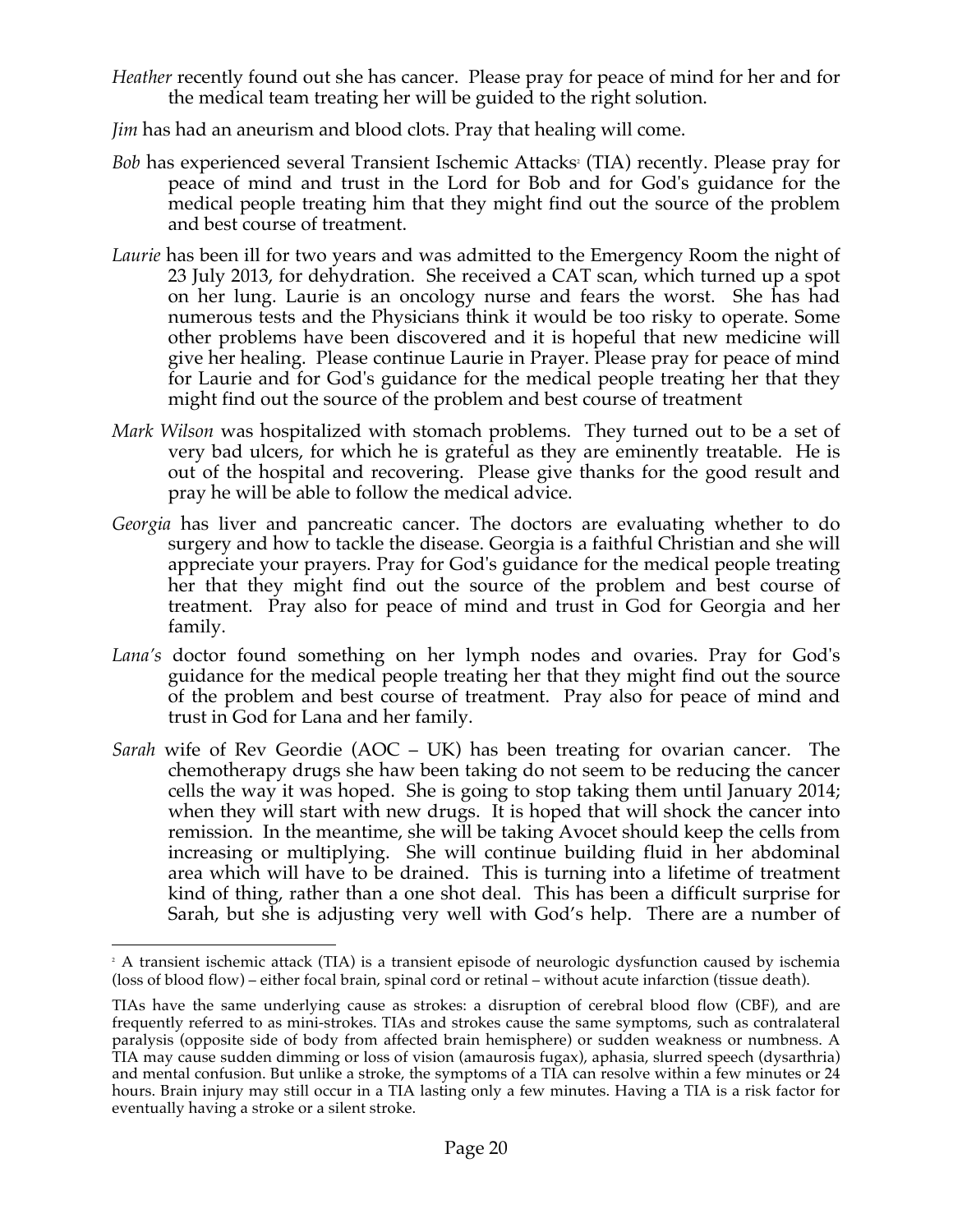drug combinations to try, but she has hard road ahead. Please pray this new plan for chemotherapy will work and Sarah can tolerate the treatment. Sarah and Geordie both trust all will work out in the end and ask God's help for the interim. They ask He guide them and the medical team treating Sarah and that the team pay attention and do their very best. They both ask you pray they will be able to let God carry all their worry.

### *Healing*

- *Brian* finished the chemotherapy and final radiation treatment for his upper lung and bronchial area cancer. A biopsy and CAT Scan the week of 9 September 2013, turned out to be a re-occurrence of the cancer in a slightly different location. He cannot have any more radiation, but is on a course of a different chemotherapy, one week on, three weeks off and repeat. He made it through the second week of treatment, one on, two off; Brian asks we pray for strength to undergo the new process. He is weak and tired; his spirit remains high. Please also pray Brian will rest and not over extend himself. Please pray for peace of mind and trust in God for Brian and his new wife Mel, so he can rest and gain strength; pray for the medical team treating him to continue to pay close attention and do their very best; pray also he can quit smoking NOW.
- *Sylvia Lee,* Sandra Lee's mother, had been suffering from undiagnosed kidney failure; doctors finally figured out what the problem was and offered her "hospice care", a second opinion suggested dialysis. She is now starting dialysis. Please pray for strength and vitality to return to her and for peace of mind for Sylvia and her family, as well as their continued faith and in God as the Great Physician. They pray for help to listen to God's voice and guidance through this journey together.
- *Carolyn* has Multiple Sclerosis with complications. Pray Carolyn and her children will be close to our Lord Jesus Christ as they and family members help to ease the problems.
- *Jeong* was in an auto accident and sustained a serious back injury. Please pray for a full and rapid recovery.
- *Dale* was hospitalized Sunday 25 August 2013, after a heart attack. Please pray for guidance for the medical team treating him and for peace of mind for Dale and his family.
- *Gil Garcia* developed a bed sore which precludes sitting and is now confined to his bed. Gil has very smooth and delicate skin, please pray for a rapid healing of the sore so he can get out of bed and move around in his chair. Gil spent almost a year in the hospital the last time this happened. His faith and his attitude are almost beyond belief, he is an example to us all. But, we pray this time he will heal quickly. Pray also for his lovely wife Mary who takes care of him. Pray for both of them also for strength to deal with the loss of their son Bernie.
- *Bill* had malignant growth removed from a lip last month and seems to be experiencing a re-growth of the cancer. He asks your prayer for the medical team treating him and for peace of mind for himself.
- *Sarah* has been released after several days in the hospital because of her low sodium. Pray she will continue to heal.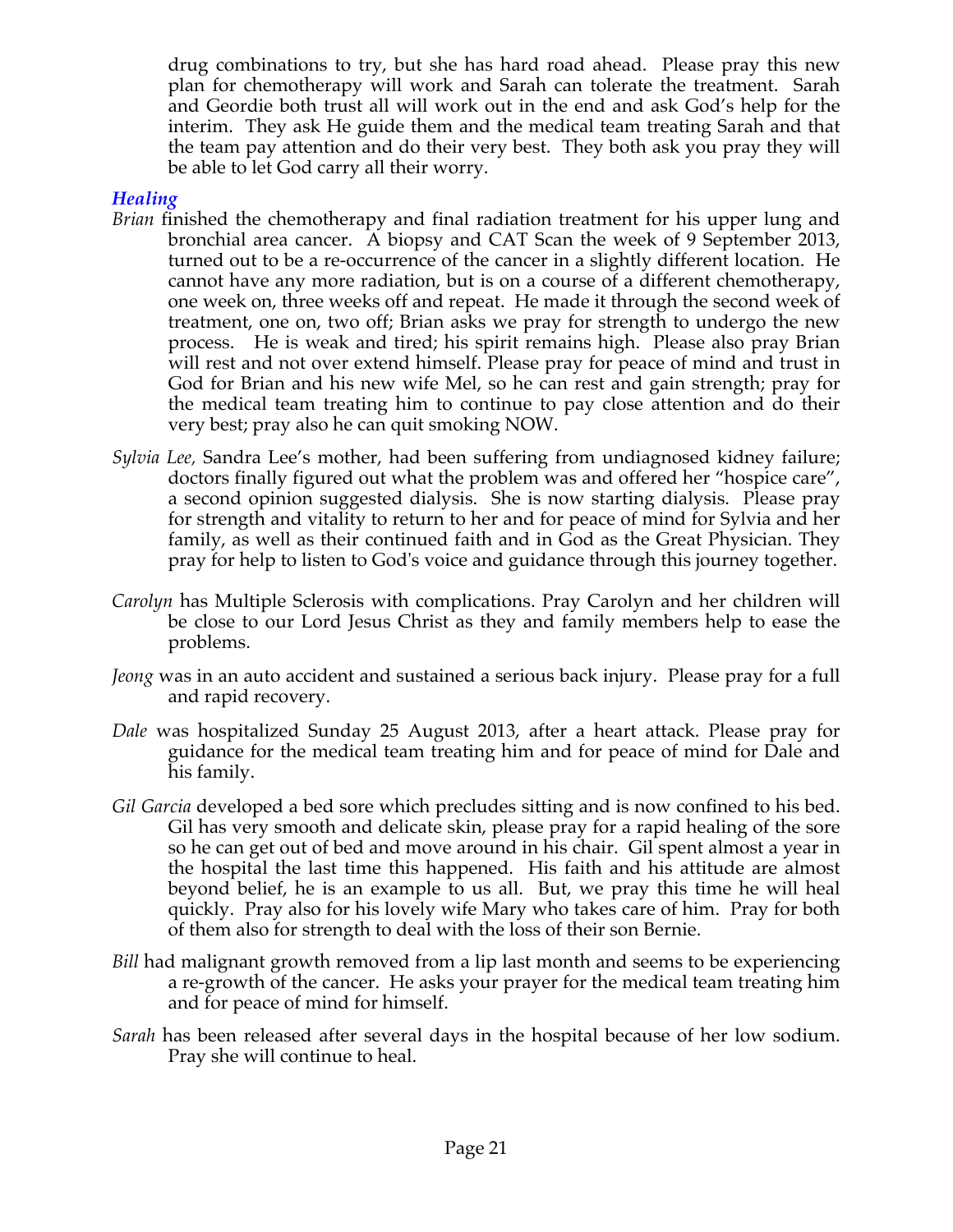- *Hank* has osteoporosis, which has caused him a great deal of pain and inconvenience in the past few years. Pray for his healing and that his medical bills will be met.
- *Evelyn is* an elderly woman who has had problems with her eyes and is now blind. It appears some sight will return shortly, pray for that to happen!
- *Joanne* has begun kidney dialysis as a result of kidney failure due to extensive chemotherapy. Additionally she cares for an adopted drug addicted baby who is now nine years old. Please pray for her to keep her faith, to let the Lord carry her worry and concern and to give her strength. Pray also for those treating her that they might pay attention and do their best.
- *Mr. N. Anand* is in the hospital and is seriously ill. He is being encouraged to pray for repentance of his sins and to depend upon our dependable God for a cure and recovery of his health. Pray that he will be a strong witness for Christ.
- *Jacob* has been going through some dental procedures and has some pain and aggravation with the numbness. Please pray for comfort and strength for him, as well as for guidance for the medical team treating him that they might pay attention and do their best.
- *Jean* fell and broke her ankle in three places. She will be in the hospital for rehabilitation for the next 6 weeks. Please pray for comfort and strength for her, as well as for guidance for the medical team treating her that they might pay attention and do their best.
- *Bud and his wife* for their continued welfare and enthusiasm. Bud has been advised of an aneurism in his heart of a size not mandating immediate surgery. This comes at a time when he has sole care of his wife who recently broke two vertebrae and thereafter sustained pneumonia.
- *Virginia* has Sinus and Allergy problems giving her severe problems. Pray that the Doctor will discover why it continues and find a cure.
- *Steve Thornell* had a brain aneurysm which was found before it burst. He is home from the hospital and working hard on recovery. He lacks energy from seven days in the hospital. His doctor told him he has to make serious life changes. One of the two main arteries in the back of the head is now completely closed. He must take blood thinners, he has thick blood and recent chemotherapy made it worse. Steve has always operated at 110 percent, he needs help to slow down. Please pray for trust in the Lord and a full and rapid recovery. Pray for peace of mind for Steve and his family.
- *Arlen* is receiving treatment for lung cancer and recently experienced a ruptured colon during treatment. She is alone in Oregon but does have a friend who has traveled a great distance to be at her side. Please pray for guidance for the medical team treating her and for strength and trust for Arlen.
- *Oscar* discovered some time ago he had blood clots in his leg and lung. He has been treated for them and has not been cured. He now will be facing surgery. Please keep him in your prayers.
- *Angela* had an ischemic stroke (clot). Please pray for guidance for the medical team treating her and for strength and trust for Angela. Please pray also that she and her family might put their worries on our Lord's back so she can work hard towards recovery.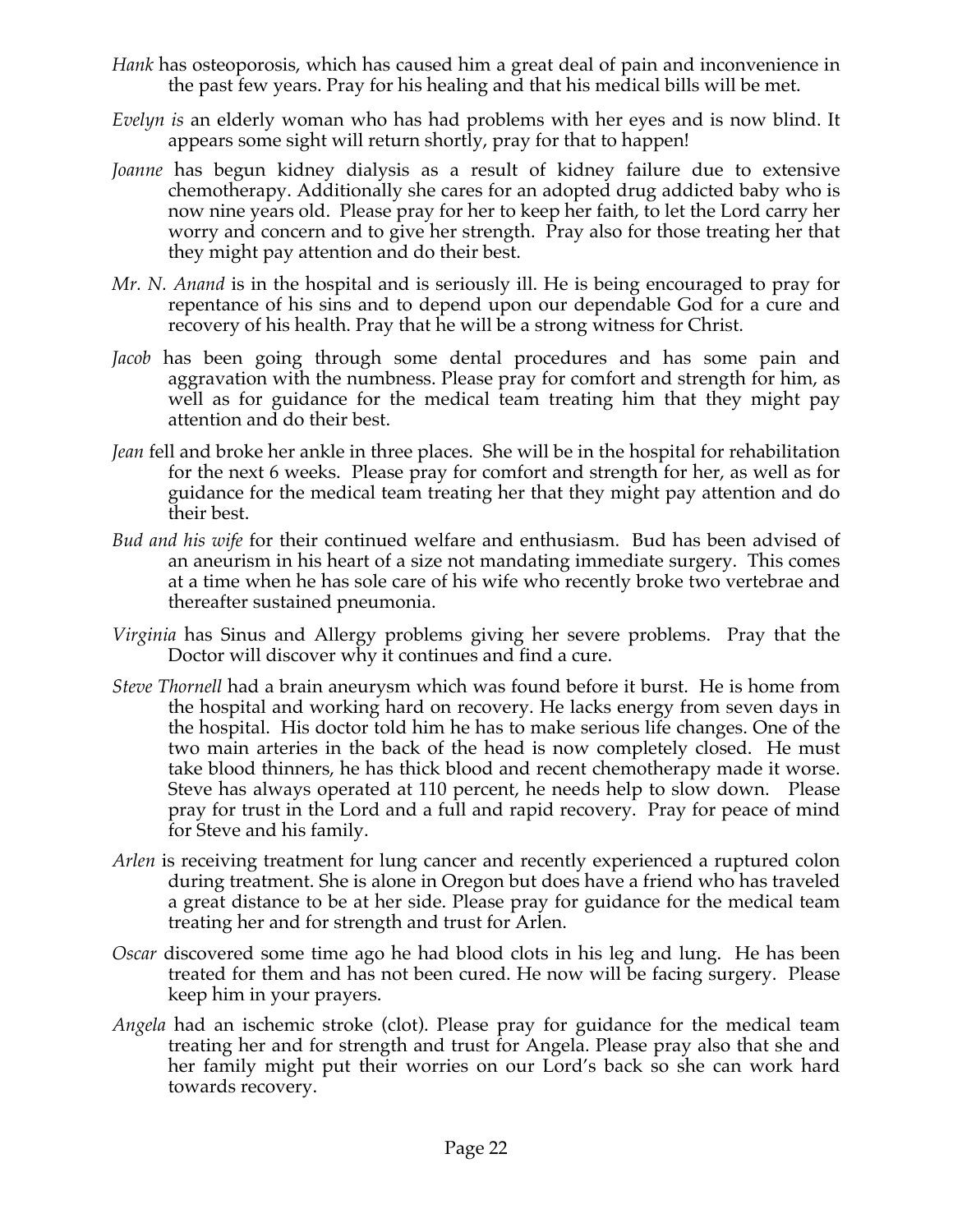- *Nora* had a stroke mid February 2013. Please pray for guidance for the medical team treating her and for strength and trust for Nora. Please pray also that she and her family might put their worries on our Lord's back so she can work hard towards recovery.
- *Linda* has been hospitalized for several days with a gastrointestinal problem. Please pray for guidance for the medical team treating her and for strength and trust for Linda.
- *Dester* is suffering from unknown skin and diseases. Please guide the medical team treating him to find out what the problem is and cure it. Pray also for Dester to trust in the Lord.
- *Lee* has Arterial Fibrillation; the medical people are not sure how to help her. Please pray for guidance for the team treating her and for Lee and her family to make the right decisions regarding treatment..
- *Nell* recently adopted two children and has just been diagnosed with multiple myeloma.
- *Sarah* is recovering from a stroke, but fell and broke bones. Please pray for her peace of mind and rapid and full recovery. Pray for trust in God for her and her family.
- *Mary Lou* has been suffering with seizures. She was in the hospital with a 24 hour monitor and is being sent home from the hospital with two medications and orders to return in 2 months for another MRI to review whatever is going on in her brain. Please pray for guidance for the medical people treating her, as well as peace of mind and trust in God for her and her family.
- *Kathleen* has spent the last two weeks in the hospital. She has been diagnosed with colitis, shingles and possibly colon cancer. Pray she will be comfortable and begin to heal.
- *Rachel* has Mitochondrial Myopathy. This is a hereditary disease of the muscles and they do not have a cure for it. Part of her pain is her family does not believe she is indeed ill, as she appears to be just fine. Please pray her family will learn the truth and be supportive of her; pray also the medical people treating her will find the right measures to minimize the disease. Most particularly pray for Rachel's trust in God.
- *Nicolas* is in the hospital with serious symptoms of a heart disorder. Please pray for peace of mind for him and guidance for the medical team looking for the cause and cure.
- *Mrs. Baek* an elderly women fell and injured her spine. Doctors cannot repair the spinal injury due to her age. She fell again the morning of 12 December 2012, breaking her collar bone which is also untreatable. Mrs. Baek is in severe pain and will appreciate your prayers.
- *Juanita* is a young girl who was in a coma because of a blood disease. She has not come out and is gaining strength. They are awaiting results from blood samples. Her family thanks you for your prayers and asks that you continue.
- *Barbara* had a accident while cooking and the pressure cooker blew up in her face, causing second and third degree burns over her face and upper body. Because of this she has incurred kidney problems and may need a transplant.

*George* had foot surgery. Please give thanks for the surgery and pray for a full and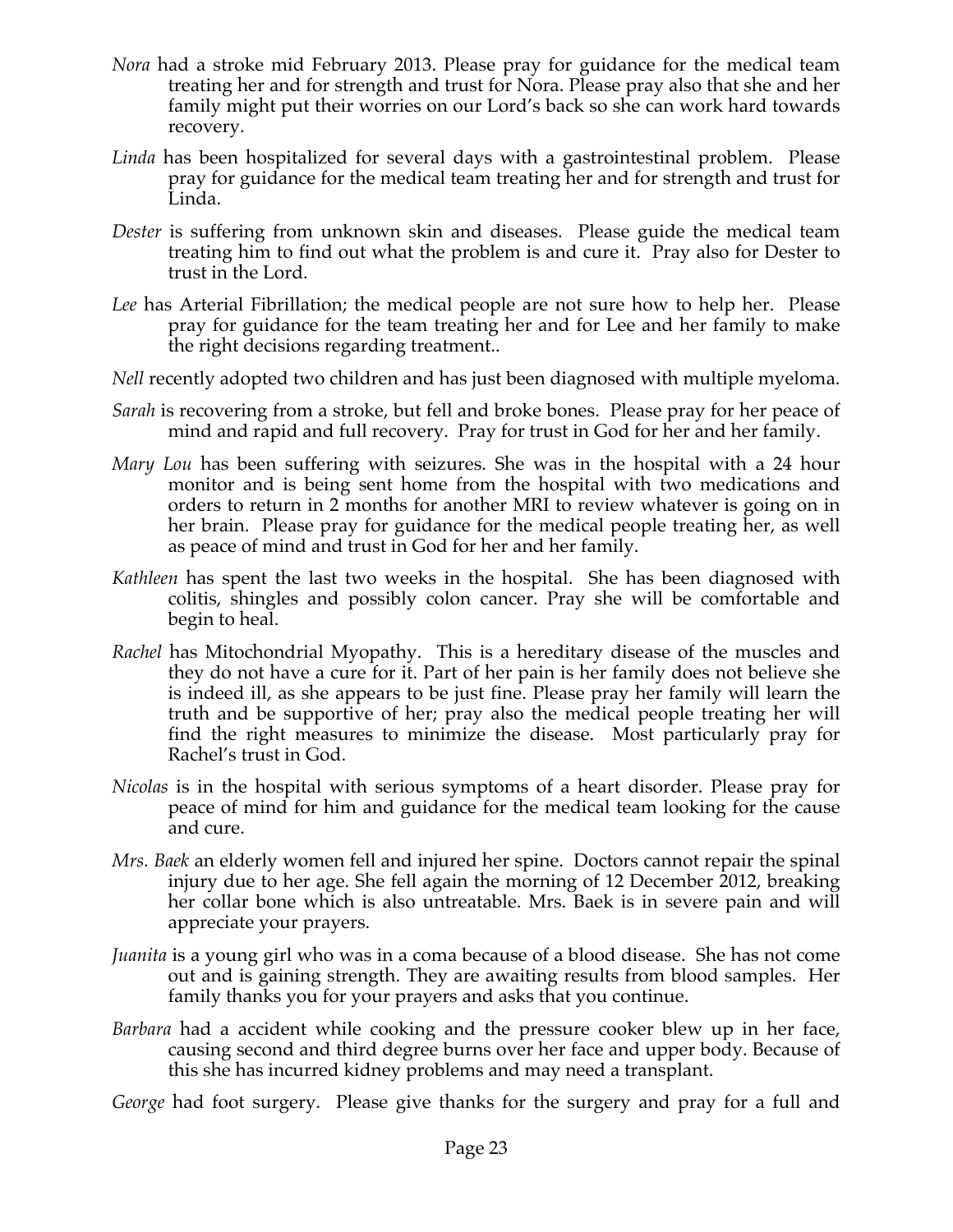rapid recovery.

- *Nellie* is in the emergency room of a hospital in a great deal of pain. Please pray for peace of mind for her and guidance for the medical team looking for the cause and cure.
- *Lauralee Meade* underwent a lumpectomy on Friday after Thanksgiving. A further anomaly has been discovered and she had additional preventative radiation treatment. Please pray for a complete remission of the cancer. Pray also Lauralee will maintain her great attitude and trust in God.
- *Kevin Gerhart* discovered cancer on his neck. He underwent radiation and chemotherapy. Please pray for the medical team treating Kevin that they might pay attention, do their very best and find the source; that the treatment might be successful and he might live a long and healthy life to His honor and glory. Pray also for trust in God and peace of mind for Kevin, his wife and family.
- *Bill, Sara's husband,* had a third abdominal surgery on 22 November 2011, to remove a tumor. Bill is doing better keeping the doctor's instructions, for which we are all grateful, including taking chemotherapy once a day for two more years. He has radically decreased the consumption of alcohol and eating at least mostly properly. Please pray for help for him to continue do all this. Please pray also that Bill might turn his heart outward to help those around him, as well as live a long and healthy life to the honor and glory of God. Pray also for peace of mind for Bill and his wife Sara.
- *Kay Denton* (Mrs. Kay) has had a chest infection, perhaps viral, but seems to be getting better. She actually sent an iMessage last week, but did not hang around for a response a minute later! Please pray for continued peace of mind for Mrs. Kay and her family. Give thanks for her trust in the Lord and her positive attitude.
- *Matt Alcantara*, age 15, has Osteosarcoma (bone cancer), a very rare and often lethal form of cancer with limited treatment options. This is a disease that is about 90 percent fatal in a couple of years. He has no hip joint on one side, but he walks and swims! Courage? Guts? You bet! Please also give thanks for the great faith of Matt and his entire family. Their faith and trust is a wonderful example for each and every one of us. But, now is not the time to stop praying. Actually, it never is the time to stop praying!
- *Judith Clingwall*, is afflicted with Multiple Sclerosis (MS). She is currently in Laurel Place, an extended care facility in Surrey, British Columbia. Judith's condition has worsened recently. Please pray for her to take an active part in her own life, for her strength, peace of mind, trust in God and remission of the disease so she might return home to her family. Pray also for strength for her husband Martin as he deals with all the problems and stress of Judith's situation.
- *Vince (age 15),* reoccurrence of Osteosarcoma, recent testing found a nickel sized tumor in his lungs. The doctors are consulting with a specialist in Houston. Please pray for guidance for the medical team and for peace of mind for Vince and his family.

## *Thanksgiving and Continued Healing*

*Rev Rick Reid* had surgery to remove a kidney stone the morning of 10 October 2013. He gives thanks for a great result and asks that you pray for his continued recovery.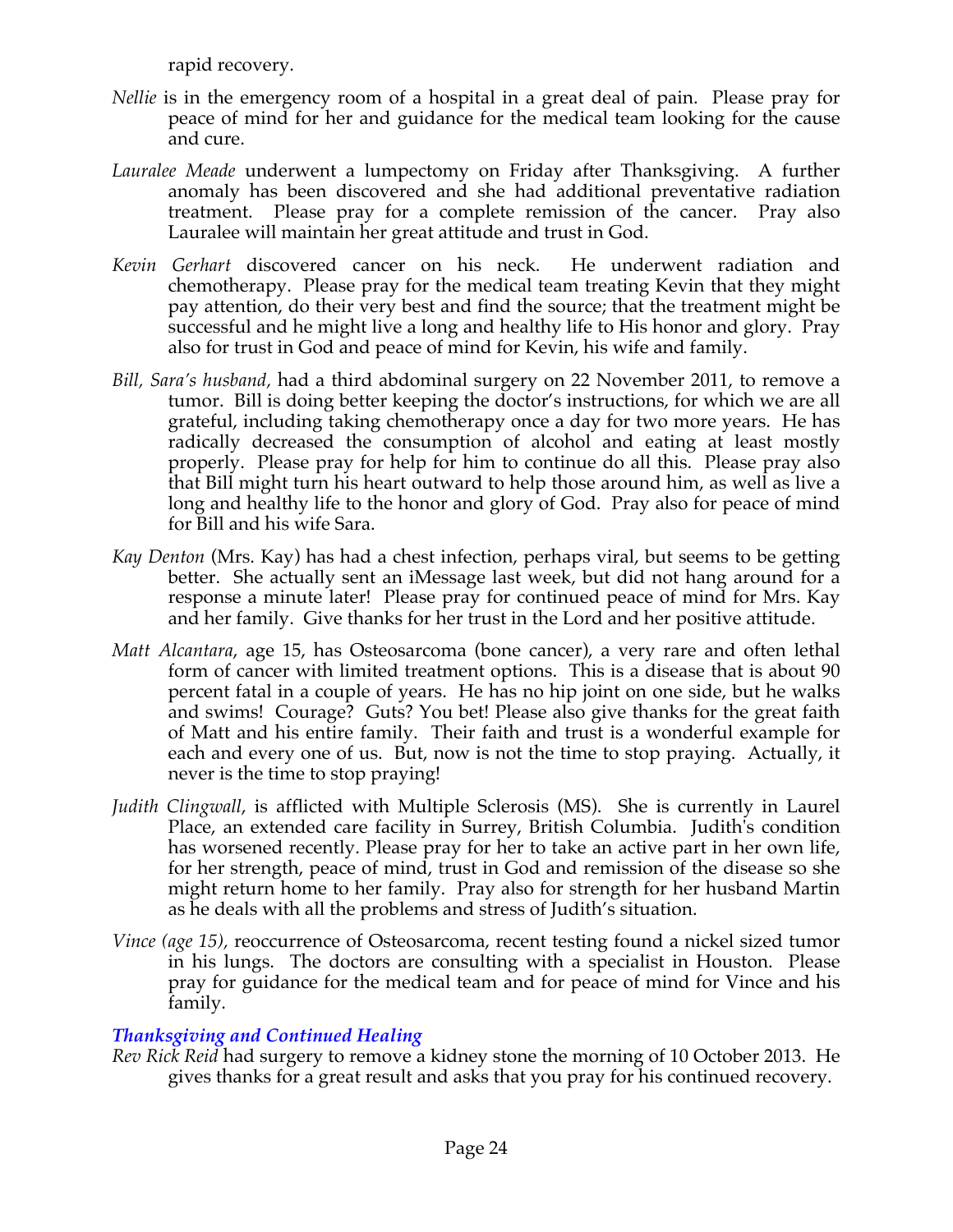- *Otto* had massive blood clots in both lungs and a smaller one in one of his legs, treatment worked and he is recovering at home, he tires and is still on medication, but able to sleep and be free from hospital routines. His family and friends thank you for your prayers. Please pray for peace of mind and trust in the Lord for Otto, as well as for his family, and for continued recovery.
- Please join together in thanking the Lord for strengthening *Christopher*, a young man with psychological problems who departed meds to a bad effect, for his maintaining healthy discipline the last six months, and join together in praying that he continue to be infused with strength and rationality.
- *Pat* underwent successful major heart surgery on 25 September 2013. Please give thanks for the successful outcome and pray for continued healing and a complete recovery for Pat.
- *Jane*, US Army Korea, had a tumor. She returned to the CONUS, underwent five hours of surgery which went exceedingly well. The tumor came out completely, on the surface it appears non-malignant, testing will be done to confirm. Please give thanks for the surgical team doing a great job and the great result. Pray for a complete recovery for Jane.
- *Kathy Cardin* had successful surgery on 2 August 2013, to remove a cyst on her liver; now she has chest fluid pooling. Please give thanks for the great result and pray for the chest issue to clear up and continued healing.
- *Dennis* has heart problems; now the medical people treating him discovered a large mass on his liver which turned out to be a cyst, just like Kathy above! Please give thanks for this great development and pray for peace of mind and trust in the Lord for Dennis and for God's guidance for the medical people treating him that the contemplated surgery might go well.
- *Dwight* had major oral surgery, for which he gives thanks. He is recovering slowly and asks your prayers to speed the process.
- *Joyce* broke her left leg and sprained her right foot in a fall and had surgery the morning of 24 July 2013. She asks you to give thanks for the surgery having gone well and asks you also pray for her continued healing, she will be spending several weeks her right leg in a walking boot and several months with her left leg in a cast.
- *Mike* was very ill in hospital. He is doing much better now and his family asks you to give thanks for the miraculous recovery. Mike is a veteran who has served his country when she called. Please pray he will open his heart to God so He can make Mike's crooked road straight and pull him towards the summit rather than to the pit.
- *James* had surgery the morning of 4 April 2013 at Cancer Treatment Centers of America which appears to have gone well. The pathology report found the high grade carcinoma cancer was confined to the bladder. There was no sign of cancer in surrounding areas, tissues, organs, etc. The Sovereign King of heaven and earth has blessed Jim immensely; he will not have to endure chemo or radiation, he will continue with various tests and see the physicians. Please give thanks for the good result and the work of the surgical team paying attention and doing their very best. Pray for James' continued recovery and for him and his wife Dawn to be able to put their worry and concern on His Back.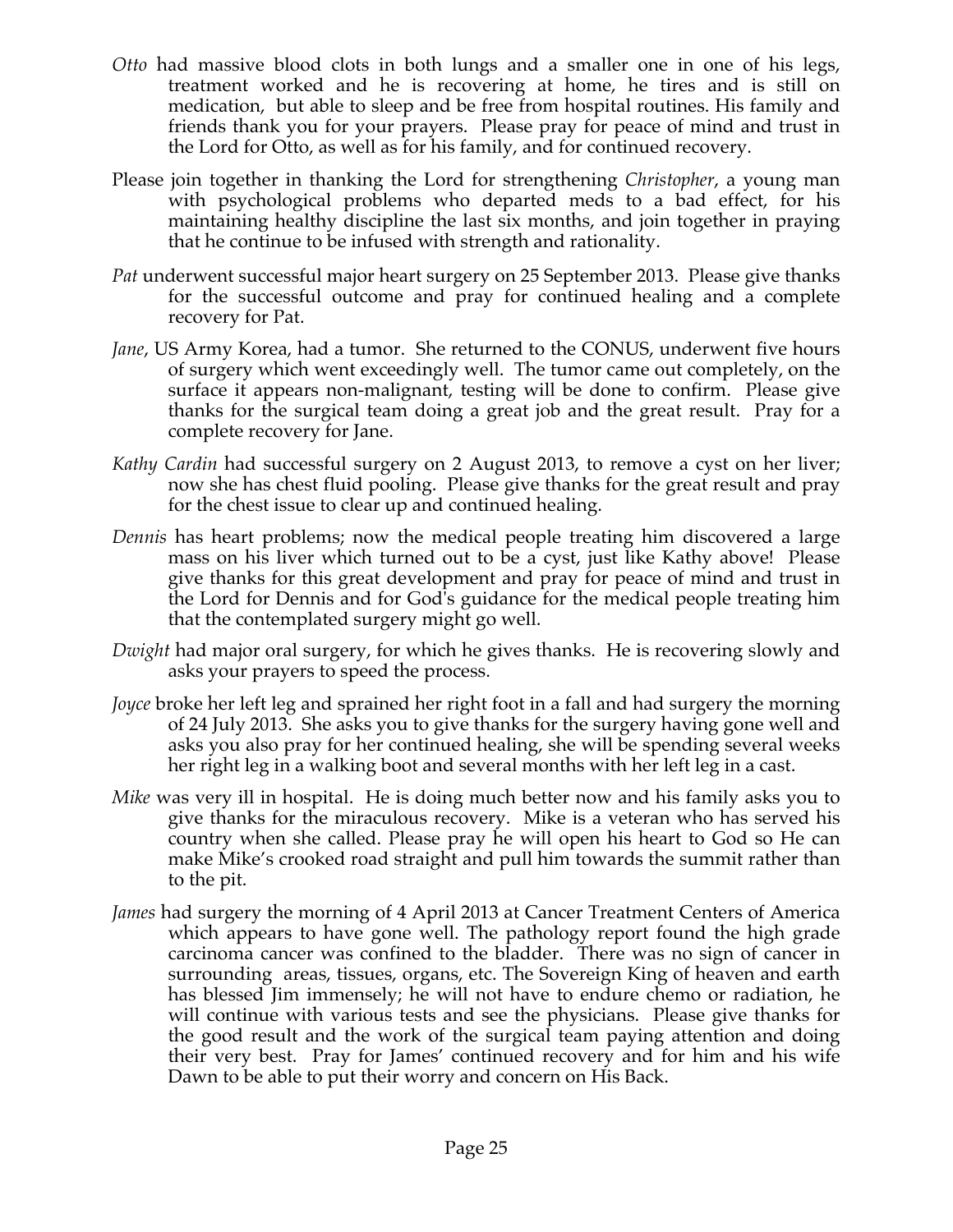- *Jeff* had successful surgery on Monday 4 March 2013, at Vanderbilt Medical Center to remove his esophagus as the doctors felt this is the only remedy for precancerous and cancerous cells in his esophagus and stomach. Please give thanks for the successful surgery and pray that his pain level will go down and he will recover quickly. Pray for Jeff and his family to keep their faith in God and let him carry their worries.
- *Rick* is recovering from hip replacement surgery in the middle of February 2013.
- *Buzz Baron* had C5-6 surgery the morning of 3 March 2013, which went well. Please give thanks for the surgical team paying attention and doing their best and for a good result; pray also for a full and rapid recovery.
- *Karen* had surgery the afternoon of 1 March 2013 to remove a spot on her lung; the surgery went well and the spot was benign. Please give thanks for the great result. Pray also for continued trust in God and peace of mind for Karen, as well as a rapid recovery.
- *Dick*'s left arm was amputated after treating for Merkel Cell carcinoma over a year. He is now believed to be cancer free and is waiting to be fitted with an artificial arm. Please join Dick and his family in giving thanks to Our Lord Jesus Christ for his recovery as well as for their trust in God.
- *Traci* had surgery colon cancer on 27 December 2012. The surgery went very well and she appears to be cancer free. But, she had a pulmonary embolism and another clot in the artery to the spleen which will keep her in the hospital for at least several days. Traci is beginning to be weary of her medical situation. Please pray that she will not become despondent. Pray that she will open her heart to God's Grace that He might enter in to her heart and strengthen her.
- *Bob Smouse* had shoulder surgery on 28 November 2012. He would appreciate your thanksgiving prayers. While the surgery apparently went well, he is still in pain and would also appreciate prayers for continued healing and the pain to subside. He promises to work very hard on recovery therapy.
- *Carol Stone*, the sweet wife of Mike Stone, recovered far better than expected from a severe brain bleed, but fell recently and broke her hip.

Please pray for peace of mind and trust in God for Mike, guidance for the medical team treating Carol and strength for Carol as well as faith and trust. No one can ever understand the why of these things here on earth. Sara who passed this request on asks that you pray in both faith and hope.

#### *Business*

*Mark's* business is in difficulty. He works in a shrinking field, of which he is one of the country's true masters, but there is little work available. He asks that you pray that he can find a way to survive in his industry, which he loves and needs his talents. Pray he can find new sources of business and new ways of doing things, perhaps someone to partner with to better use his talents. Pray also for those who work for and with him that they might do their best to help.

#### *Employment*

*Chris* and several others at his firm were let go after many years of faithful service. Please pray that they might find a company that can use their considerable skills and dedication to their mutual benefit. Pray also for those who remain behind that they might find peace in the confusion caused by the departures.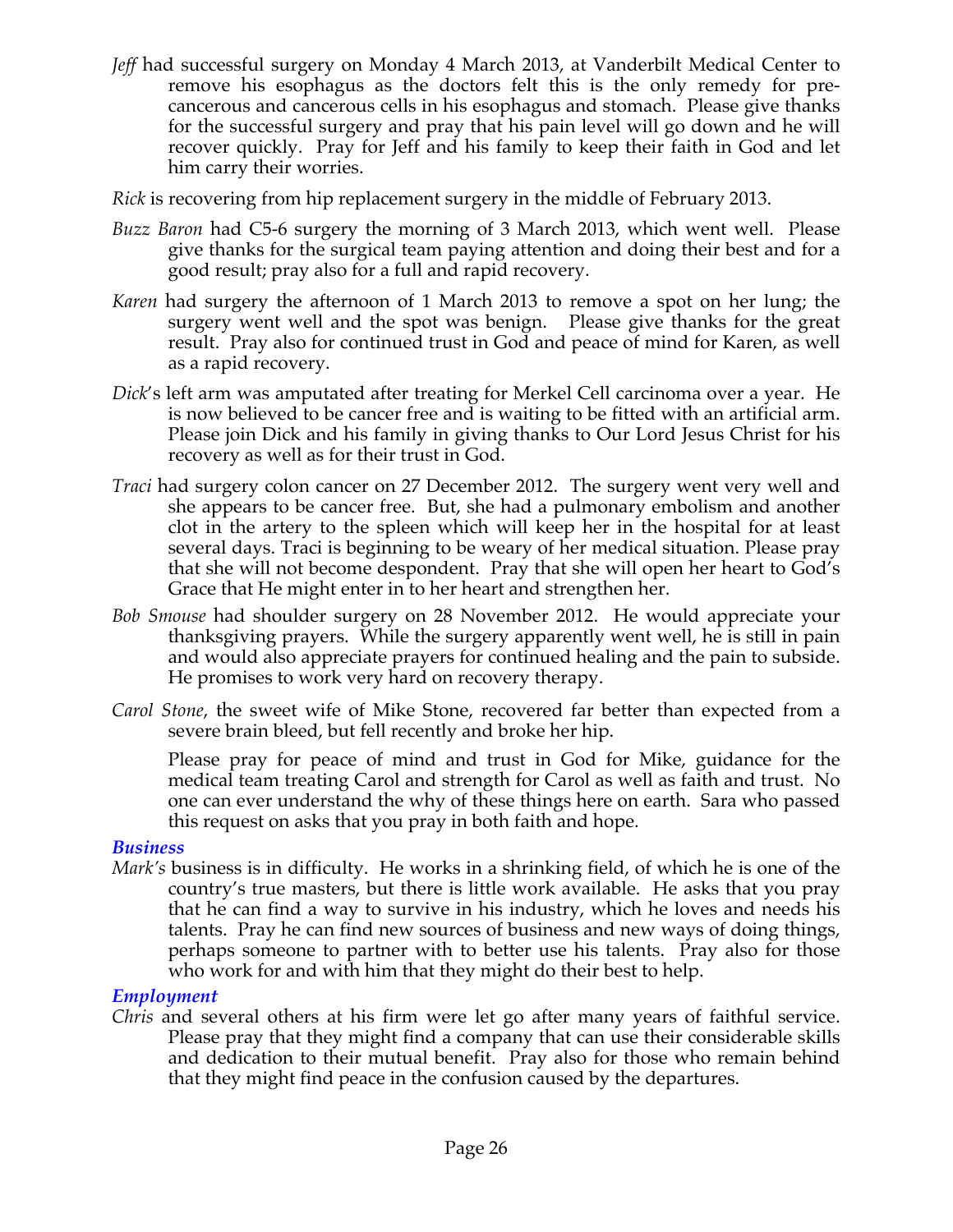- *Doug* recently became unemployed from his job of 18 years. He has been applying for jobs, but unable to get one at this time. His wife is working; this is not enough for the family. Please pray he will find employment with a firm that will be able to use his considerable skill and hard work to benefit both the firm and the family.
- *Catherine and Lewis* are at a low ebb due to a struggle for employment. Your fervent prayers will be appreciated.
- Lori is considering a potential change in her employment. Please pray for God's guidance in considering all aspect of her potential work.
- *Rodriguez Family* are looking for work. It seems many obstacles have been put in their way of finding employment. Please pray they will find employment with a firm that will be able to use their considerable skill and hard work to benefit both the firm and the family.
- *Sarah* is concerned about the future with her company. She would appreciate prayers for her continued employment and that her firm might find more and better ways to use her considerable skills.

### *Financial Guidance and Healing*

*David and Lorna* are having financial problems. They are trying to find a smaller home which may be more affordable. *Lorna* has had an ongoing battle with brain cancer, her trips back and forth to the hospital have drained their finances to the point they sometimes struggle to have enough food in the house. Pleaser pray for Lorna's healing and guidance on how they might handle the financial difficulties in which they have found themselves.

#### *Guidance*

- *Nathaniel* is in spiritual turmoil. His family and friends will appreciate it if you will keep him in your prayers for him to find the root of his trouble and accept God's help to heal his heart.
- *Sam* and her *two children* that have been living in a shelter and are to lose their place there. Please pray a place will be found they can stay in and recover.
- Please pray *Darlene* will surrender her life to Christ.
- *Norrie* is facing daily exams in the weeks ahead. Pray for calmness and concentration and to do the best possible.
- *Jonathan* is addicted to drugs. He is now in jail awaiting trial. His parents and friends will appreciate it if you will keep him in your prayers for him to find the root of his trouble and accept God's help to heal addiction.
- *Beth* is suffering from ungodly treatment in her marriage. Please pray God will guide her in her behavior, actions and thoughts that she might be able to lead her husband to God so her marriage might prosper to the benefit of them.
- *Brandon* a young man from a Christian family who married a year ago and almost immediately became estranged from him family. As a result he has had a serious problem with keeping the civil law. Please pray for Brandon that he will return to the Lord and the many problems will be eventually settled. Pray the hurt he has caused so many will be helped with our Lord's care and love.

*Dennis* has some decisions to make and will appreciate our Lord's guidance.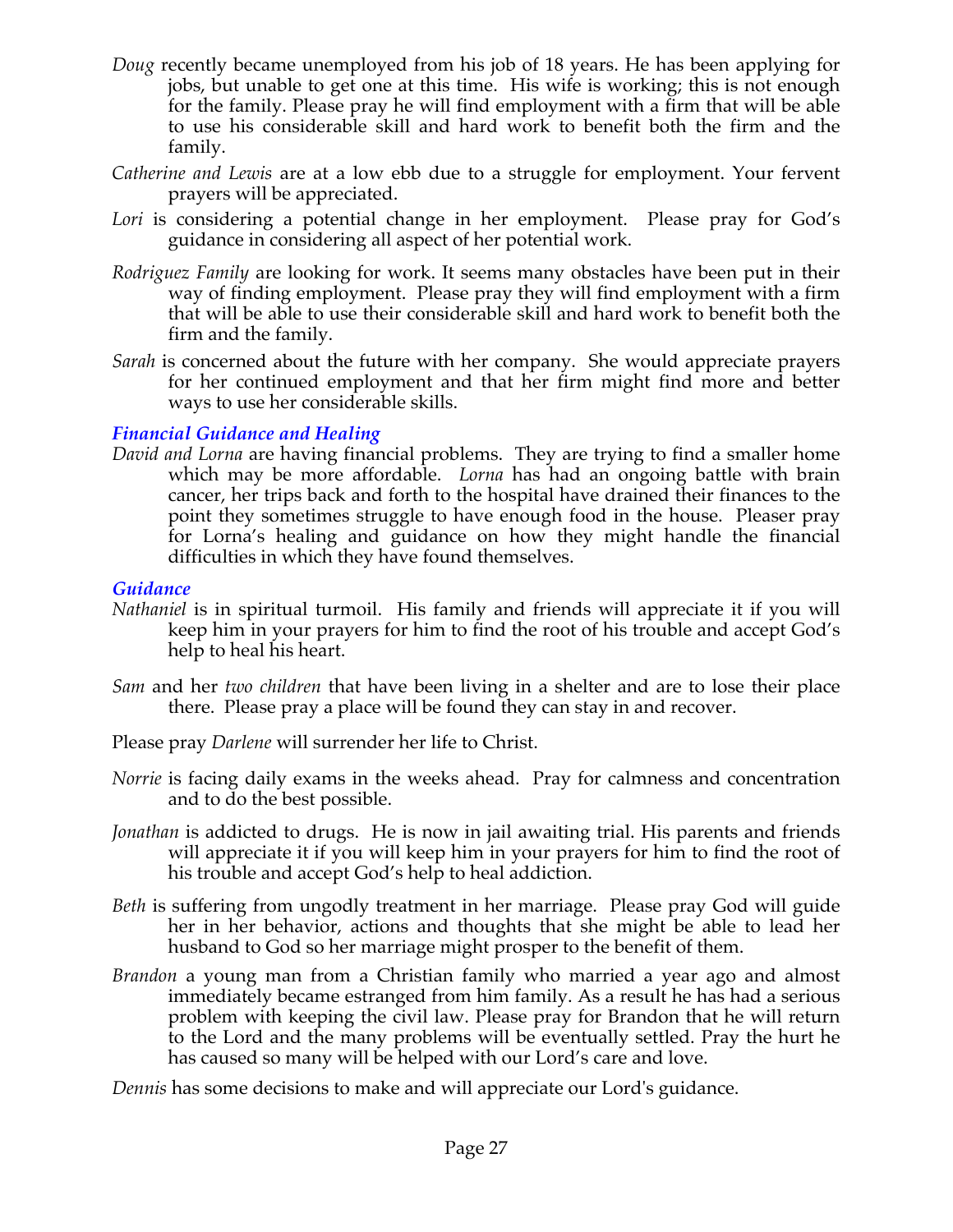*Earl* to read and understand Scriptures he has been given.

- *Steve Sundberg* had a heart attack after Easter 2011, then a five-way heart by-pass. In addition to the bypass surgery, he has been through a horrible divorce and lost his job after some 30 years service. Steve is very thrifty and a good investor so he is reasonably ok financially. The best thing is that he has trust in the Lord.
- *Jeanette* has had many members of her family die from diabetes and several are near death now. Jeanette does not know the Lord and is despondent and perplexed about her family and herself. Please pray she can open her heart to allow the Holy Ghost in to bring her knowledge and understanding.
- *Christy* just lost her sister in an automobile accident; this follows closely the loss of two family. Please pray she can let our Lord Jesus Christ carry all her sorry, worry and care at this extremely difficult and stressful time.
- *Dr. Elizabeth Raj* is teaching a biblical approach to the psychological problems facing many in our society today. She is battling against the growing influence of worldly psychology adopted by the churches themselves. Elizabeth constantly stresses answers are found between the covers of that precious Book, the Holy Bible. Please pray for encouragement, strength, fortitude and courage for her.
- *Daniel and Danielle* are experiencing family strife as a result of custodial issues with a daughter. Please pray they and those they strive with might look to the child's best interests in their time of difficulty and disagreement; to work for her best interests and not use her as a weapon amongst themselves.
- *Abigail* is a teenager who has behavior problems. She feels she is in an area of mental darkness. Please pray that she might look to God for help and not within herself.
- *Sara* asks that you pray for guidance for her as she deals with the stresses of her family and life. Pray that she can separate those things which she can affect from those things which she cannot and give her grace to accept that she cannot do everything and can only change those things within her control. She asks for God's help to grow her business while keeping up with the needs of her mother and husband and healing her own problems.

*Jacquie* to open her heart to God and accept His Love and Grace.

*Hap* asks you to pray he might be able to trust God will help him make the right decisions at the right time and not to worry uselessly, to change those things he can change, accept those things he cannot change, sleep well to be able to do the correct things with a clear head and that he will open his heart to the Holy Ghost.

## *Thanksgiving*

*Doug and Veronica Lambert* give thanks for safe travel last week. *Bishop Jerry and Debbie* give thanks for safe travel last week. *Hap, Dru and Jack* give thanks for safe travel last week.

## *AOC Congregations*

*Nathan* in Wake Forest, North Carolina needs God's Help to find others who are interested in having a Bible believing Church in the Anglican tradition. He would like to develop a congregation to associate with the Anglican Orthodox Church.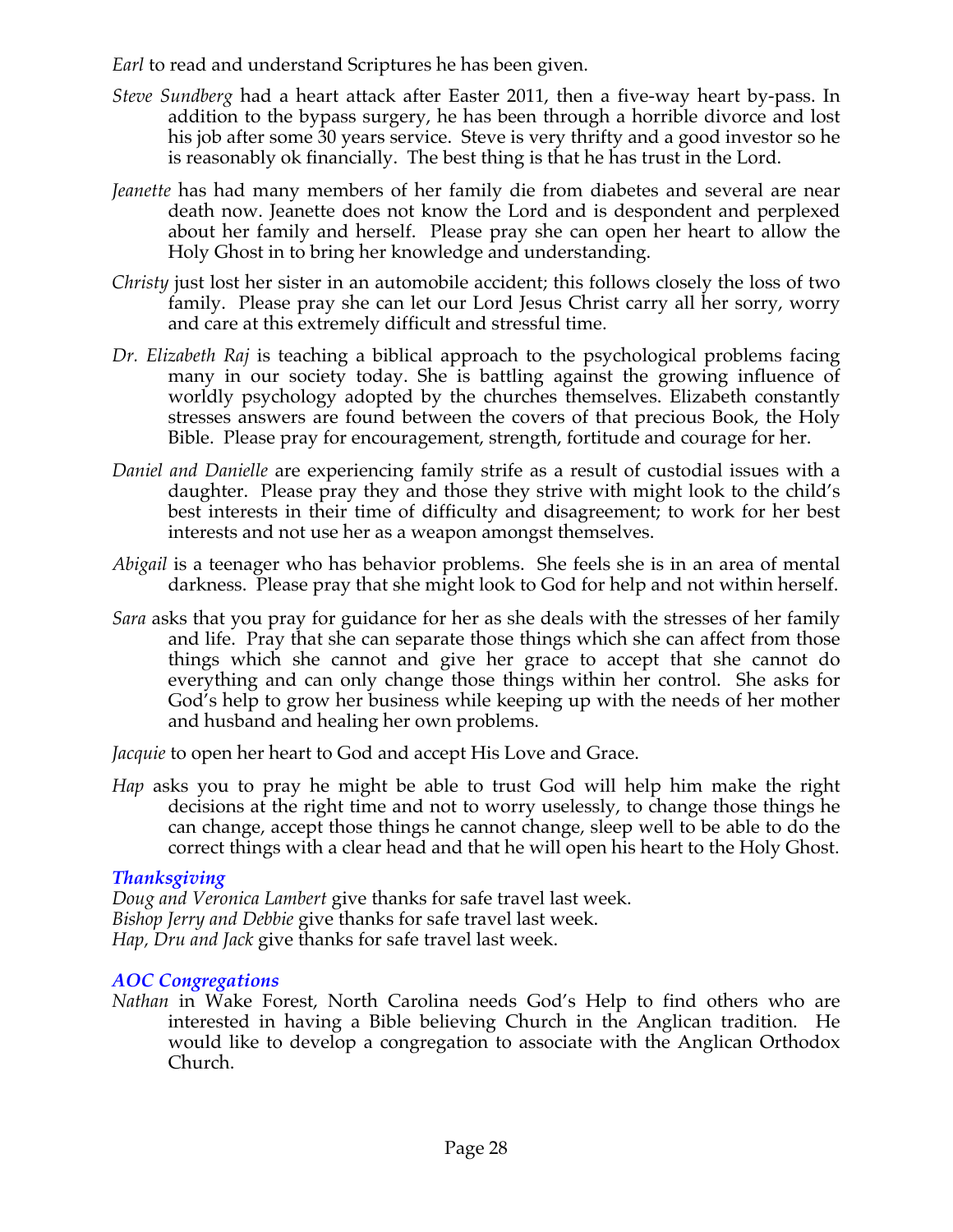- *Saint Joseph of Arimathea Anglican Orthodox Church* is under a lot of stress. We all are, but they need even more prayer. Rev Roger Jessup, their wonderful minister, is pressed by the duties of a primary care giver, in addition to all the worries of this world. They have one of their family's primary breadwinners who will be soon unemployed, absent His intervention. Roger's niece will lose her job at the end of the year when her tech center shuts down. As Rev Roger said so eloquently, "We must pray for those who mean us harm and deprive us of our property are our enemies: Our LORD has so commanded us." We must pray they will see light and cleave to it while turning their backs on the Prince of this World. Equally important, we must pray that the Lord will raise up a political leader from among us as He has done in the past. Pray also for trust in God for each member of the parish and for them to find economic relief.
- *Rev Rick Reid* is the minister of the new AOC congregation in Newton, North Carolina, Saint Andrews Anglican Church. Their first Sunday was 5 May 2013. Please pray Rick will be able to bring God's Word to the people in and near Newton.

#### *Armed Forces & Contractors*

Airman Donny Patton (Kadena AB, Okinawa), Jordan (USMC – Fleet Marine Force - Pacific), Trevor (USAF - KC-10 Boom Operator – New Jersey), Trevor (USN – Whidbey Island, EF-18 Pilot), Kurt Thomas (USN – Camp Foster, Okinawa)

#### *Persecuted*

Around the world, Christians are under attack, not only in the Muslim world, but from Hindus and others in India. Also, they are under continual attack in the name of "Separation of Church and State" in the western world, as it becomes actively atheist or pro-devil buddy. Please pray for God's guidance and protection for all persecuted Christians and those around them.

#### *Various Special Requests*

- This is a horrible time for the *people of India, Christians in particular*; they are having problems with Hunger, Bank Closings, Transportation and Schools not functioning. Pray for the Leaders and Members of our Church in Eluru Andhra Pradesh. Pray their basic needs will be met and God will be close to them in this time of need.
- *Lisa* discovered her 9 year old daughter *Mariah* had been raped. This is in the court system now and we know that prayers are needed for this family. "The effectual fervent prayer of a righteous man availeth much" James 5:16 Lisa says she feels the power of your prayer in God's hand on her heart.
- Please pray for *all the people of Egypt*; Bishop Mouneer Anis of Egypt is asking your prayer as the supporters of the deposed Mursi government, with the support of the United States government, have been attacking Christian churches--Anglican, Catholic and Orthodox. They destroyed the car of Anglican priest Rev. Ehab Ayoub. The people of Egypt, the people of the United States need our prayers, even more so the people of the Muslim Brotherhood that they might repent of their evil and know God so the rest of the people may live in peace.
- We ask that you pray, please ask God that the Holy Ghost might give you insight into how you might make the lives of your friends and family better. Remember helping others is not just those who you don't know!
- Please join us in praying that the *Free Teen Guitar Class* will be continue to be an opportunity for God to work in the lives of the kids and their families. Please ask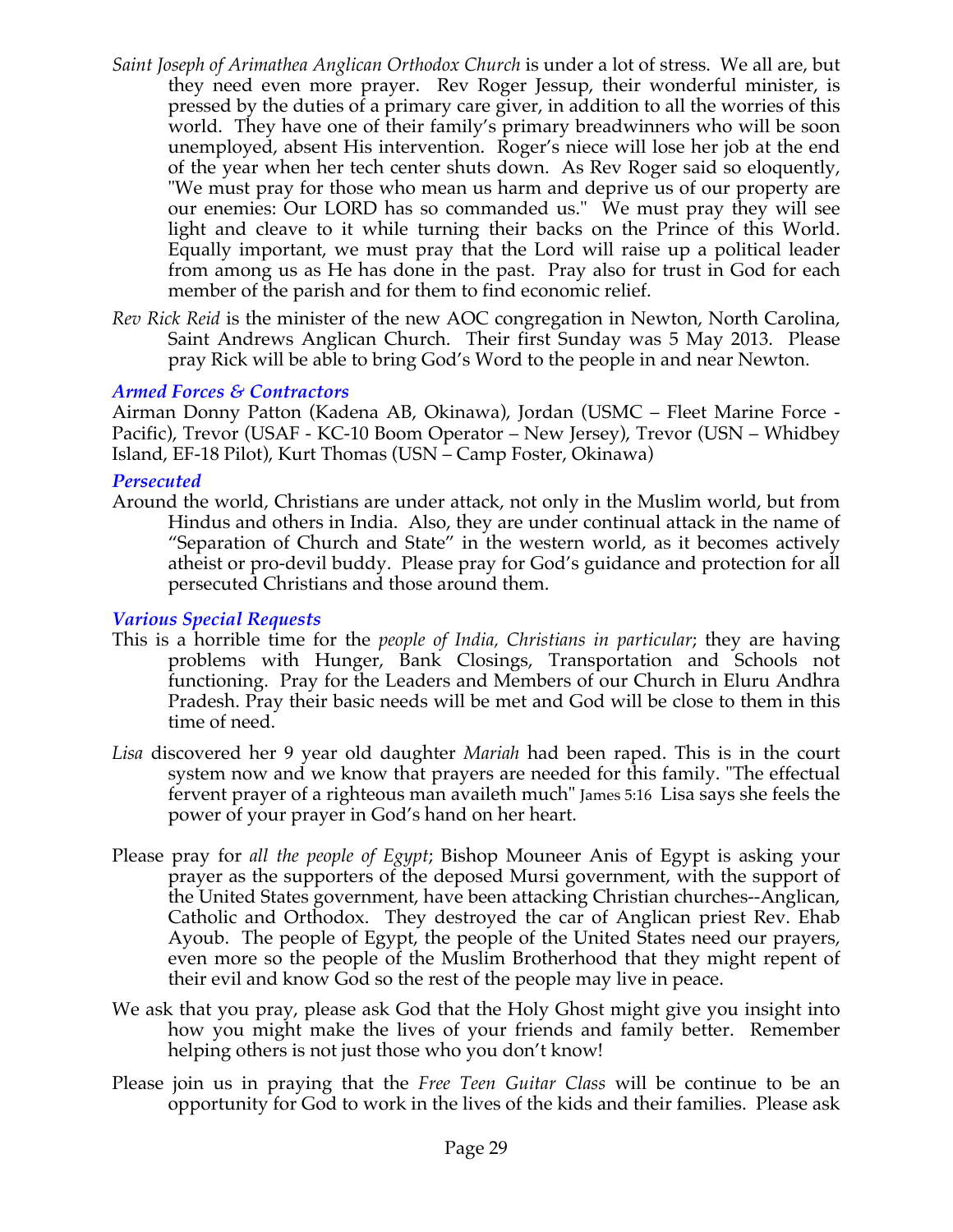God to guide the class to new opportunities to make Him known to others. Help us to let the love of our Lord shine through us into their lives, putting Him first, so that He might enter in to their hearts and lives.

### *Question that only you can ask*

What would you like to know about our history, what we believe, what we do or how we operate? Hap is looking for material for the continuing education class and *Thought for the Day* material. Help us help you. Please send your question to Hap so we all can get an answer. Just because you don't know the answer to your question doesn't mean you are the only one who doesn't know. But, if you don't ask, no one will know.

### *From Bishop Jerry*

## **ONE BLOOD**

## by J. C. Ryle

"*He made from one blood every nation of men to dwell on all the surface of the earth, having determined appointed seasons, and the boundaries of their dwellings*" Acts 17:26

This is a very short and simple text, and even a child knows the meaning of its words. But simple as it is, it supplies food for much thought, and it forms part of a speech delivered by a great man on a great occasion.

The **speaker** is the Apostle of the Gentiles, Paul. The **hearers** are the cultivated men of Athens, and specially the Epicurean and Stoic philosophers. The **place** is Mars' Hill at Athens, in full view of religious buildings and statues, of which even the shattered remains are a marvel of art at this day. Never perhaps were such a place, such a man, and such an audience brought together! It was a strange scene. And how did Paul use the occasion? What did this Jewish stranger, this member of a despised nation, coming from an obscure corner of Asia, this little man whose "bodily presence was weak," and very unlike the ideal figure in one of Raphael's paintings**—**what does he say to these intellectual Greeks?

He tells them boldly the unity of the true God. There is only one God, the maker of heaven and earth, and not many deities, as his hearers seem to think, a God who needed no temples made with hands, and was not to be represented by images made of wood or metal or stone.

Standing in front of the stately Parthenon and the splendid statue of Minerva, he sets before his refined hearers the ignorance with which they worshiped**—**the folly of idolatry**—**the coming judgment of all mankind**—**the certainty of a resurrection**—**and the absolute need of repentance. And not least, he tells the proud men of Athens that they must not flatter themselves that they were superior beings, as they vainly supposed, made of finer clay, and needing less than other races of men. No! he declares that "God has made of one blood all nations." There is no difference. The nature, the needs, the obligation to God of all human beings on the globe are one and the same.

I shall stick to that expression "one blood," and confine myself entirely to it. I see in it three great points**—**

#### 1. A point of fact.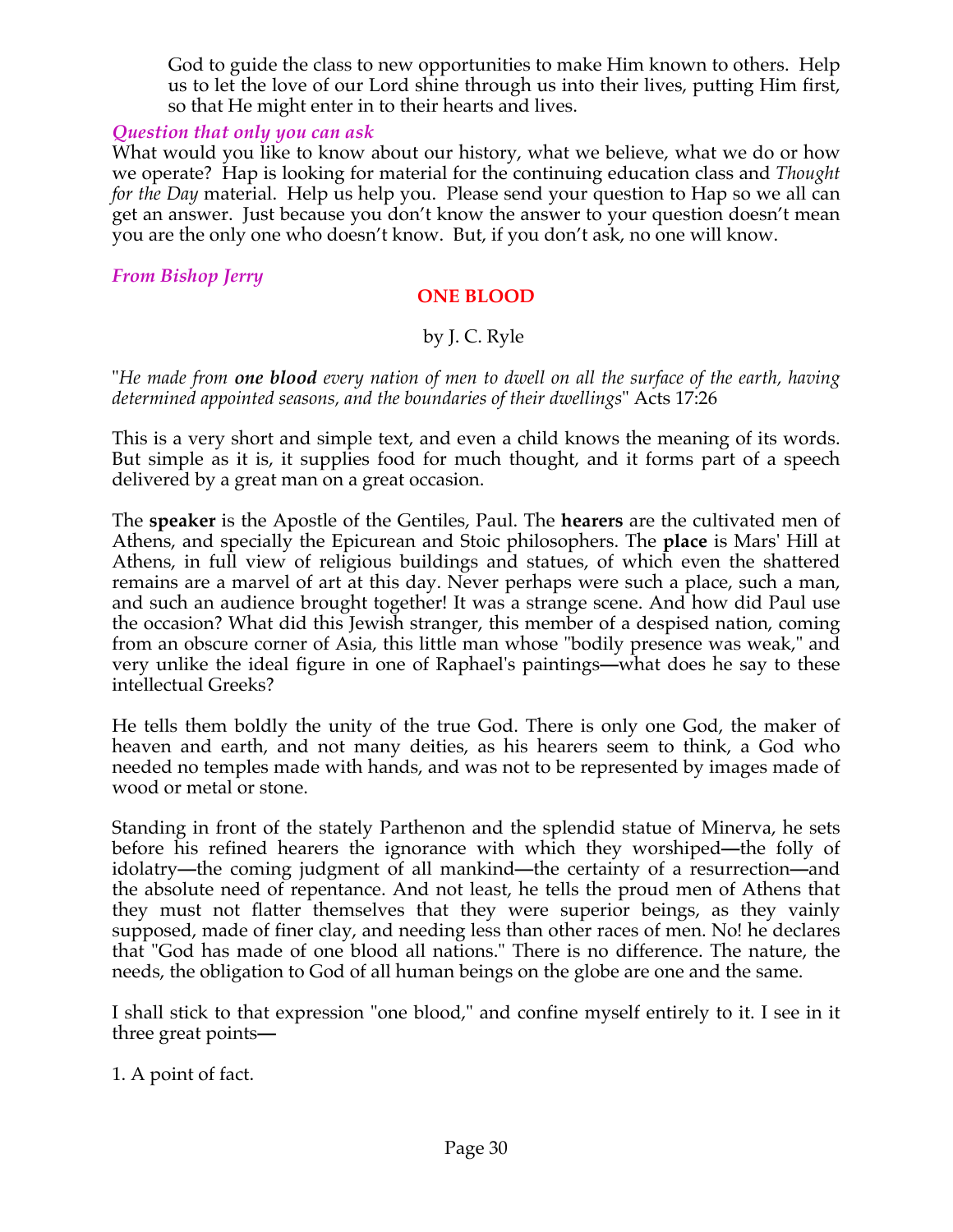# 2. A point of doctrine.

# 3. A point of duty.

Let me try to unfold them.

**I. In the first place comes the point of FACT.** We are all made "of one blood." Then the Bible account of the origin of man is true. The Book of Genesis is right. The whole family of mankind, with all its thousand millions, has descended from one pair—from Adam and Eve.

This is a humbling fact, no doubt**—**but it is true. Kings and their subjects, rich and poor, learned and unlearned, prince and pauper, the educated Englishman and the untutored African, the fashionable lady of London and the North American squaw—all, all might trace their pedigree, if they could trace it through sixty centuries, to one man and one woman. No doubt in the vast period of six thousand years immense varieties of races have gradually been developed. Hot climates and cold climates have affected the color and physical peculiarities of nations. Civilization and culture have produced their effect on the habits, demeanor, and mental attainments of the inhabitants of different parts of the globe. Some of Adam's children in the lapse of time have been greatly degraded, and some have been raised and improved. But the great fact remains the same. The story written by Moses is true. All the dwellers in Europe, Asia, Africa, and America originally sprang from Adam and Eve. We were all "made of one blood."

Now why do I dwell on all this? I do it because I wish to impress on the minds of my readers the plenary inspiration and divine authority of the Book of Genesis. I want you to hold fast the old teaching about the origin of man, and to refuse steadily to let it go.

I need hardly remind you that you live in a day of abounding skepticism and unbelief. Clever writers and lecturers are continually pouring contempt on the Old Testament Scriptures, and especially on the Book of Genesis. The contents of that venerable document, we are frequently told, are not to be read as real historical facts, but as fictions and fables. We are not to suppose that Adam and Eve were the only man and woman originally created, and that all mankind sprang from one pair. We are rather to believe that different races of human beings have been called into existence in different parts of the globe, at different times, without any relationship to one another. In short, we are coolly informed that the narratives in the first half of Genesis are only pleasing Oriental romances, and are not realities at all! Now, when you hear such talk as this, I charge you not to be moved or shaken for a moment. Stand fast in the old paths of the faith, and especially about the origin of man. There is abundant evidence that Moses is right, and those who impugn his veracity and credibility are wrong. We are all descended from one fallen father. We are "all of one blood."

It would be easy to show, if the limits of this paper permitted, that the oldest traditions of nations all over the globe confirm the account given by Moses in the most striking manner. Geikie, in his 'Hours with the Bible', has briefly shown that the story of the first pair, the serpent, the fall, the flood, and the ark are found cropping up in one form or another in almost every part of the habitable world. But the strongest proof of our common origin is to be found in the painful uniformity of man's moral nature, whatever be the color of his skin. Go where you will on the globe, and observe what men and women are everywhere. Go to the heart of Africa or China, or to the remotest island of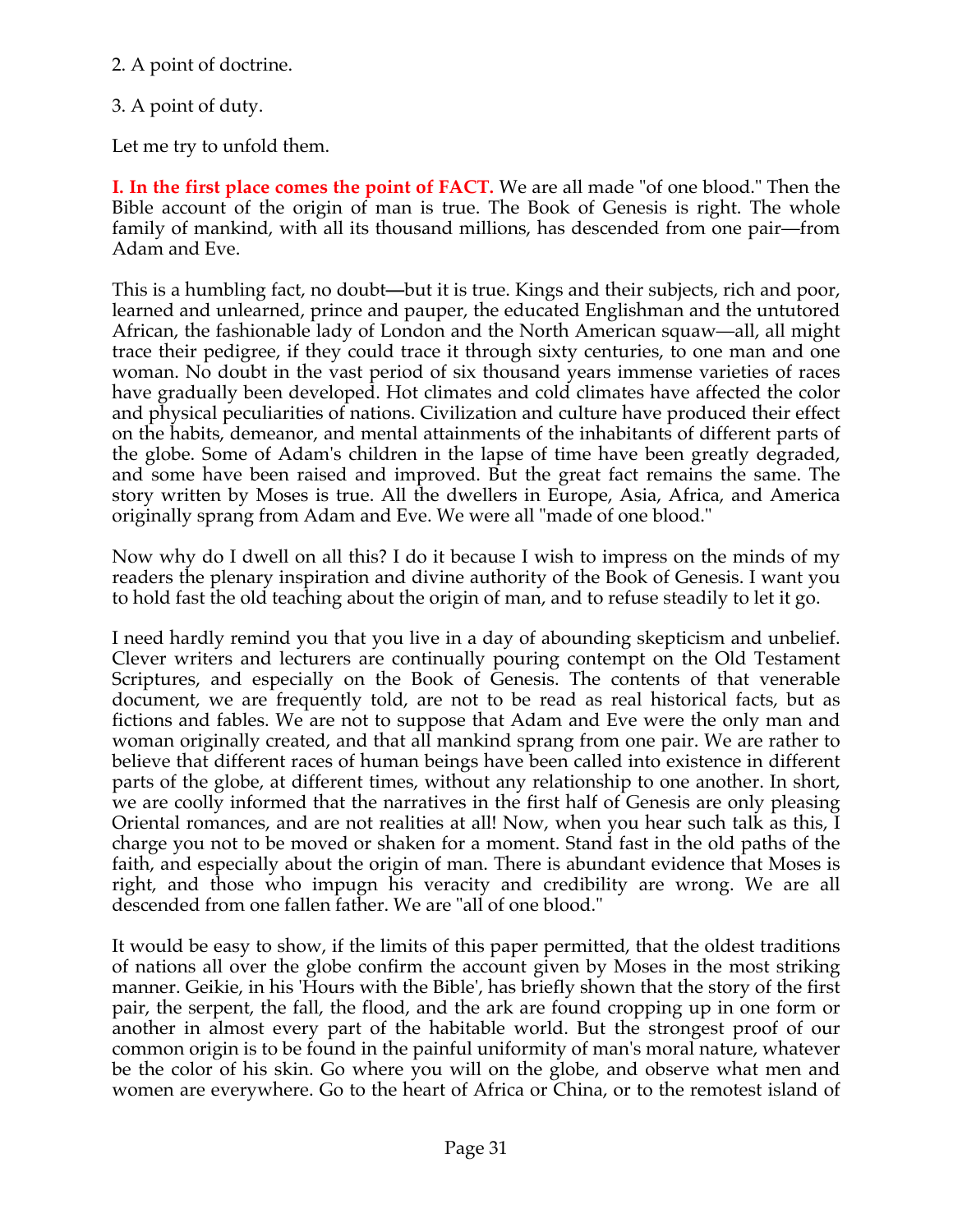the Pacific Ocean, and mark the result of your investigations. I boldly assert that everywhere, and in every climate, you will find the moral nature of the human race exactly the same. Everywhere you will find men and women are naturally wicked, corrupt, selfish, proud, lazy, deceitful, godless— servants of lusts and passions.

And I contend that nothing can reasonably account for this but the first three chapters of Genesis. We are what we are morally, because we have sprung from one parent, and partake of his nature. We are all descendants of one fallen Adam, and in Adam we all died. Moses is right. We are all of "one blood."

After all, if doubt remains in any man's mind, and he cannot quite believe the narratives of Genesis, I ask him to remember what a deadly blow his unbelief strikes at the authority of the New Testament. It is easy work to point out difficulties in the first book of the Bible; but it is not easy to explain away the repeated endorsement which Genesis receives from Christ and the Apostles. There is no getting over the broad fact that creation, the serpent, the fall, Cain and Abel, Enoch, Noah, the flood, the ark, Abraham, Lot, Sodom and Gomorrah, Isaac, Jacob, Esau, are all mentioned in the New Testament as historical things or historical persons. What shall we say to this fact? Were Christ and the Apostles deceived and ignorant? The idea is absurd. Did they dishonestly accommodate themselves to the popular views of their hearers, in order to procure favor with them, knowing all the time that the things and persons they spoke of were fictitious, and not historical at all? The very idea is wicked and profane. We are shut up to one conclusion, and I see no alternative.

If you give up the Old Testament, you must give up the New also. There is no standingground between disbelief of the supernatural narratives of Genesis and disbelief of the gospel. If you cannot believe Moses, you ought not to trust Christ and the Apostles, who certainly did believe him. Are you really wiser than the Lord Jesus Christ or Paul? Do you know better than they? Cast such notions behind your back. Stand firm on the old foundation, and be not carried away by modern theories. And as a great cornerstone, place beneath your feet the fact of our text, the common origin of all mankind. "We are all made of one blood."

**II. From the point of fact in our text I now pass on to the point of DOCTRINE.** Are we all of "one blood"? Then we all need one and the same remedy for the great family disease of our souls. The disease I speak of is sin. We inherit it from our parents, and it is a part of our nature. We are born with it, whether gentle or simple, learned or unlearned, rich or poor, as children of fallen Adam, with his blood in our veins. It is a disease which grows with our growth and strengthens with our strength, and unless cured before we die, will be the death of our souls!

Now, what is the only remedy for this terrible spiritual disease? What will cleanse us from the guilt of sin? What will bring health and peace to our poor dead hearts, and enable us to walk with God while we live, and dwell with God when we die? To these questions I give a short but unhesitating reply. For the one universal soul-disease of all Adam's children there is only one remedy. That remedy is "the precious blood of Christ." To the blood of Adam we owe the beginning of our deadly spiritual ailment. To the blood of Christ alone must we all look for a cure.

When I speak of the "blood of Christ," my readers must distinctly understand that I do not mean the literal material blood which flowed from His hands and feet and side as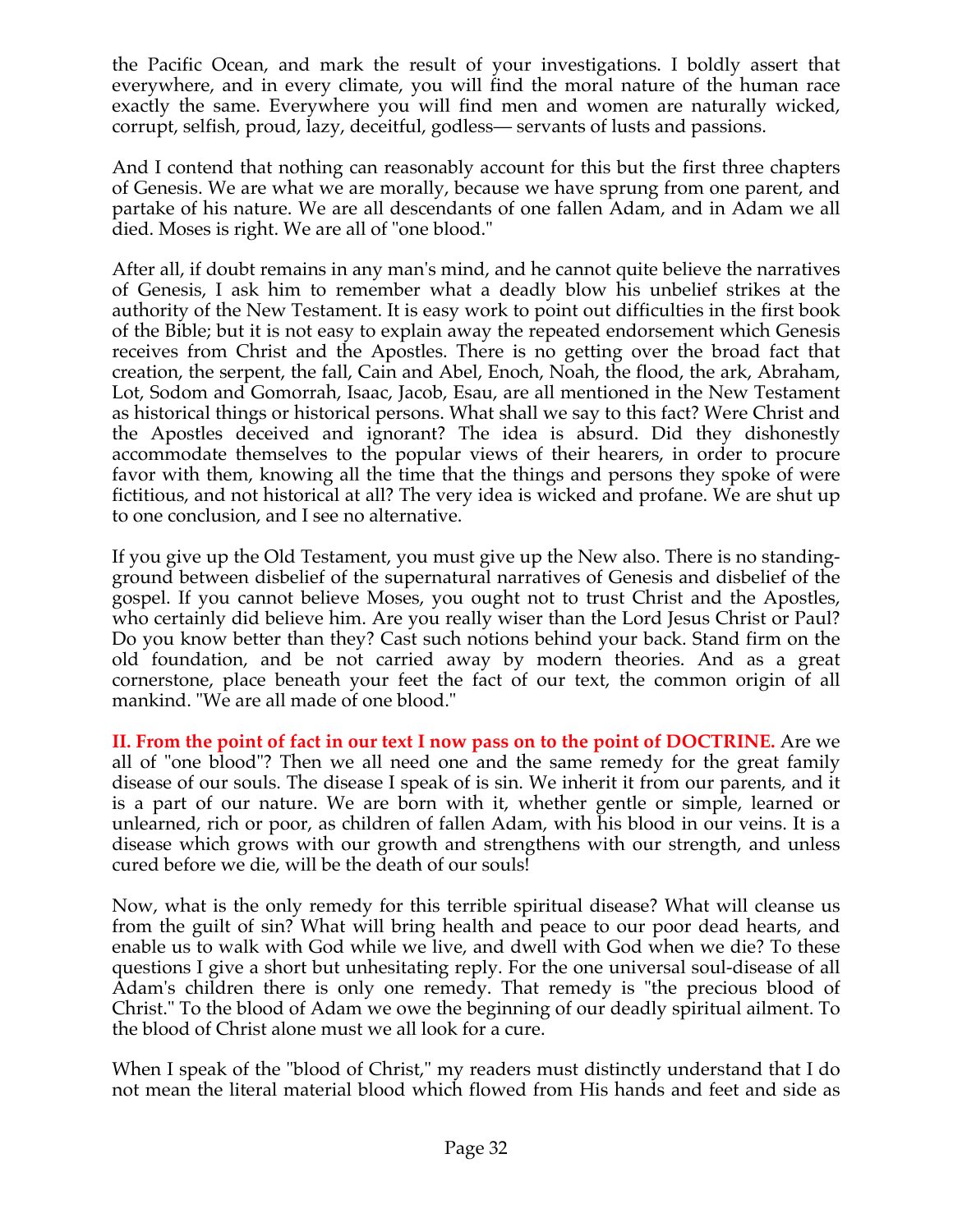He hung on the cross. That blood, I doubt not, stained the fingers of the soldiers who nailed our Lord to the tree; but there is not the slightest proof that it did any good to their souls. If that blood were really in the Communion cup at the Lord's Supper, as some profanely tell us, and we touched it with our lips, such mere physical touch would avail us nothing. Oh no! When I speak of the "blood" of Christ as the cure for the deadly ailment which we all inherit from the blood of Adam, I mean the life-blood which Christ shed, and the redemption which Christ obtained for sinners when He died for them on Calvary—the salvation which He procured for us by His vicarious sacrifice—the deliverance from the guilt and power and consequences of sin, which He purchased when He suffered as our Substitute.

This and this only is what I mean when I speak of "Christ's blood" as the one medicine needed by all Adam's children. The thing that we all need to save us from eternal death is not merely Christ's incarnation and life—but Christ's death. The atoning "blood" which Christ shed when He died, is the grand secret of salvation. It is the blood of the second Adam suffering in our stead, which alone can give life or health and peace to all who have the first Adam's blood in their veins.

I can find no words to express my deep sense of the importance of maintaining in our Church the true doctrine of the blood of Christ. One plague of our age is the widespread dislike to sound doctrine. In the place of it, the idol of the day is a kind of **jelly-fish Christianity--a** Christianity without bone, or muscle, or sinew--without any distinct teaching about the atonement or the work of the Spirit, or justification, or the way of peace with God--a **vague, foggy, misty Christianity**, of which the only watchwords seem to be, "You must be liberal and kind. You must condemn no man's doctrinal views. You must think everybody is right, and nobody is wrong."

And this Creedless kind of religion, we are actually told, is to give us peace of conscience! And not to be satisfied with it in a sorrowful, dying world, is a proof that you are very narrow-minded! Satisfied, indeed! Such a religion might possibly do for unfallen angels. But to tell sinful, dying men and women, with the blood of our father Adam in their veins, to be satisfied with it, is an insult to common sense, and a mockery of our distress. We need something far better than this. We need the blood of Christ.

What says the Scripture about "that blood"? Let me try to put my readers in remembrance. Do we want to be clean and guiltless now in the sight of God? It is written that "the blood of Jesus Christ cleanses from all sin"—that "it justifies"—that "it makes us near to God"— that "through it there is redemption, even the forgiveness of sin"—that it "purges the conscience"—that "it makes peace between God and man" that it gives "boldness to enter into the holiest." Yes! it is expressly written of the saints in glory, that "they had washed their robes, and made them white in the blood of the Lamb," and that they had "overcome their souls' enemies by the blood of the Lamb" (1 John 1:7; Col. 1:20; Heb. 10:19; Eph. 1:7; Heb. 9:14; Eph. 2:13; Rom. 5:9; Rev. 7:14).

Why, in the name of common sense, if the Bible is our guide to heaven, why are we to refuse the teaching of the Bible about Christ's blood, and turn to other remedies for the great common soul-disease of mankind? If, besides this, the sacrifices of the Old Testament did not point to the sacrifice of Christ's death on the cross, they were useless, unmeaning forms, and the outer courts of tabernacle and temple were little better than shambles. But if, as I firmly believe, they were meant to lead the minds of Jews to the better sacrifice of the true Lamb of God, they afford unanswerable confirmation of the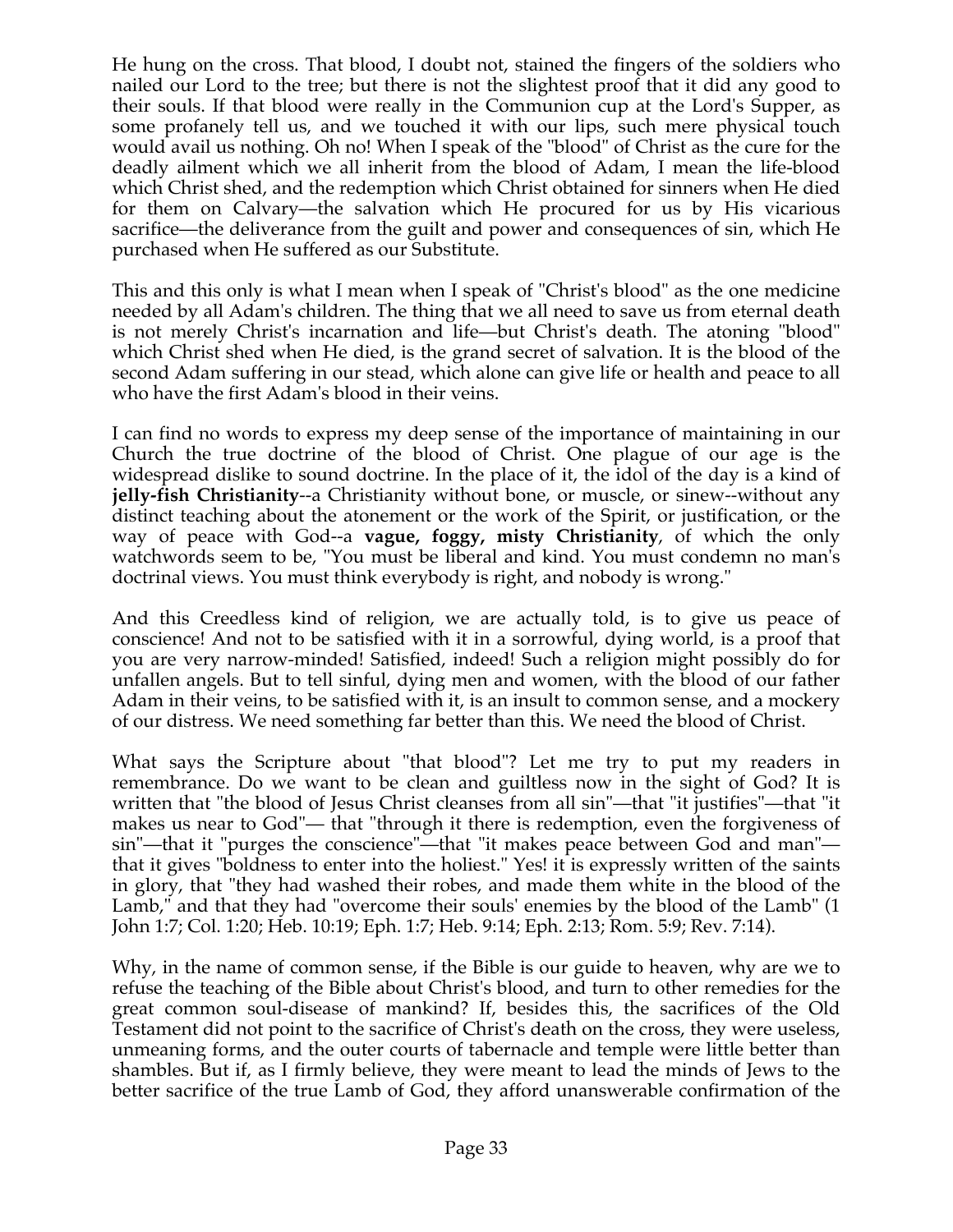### position which I maintain this day. That position is, that **the one "blood of Christ" is the spiritual medicine for all who have the "one blood of Adam" in their veins.**

Does any reader of this paper want to do good in the world? I hope that many do. He is a poor style of Christian who does not wish to leave the world better, when he leaves it, than it was when he entered it. Take the advice I give you this day. Beware of being content with half-measures and inadequate remedies for the great spiritual disease of mankind. You will only labor in vain if you do not show men the blood of the Lamb. Like the fabled Sisyphus, however much you strive, you will find the stone ever rolling back upon you.

Education, sobriety, cleaner dwellings, popular concerts, blue ribbon leagues, white cross armies, penny readings, museums, all are very well in their way; but they only touch the surface of man's disease—they do not go to the root. They cast out the devil for a little season; but they do not fill his place, and prevent him coming back again. Nothing will do that but the story of the cross applied to the conscience by the Holy Spirit, and received and accepted by faith. Yes! it is the blood of Christ—not His example only, or His beautiful moral teaching, but His vicarious sacrifice that meets the needs of the soul. No wonder that Peter calls it "precious." Precious it has been found by the heathen abroad, and by the noble and the peasant at home. Precious it was found on a death-bed by the mighty theologian Bengel, by the unwearied laborer John Wesley, by the late Archbishop Longley, and Bishop Hamilton in our own days. May it ever be precious in our eyes! If we want to do good, we must make much of the blood of Christ. There is only one fountain that can cleanse any one's sin. That fountain is the blood of the Lamb.

**III. The third and last point which arises out of our text is a point of DUTY.** Are we all of "one blood"? Then we ought to live as if we were. We ought to behave as members of one great family. We ought to "love as brethren." We ought to put away from us anger, wrath, malice, quarreling, as specially hateful in the sight of God. We ought to cultivate kindness and charity towards all men. The dark-skinned African, the dirtiest dweller in some vile slum of London, has a claim upon our attention. He is a relative and a brother, whether we like to believe it or not. Like ourselves, he is a descendant of Adam and Eve, and inherits a fallen nature and a never-dying soul.

Now what are we Christians doing to prove that we believe and realize all this? What are we doing for our brethren? I trust we do not forget that it was wicked Cain who asked that awful question, "Am I my brother's keeper?" (Gen. 4:9).

What are we doing for the heathen abroad? That is a grave question, and one which I have no room to consider fully. I only remark that we do far less than we ought to do. The nation whose proud boast it is that her flag is to be seen in every port on the globe, gives less to the cause of foreign missions than the cost of a single first-class ironclad man-of-war.

But what are we doing for the masses at home? That is a far graver question, and one which imperiously demands a reply. The heathen are out of sight and out of mind. The English masses are near by our own doors, and their condition is a problem which politicians and philanthropists are anxiously trying to solve, and which cannot be evaded. What are we doing to lessen the growing sense of inequality between rich and poor, and to fill up the yawning gulf of discontent? Socialism, and communism, and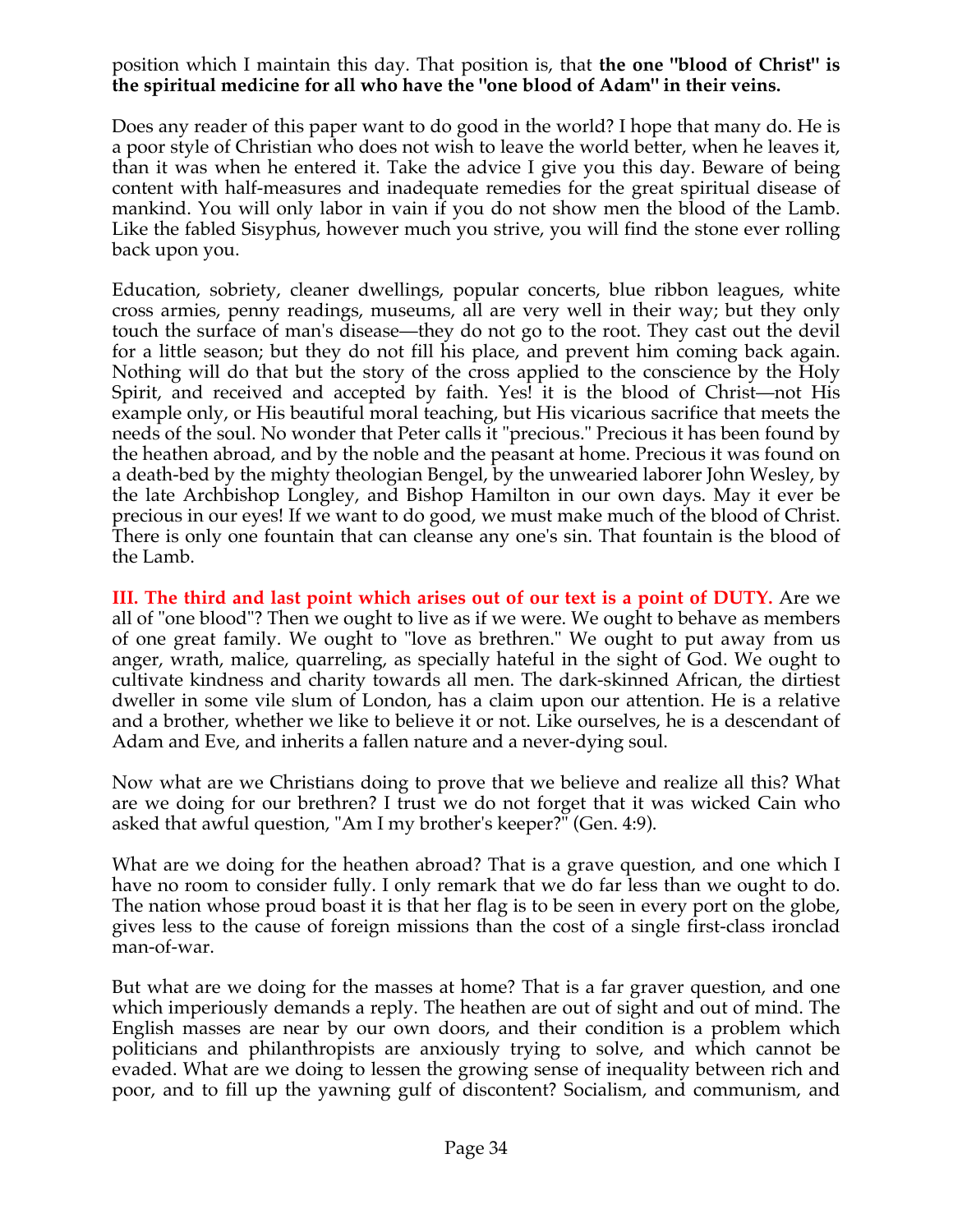confiscation of property are looming large in the distance, and occupying much attention in the press. Atheism and secularism are spreading fast in some quarters, and specially in overgrown and neglected parishes, Now what is the path of duty?

I answer without hesitation, that we need a larger growth of brotherly love in the land. We need men and women to grasp the great principle, that we are all of "one blood," and to lay themselves out to do good. We need the rich to care more for the poor, and the employer for the employed, and wealthy congregations for the working-class congregations in the great cities, and the West End of London to care more for the East and the South. And, let us remember, it is not merely temporal relief that is needed. The Roman emperors tried to keep the proletarians and the lower classes quiet by the circus games and donations of food. And some ignorant modern Britons seem to think that money, cheap food, good dwellings, and recreation are healing medicines for the evils of our day in the lowest stratum of society. It is a complete mistake. What the masses need is more sympathy, more kindness, more brotherly love, more treatment as if they were really of "one blood" with ourselves. Give them that, and you will fill up half the gulf of discontent.

It is a common saying in this day, that the working classes have no religion, that they are alienated from the Church of England, that they cannot be brought to church, and that it is hopeless and useless to try to do them good. I believe nothing of the kind. I believe the working classes are not one jot more opposed to religion than the "upper ten thousand," and that they are just as open to good influences, and even more likely to be saved if they are approached in the right way. But what they do like is to be treated as "one blood," and what is needed is a great increase of sympathy and personal friendly dealing with them.

I confess that I have immense faith in the power of sympathy and kindness. I believe the late Judge Talfourd hit the right nail on the head when he said, in almost his last charge to a Grand Jury at Stafford Court, "Gentlemen, the great need of the age is more sympathy between classes." I entirely agree with him; I think an increase of sympathy and fellow-feeling between high and low, rich and poor, employer and employed, parson and people, is one healing medicine which the age demands.

Sympathy, exhibited in its perfection, was one secondary cause of the acceptance which Christ's gospel met with on its first appearance in the heathen world. Well says Lord Macaulay, "It was before Deity taking a human form, walking among men, partaking of their infirmities, leaning on their bosoms, weeping over their graves, slumbering in the manger, bleeding on the cross, that the prejudices of the synagogue, and the doubts of the academy, and the swords of thirty legions, were humbled in the dust." And sympathy, I firmly believe, can do as much in the nineteenth century as it did in the first. If anything will melt down the cold isolation of classes in these latter days, and make our social body consist of solid cubes compacted together, instead of spheres only touching each other at one point, it will be a large growth of Christlike sympathy.

Now I assert confidently that the English working man is peculiarly open to sympathy. The working man may live in a poor dwelling; and after toiling all day in a coal pit, or cotton mill, or iron foundry, or dock, or chemical works, he may often look very rough and dirty. But after all, he is flesh and blood like ourselves. Beneath his outward roughness he has a heart and a conscience, a keen sense of justice, and a jealous recollection of his rights as a man and a Briton. He does not want to be patronized and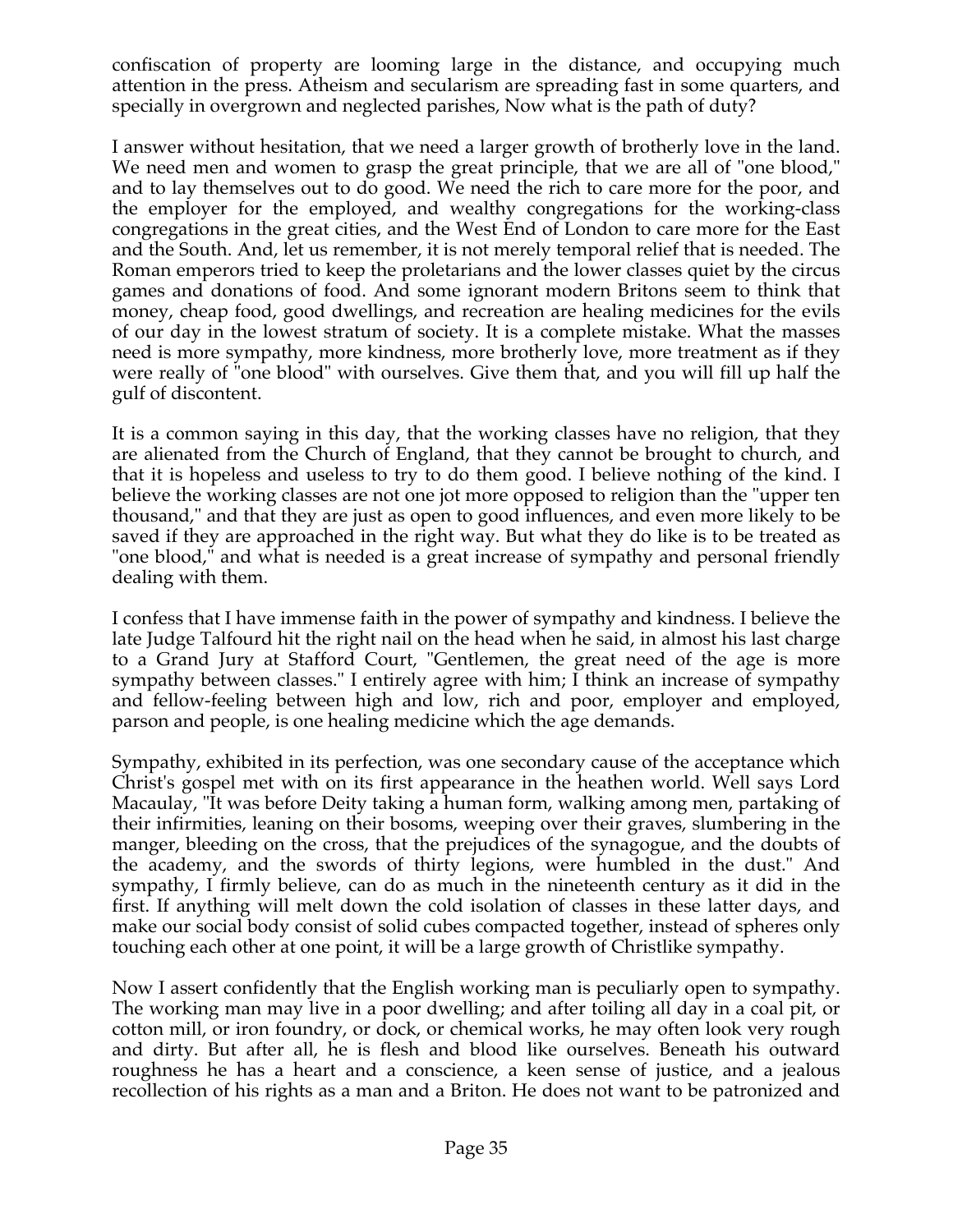flattered, any more than to be trampled on, scolded, or neglected; but he does like to be dealt with as a brother, in a friendly, kind, and sympathizing way. He will not be driven; he will do nothing for a cold, hard man, however clever he may be.

But give him a Christian visitor to his home who really understands that it is the heart and not the coat which makes the man, and that the guinea's worth is in the gold, and not in the stamp upon it. Give him a visitor who will not only talk about Christ, but sit down in his house, and take him by the hand in a Christlike, familiar way. Give him a visitor, and specially a clergyman, who realizes that in Christ's holy religion there is no respect of persons, that rich and poor are "made of one blood," and need one and the same atoning blood, and that there is only one Savior, and one Fountain for sin, and one heaven, both for employers and employed. Give him a clergyman who can weep with those who weep, and rejoice with those who rejoice, and feel a tender interest in the cares, and troubles, and births, and marriages, and deaths of the humblest dweller in his parish. Give the working man, I say, a clergyman of that kind, and, as a general rule, the working man will come to his church, and not be a communist or an infidel. Such a clergyman will not preach to empty benches.

How little, after all, do most people seem to realize the supreme importance of brotherly love and the absolute necessity of imitating that blessed Savior who "went about doing good" to all, if we would prove ourselves His disciples! If ever there was a time when conduct like that of the good Samaritan in the parable was rare, it is the time in which we live. Selfish indifference to the needs of others is a painful characteristic of the age. Search the land in which we live, from the Isle of Wight to Berwick-on-Tweed, and from the Land's End to the North Foreland, and name, if you can, a single county or town in which the givers to good works are not a small minority, and in which philanthropic and religious agencies are not kept going, only and entirely, by painful begging and constant importunity. Go where you will, the report is always the same. Hospitals, missions at home and abroad, evangelistic and educational agencies, churches, chapels, and mission halls—all are incessantly checked and hindered by lack of support.

Where are the Samaritans, we may well ask, in this land of Bibles and Testaments? Where are the Christians who live as if we are "all of one blood"? Where are the men who love their neighbors, and will help to provide for dying bodies and souls? Where are the people always ready and willing to give unasked, and without asking how much others have given? **Millions are annually spent on sports, and hunting, and yachting, and racing, and gambling, and balls, and theaters, and dressing, and pictures, and furniture, and recreation. Little, comparatively, ridiculously little, is given or done for the cause of Christ.** A miserable guinea subscription too often is the whole sum bestowed by some Croesus on the bodies and souls of his fellow-men. The very first principles of giving seem lost and forgotten in many quarters. People must be bribed and tempted to contribute by bazaars, as children in badly-managed families are bribed and tempted to be good by sugar-plums! They must not be expected to give unless they get something in return! **And all this goes on in a country where people call themselves Christians, and go to church, and glory in ornate ceremonials, and theatrical performances, and what are called "peppy services,"** and profess to believe the parable of the Good Samaritan. I fear there will be a sad waking up at the last day.

Where, after all, to come to the root of the matter, where is that brotherly love which used to be the distinguishing mark of the primitive Christians? Where, amid the din of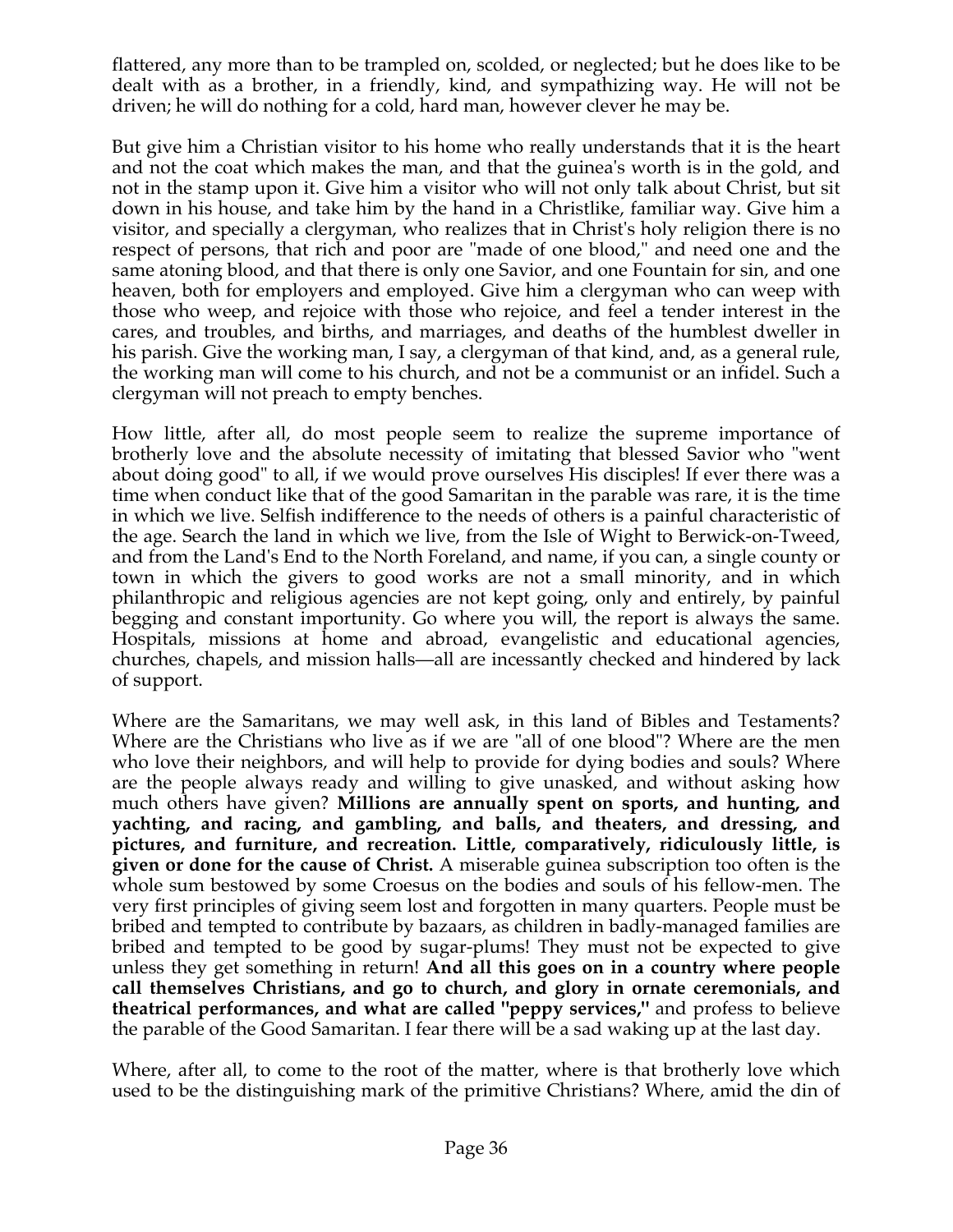controversy and furious strife of parties, where is the fruit of the Holy Spirit and the primary mark of spiritual regeneration? Where is that charity, without which we are no better than "sounding brass and tinkling cymbals"? Where is the charity which is the bond of perfectness? Where is that love by which our Lord declared all men should know His disciples, and which John said was the distinction between the children of God and the children of the devil? Where is it, indeed?

Read in the newspapers the frightfully violent language of opposing politicians. Mark the hideous bitterness of controversial theologians, both in the press and on the platform. Observe the fiendish delight with which anonymous letter-writers endeavor to wound the feelings of opponents, and then to pour vitriol into the wound. Look at all this ghastly spectacle which any observing eye may see any day in England. And then remember that this is the country in which men are reading the New Testament and professing to follow Christ, and to believe that they are all of "one blood." Can anything more grossly inconsistent be conceived? Can anything be imagined more offensive to God? Truly, it is astonishing that such myriads should be so keen about Christian profession and external worship, and yet so utterly careless about the simplest elements of Christian practice. Where there is no love there is no spiritual life. Without brotherly love, although baptized and communicants, men are dead in trespasses and sins.

I shall wind up all I have to say on the point of duty by reminding my readers of the SOLEMN WORDS which Matthew records to have been spoken by our Lord in the twenty-fifth chapter of his Gospel. In the great and dreadful day of judgment, when the Son of man shall sit on the throne of His glory, there are some to whom He will say, "Depart from Me, you who are cursed, into the eternal fire prepared for the Devil and his angels! For I was hungry and you gave Me nothing to eat; I was thirsty and you gave Me nothing to drink; I was a stranger and you didn't take Me in; I was naked and you didn't clothe Me, sick and in prison and you didn't take care of Me.' "Then they too will answer, 'Lord, when did we see You hungry, or thirsty, or a stranger, or without clothes, or sick, or in prison, and not help You?' "Then He will answer them, 'I assure you: Whatever you did not do for one of the least of these, you did not do for Me either.' "And they will go away into eternal punishment, but the righteous into eternal life." (Matthew 25:41-46)

I declare I know very few passages of Scripture more solemn and heart-searching than this. It is not charged against these unhappy lost souls, that they had committed murder, adultery, or theft, or that they had not been church-goers or communicants. Oh, no! nothing of the kind. **They had simply done nothing at all.** They had neglected love to others. They had not tried to lessen the misery, or increase the happiness, of this sin-burdened world. They had selfishly sat still, done no good, and had no eyes to see, or hearts to feel, for their brethren the members of Adam's great family. And so their end is everlasting punishment! If these words cannot set some people thinking when they look at the state of the masses in some of our large towns, nothing will.

And now I shall close this paper with three words of FRIENDLY ADVICE, which I commend to the attention of all who read it. They are words in season for the days in which we live, and I am sure they are worth remembering.

(a) First and foremost, I charge you never to give up the old doctrine of the plenary inspiration of the whole Bible. Hold it fast, and never let it go. Let nothing tempt you to think that any part of the grand old volume is not inspired, or that any of its narratives,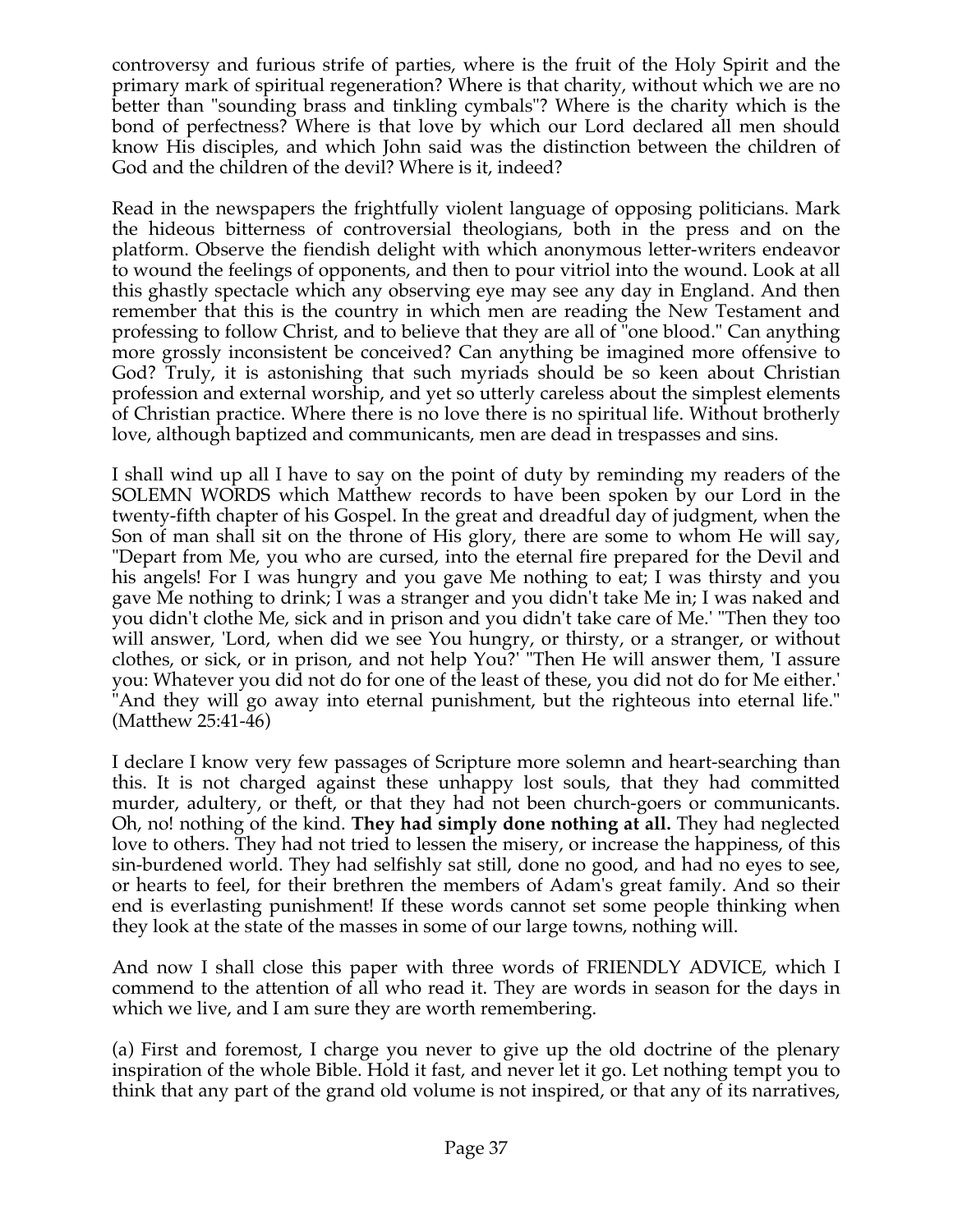and especially in Genesis, are not to be believed. Once take up that ground, and you will find yourself on an inclined plane. Well will it be if you do not slip down into utter infidelity! Faith's difficulties no doubt are great; but the difficulties of skepticism are far greater.

(b) In the next place, I charge you never to give up the old doctrine of the blood of Christ, the complete satisfaction which that atoning blood made for sin, and the impossibility of being saved except by that blood. Let nothing tempt you to believe that it is enough to look at the example of Christ, or to receive the sacrament which Christ commanded to be received, and which many nowadays worship like an idol. When you come to your deathbed, you will need something more than an example and a sacrament. Take heed that you are found resting all your weight on Christ's substitution for you on the cross, and His atoning blood, or it will be better if you had never been born.

(c) Last but not least, I charge you never to neglect the duty of brotherly love, and practical, active, sympathetic kindness towards every one around you, whether high or low, or rich or poor. Try daily to do some good upon earth, and to leave the world a better world than it was when you were born. If you are really a child of God, strive to be like your Father and your great elder Brother in heaven. For Christ's sake, do not be content to have religion for yourself alone. Love, charity, kindness, and sympathy are the truest proofs that we are real members of Christ, genuine children of God, and rightful heirs of the kingdom of heaven.

Of "one blood" we were all born. In "one blood" we all need to be washed. To all partakers of Adam's "one blood" we are bound, if we love life, to be charitable, sympathizing, loving, and kind. The time is short. We are going, going—and shall soon be gone to a world where there is no evil to remedy—and no scope for works of mercy. Then for Christ's sake let us all try to do some good before we die, and to lessen the sorrows of this sin-burdened world.

#### *I'd like to get a different point across or announce something*

If you have a different point of view, I would be happy to give you room to get your point across. While this publication is my perspective on events, I recognize not everyone may agree and that some people would like to express their own opinion. If you want to write something, please forward your item to Hap (with a note as to whether or not you would like editing help) to: hap@faithfulcenturion.org.

## *Epistleers*

We post the list of Epistle Readers in the Sunday Report each week so you can either plan your attendance or your pre-reading as the spirit so moves you.

#### **Date Reader**

| 20 October 2013  | Dru Arnold – Twenty-First Sunday after Trinity  |
|------------------|-------------------------------------------------|
| 27 October 2013  | Dru Arnold - Twenty-Second Sunday after Trinity |
| 3 November 2013  | Dru Arnold - Twenty-Third Sunday after Trinity  |
| 10 November 2013 | Dru Arnold - Twenty-Fourth Sunday after Trinity |
| 17 November 2013 | Dru Arnold - Twenty-Fifth Sunday after Trinity  |
| 24 November 2013 | Dru Arnold - Sunday Next before Advent          |
| 1 December 2013  | Dru Arnold - First Sunday in Advent             |
|                  |                                                 |